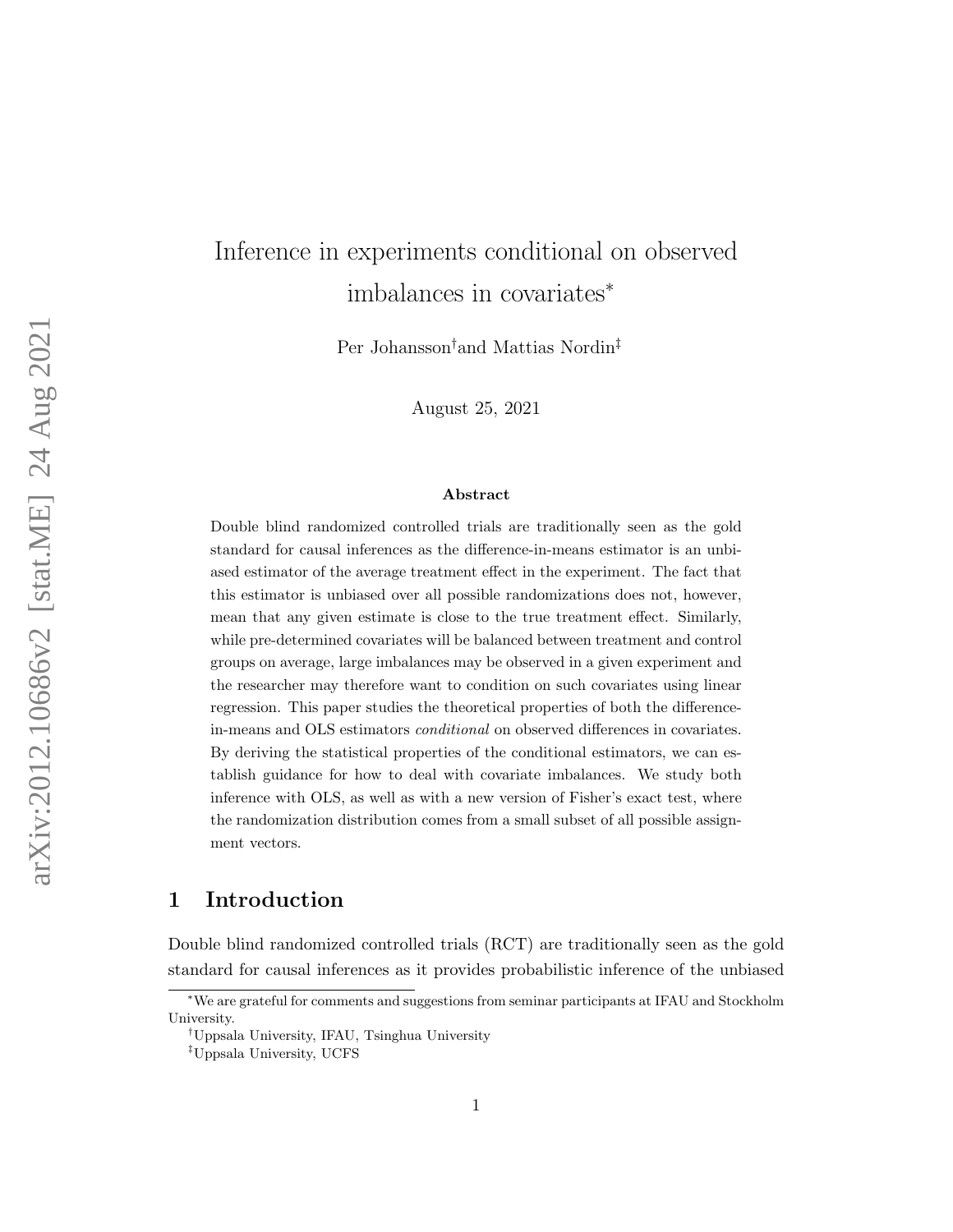difference-in-means estimator under no model assumption (cf. [Freedman](#page-36-0) [\(2008\)](#page-36-0)). This concept of unbiasedness of an estimator is however often misunderstood as the estimate being "the truth" (cf. [Deaton and Cartwright, 2018\)](#page-36-1). In a single experiment the estimate may still be very far from the true effect due to an, unfortunate, bad treatment assignment.

The reason for the unique position of the RCT in the research community is that it provides an objective and transparent strategy for conducting an empirical study, not necessarily that it is most efficient way of scientific learning.<sup>[1](#page-1-0)</sup> To facilitate the transparency, it is common practice in scientific journals that researchers present imbalances of pre-experimental covariates of the treated and controls, typically showing the means and standard deviations of these covariates. Of course, as pointed out by [Mutz et al.](#page-37-0) [\(2019\)](#page-37-0), if one knows that treatment is randomly assigned, there is no such thing as a "failed" randomization (in a completely randomized design, any treatment assignment is possible) which means that any large imbalance in observed covariates does not necessitate any further action.

Indeed, [Mutz et al.](#page-37-0) [\(2019\)](#page-37-0) argue that by studying balance on observed covariates, researchers run the risk of making their results less credible as researchers may be temped to adjust for observed imbalances, which compromises the inference. By doing so, they may also estimate several different models, raising the concern of "p-hacking". At the same time, removing descriptive tables of balances between treated and controls does not seem to be possible given that the transparency of the research design is an important reason for using an RCT.

Furthermore, while it is true that the difference-in-means estimator is an unbiased estimator over all possible randomizations, this fact may be of little solace to the applied researcher who have conducted an experiment in which he/she have observed imbalances, as imbalances may indicate that the estimate is far from the true value.

In this paper, we provide a framework for conditional inference that are not compromised by conditioning on covariates. We derive the distributions of different treatment effect estimators conditional on covariate imbalances to establish guidance for how to deal any observed imbalances. We also discuss how to perform both Neyman-Pearson and Fisher tests which give correct inferences regardless of whether

<span id="page-1-0"></span><sup>&</sup>lt;sup>1</sup>The conflict between the use of RCT, propagated by Ronald Fisher, and other strategies was discussed early on, see e.g. [Student \(Gosset, W. S.\)](#page-37-1) [\(1938\)](#page-37-1). The paper was published, with the help of Egon Pearson and Jerzy Neyman, after the death of Gosset in 1937. For an interesting discussion on decision theory and the motivation for randomization see [Banerjee et al.](#page-36-2) [\(2017\)](#page-36-2).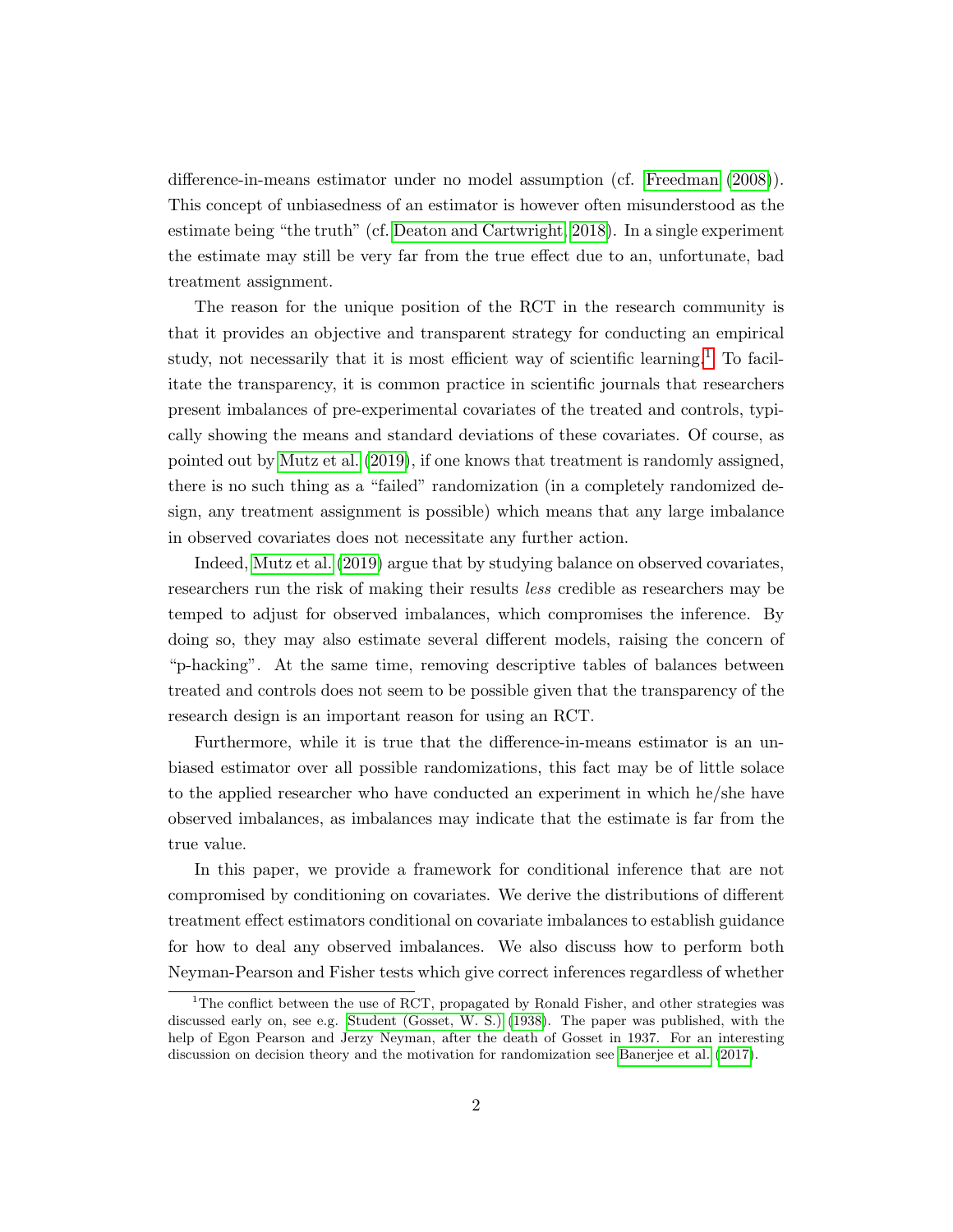covariate imbalances have been observed.

Different from [Mutz et al.](#page-37-0) [\(2019\)](#page-37-0), who considers inference to the population conditional on imbalance in a single covariate, we consider randomization inference to the sample conditional on observed imbalances in a vector of covariates. By focusing on randomization inference, i.e., that the stochasticity comes random treatment assignment rather than random sampling, we follow, among others, [Freedman](#page-36-0) [\(2008\)](#page-36-0), [Cox](#page-36-3)  $(2009)$  and [Lin](#page-37-2)  $(2013)$  who study unconditional inference to the sample.<sup>[2](#page-2-0)</sup> We consider both homogeneous and heterogeneous treatment effects and show that when explanatory covariates are imbalanced, the difference-in means estimator is biased while the conditional OLS estimator is close to unbiased. The variance of the conditional OLS estimator is increasing with the imbalance of the covariates and in the number of covariates. Thus, in an experiment there is a trade-off between bias and variance reduction in how many covariates to adjust for, and the trade-off depends on the imbalance of the covariates as well as the importance of the covariates in explaining the outcome.

In situations with a large set of covariates relative to the sample size we provide algorithms for covariate-adjustments that do not suffer from the pitfalls pointed out by [Mutz et al.](#page-37-0) [\(2019\)](#page-37-0), where the procedures make use of the principal components of the covariates. Based on the imbalance of these principal components, the number of components to adjust for is chosen such that randomized inference can be justified. The algorithm for the conditional Fisher randomization test samples a sufficient number of similar treatment assignments and perform a Fisher test within that set.

The paper proceeds by presenting the theoretical justification for conditional inference under homogeneous treatment effects in the next section with Section 3 illustrating these results. Section 4 discusses the problem with a large set of covariates in comparison to sample size and presents the different algorithms together with Monte Carlo simulation results. In Section 5, we study the case with heterogeneous treatment effects both theoretically and with Monte Carlo simulations. Section 6 concludes the paper.

## 2 Theoretical framework

Consider a RCT with n units in the sample, indexed by i, with  $n_1$  to be assigned to treatment and  $n_0$  to be assigned to control. Let  $W_i = 1$  or  $W_i = 0$  if unit i

<span id="page-2-0"></span><sup>2</sup>See also [Miratrix et al.](#page-37-3) [\(2013\)](#page-37-3), who study conditional inference when using post-stratification.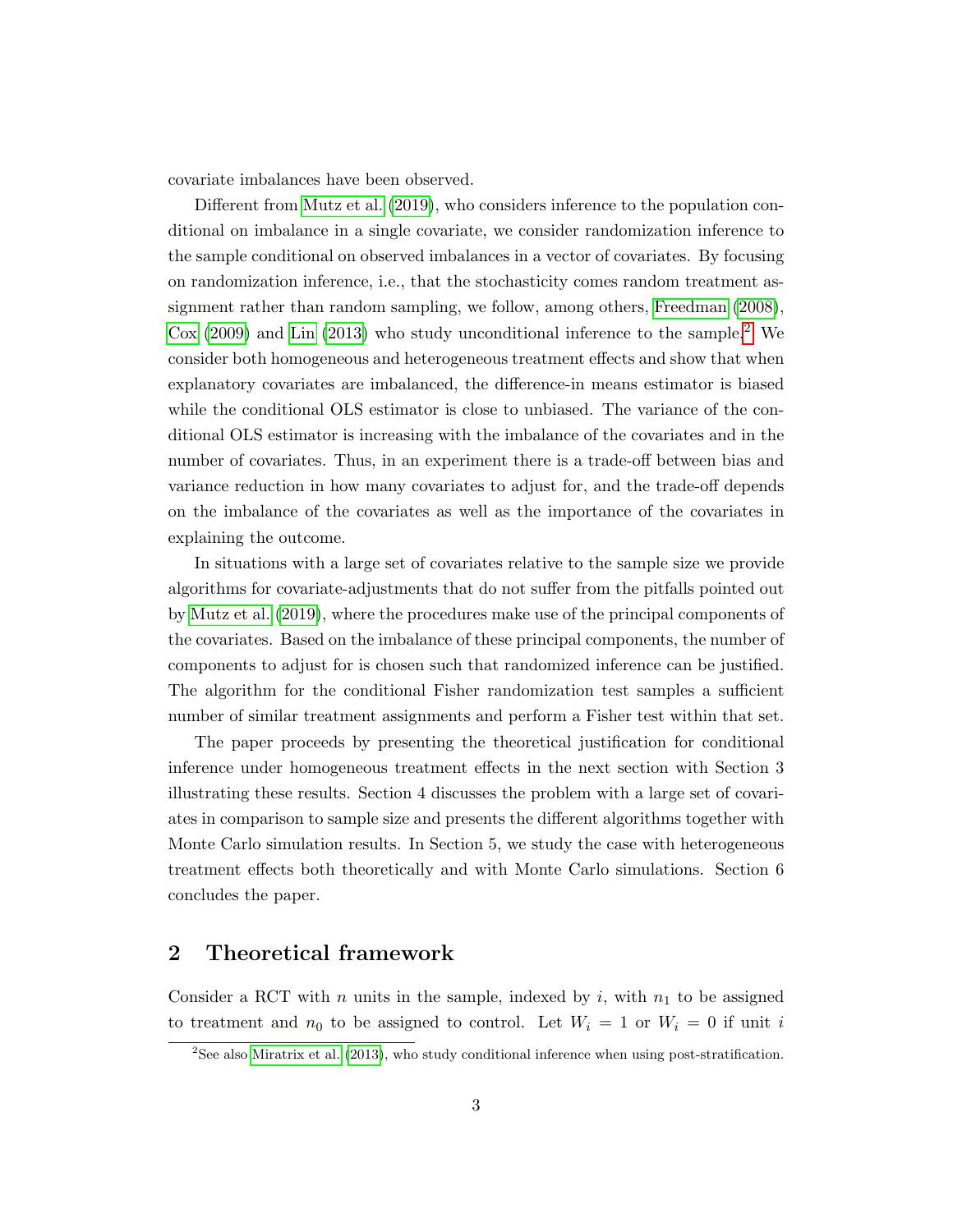is assigned treatment or control, respectively, and define  $\mathbf{W} = \begin{bmatrix} W_1 & \dots & W_n \end{bmatrix}'$ . The set  $W = \{W^1, \ldots, W^{n_A}\}\)$  contains all possible assignment vectors and has cardinality  $|\mathcal{W}| = \binom{n}{n}$  $\binom{n}{n_1} = n_A.$ 

Let  $Y_i(w)$  denote the potential outcome for unit i given the treatment  $(w = 1)$ and control  $(w = 0)$ . We assume no interference between individuals and the same treatment (i.e. SUTVA) which means that the observed outcome is  $Y_i \equiv Y(W_i)$ . The estimand of interest is the sample average treatment effect defined as

$$
\tau = \frac{1}{n} \sum_{i=1}^{n} Y_i(1) - Y_i(0). \tag{1}
$$

The difference-in-means estimator is

$$
\widehat{\tau}_{DM} = \overline{Y}_1 - \overline{Y}_0,\tag{2}
$$

where

$$
\overline{Y}_w = \frac{1}{n_w} \sum_{i:W_i=w}^{n_w} Y_i, \quad w = 0, 1.
$$

Let **Z** be the  $n \times K$  matrix of fixed covariates in the sample. Define the linear projection in the sample

$$
Y_i(0) = \alpha + \mathbf{z}_i' \mathbf{\beta} + \varepsilon_i,\tag{3}
$$

where  $\varepsilon_i$  is a fixed residual. Define  $\bar{\mathbf{z}}_w = \frac{1}{n_s}$  $\frac{1}{n_w} \sum_{i:W_i=w}^{n_w} \mathbf{z}_i$  and  $\overline{\mathbf{z}} = \frac{1}{n}$  $\frac{1}{n} \sum_{i=1}^{n} \mathbf{z}_i$ . The difference-in-means estimator can be written as

$$
\widehat{\tau}_{DM} = \overline{Y}_1 - \overline{Y}_0 = \tau + (\overline{\mathbf{z}}_1 - \overline{\mathbf{z}}_0)' \boldsymbol{\beta} + \overline{\varepsilon}_1 - \overline{\varepsilon}_0,
$$

where  $\overline{\varepsilon}_w = \frac{1}{n_s}$  $\frac{1}{n_w}\sum_{i:W=w}^{n_w}\varepsilon_i$ . As W is random, both  $\overline{z}_w$  and  $\overline{\varepsilon}_w$  are random even though  $Z$  and  $\varepsilon$  are fixed.

Let  $E_W(\cdot)$  and  $V_W(\cdot)$  denote expectation and variance over randomizations in the set  $W$ , and  $\overline{Y(0)} = \frac{1}{n} \sum_{i=1}^{n} Y_i(0)$ . It is the case that

$$
E_{\mathcal{W}}(\hat{\tau}_{DM}) = \tau,\tag{4}
$$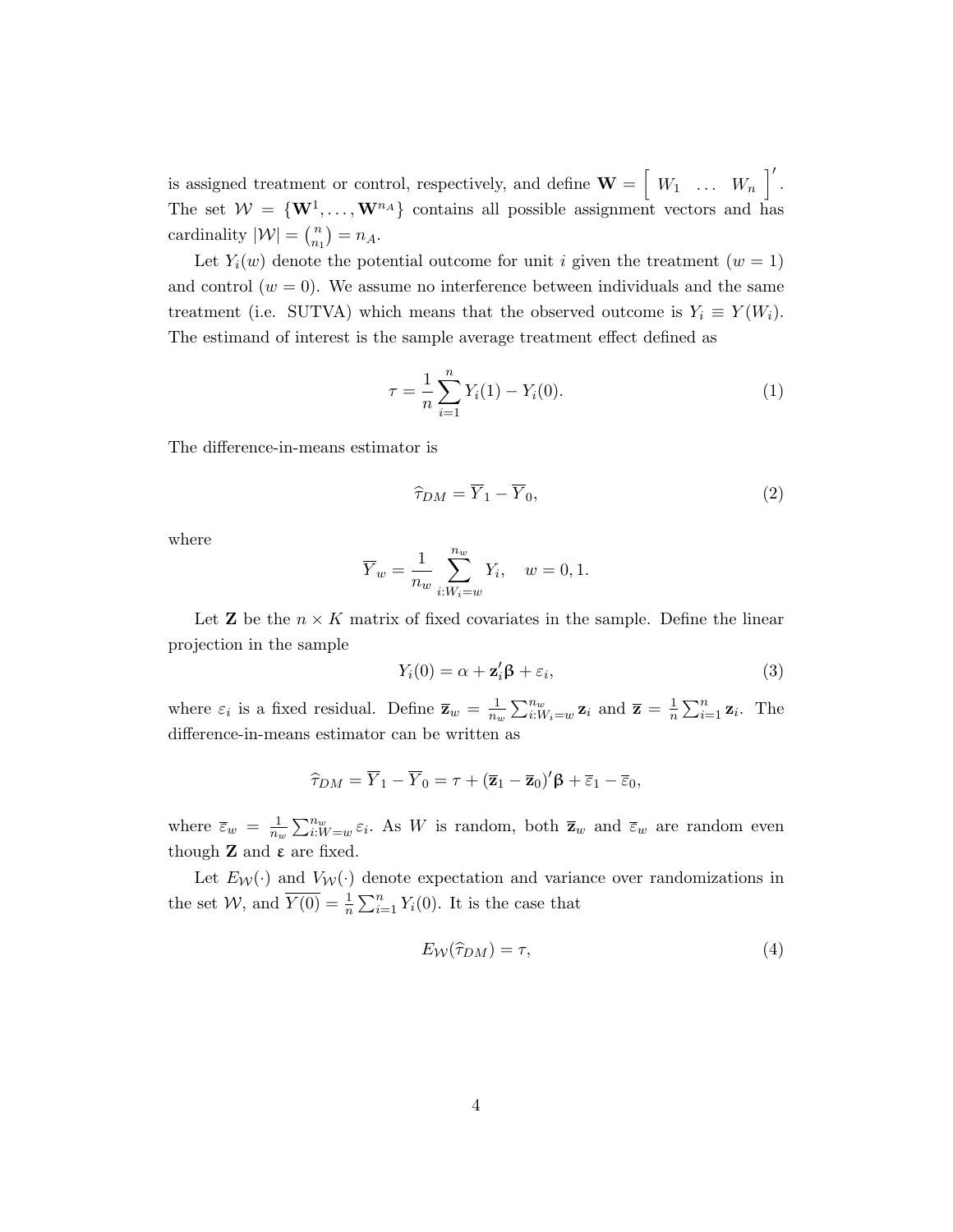and

$$
V_{\mathcal{W}}(\hat{\tau}_{DM}) = \beta' V_{\mathcal{W}}(\overline{\mathbf{z}}_1 - \overline{\mathbf{z}}_0)' \beta + V_{\mathcal{W}}(\overline{\varepsilon}_1 - \overline{\varepsilon}_0)
$$
  

$$
= \frac{n}{n_0 n_1} \beta' \left( \widetilde{\mathbf{Z}}' \widetilde{\mathbf{Z}} / (n - 1) \right) \beta + \frac{n}{n_0 n_1} \frac{1}{n - 1} \sum_{i=1}^n \varepsilon_i^2
$$
  

$$
= \frac{n}{n_0 n_1} \frac{1}{n - 1} \sum_{i=1}^n (Y_i(0) - \overline{Y(0)})^2,
$$
 (5)

where  $V_{\mathcal{W}}(\overline{\mathbf{z}}_1 - \overline{\mathbf{z}}_0) = V_{\mathcal{W}}(\mathbf{z}) = \Sigma_z$ ,  $\widetilde{\mathbf{Z}} = \mathbf{Z} - \overline{\mathbf{z}}'$  and  $\widetilde{\mathbf{Y}}(\mathbf{0}) = \mathbf{Y}(\mathbf{0}) - \overline{Y(0)}$ , and

$$
\beta = (\widetilde{\mathbf{Z}}'\widetilde{\mathbf{Z}})^{-1}\widetilde{\mathbf{Z}}'\widetilde{\mathbf{Y}}(\mathbf{0}).
$$
\n(6)

Note that  $\mathbf{Z}'\mathbf{Z}$  is observed in data.  $\boldsymbol{\beta}$  is however not observed as  $Y_i(0)$  is not observed if  $W_i = 1$ .

We are interested in the stochastic properties of the difference-in-means estimator when  $\bar{z}_1-\bar{z}_0$  is held at some fixed value. Let  $\mathcal{W}_{\Delta} \subseteq \mathcal{W}$  be the set of assignments for which  $\bar{z}_1-\bar{z}_0 = \Delta$ .  $E_{\mathcal{W}_{\Delta}}(\cdot)$  and  $V_{\mathcal{W}_{\Delta}}(\cdot)$  denote expectation and variance over randomizations in this set. We have

<span id="page-4-1"></span>
$$
E_{\mathcal{W}_{\Delta}}(\widehat{\tau}_{DM}) = \tau + \Delta' \beta + E_{\mathcal{W}_{\Delta}}(\overline{\varepsilon}_1 - \overline{\varepsilon}_0),\tag{7}
$$

and

<span id="page-4-0"></span>
$$
V_{\mathcal{W}_{\Delta}}(\hat{\tau}_{DM}) = V_{\mathcal{W}_{\Delta}}(\bar{\varepsilon}_1 - \bar{\varepsilon}_0). \tag{8}
$$

Note that we cannot in general say that  $E_{W_{\Delta}}(\bar{\epsilon}_1 - \bar{\epsilon}_0) = 0$ , and it is also the case that  $V_{W_{\Delta}}(\bar{\varepsilon}_1 - \bar{\varepsilon}_0)$  is not a constant, but depend on  $\Delta$ . In the Appendix, we derive the explicit formula for  $E_{W_{\Delta}}(\bar{\epsilon}_1 - \bar{\epsilon}_0)$  and  $V_{W_{\Delta}}(\bar{\epsilon}_1 - \bar{\epsilon}_0)$  when **Z** consists of a single dummy variable. We there show that, in a balanced experiment, the variance is at its maximum when  $\Delta = 0$  and decreases symmetrically as the magnitude of  $\Delta$ increases.

Let  $\overline{Y} = \frac{1}{n}$  $\frac{1}{n} \sum_{i=1}^{n} Y_i$ , it is helpful to define  $\widetilde{\mathbf{Y}} = \mathbf{Y} - \overline{Y}$ ,  $\widetilde{\mathbf{W}} = \mathbf{W} - n_1/n$  and  $\widetilde{\mathbf{M}}_z = \mathbf{I} - \widetilde{\mathbf{Z}}(\widetilde{\mathbf{Z}}'\widetilde{\mathbf{Z}})^{-1}\widetilde{\mathbf{Z}}'.$  The OLS estimator of the treatment effect from regressing the outcome on a treatment indicator, controlling for the covariates  $Z$ , is

$$
\widehat{\tau}_z = (\widetilde{\mathbf{W}}' \widetilde{\mathbf{M}}_z \widetilde{\mathbf{W}})^{-1} \widetilde{\mathbf{W}}' \widetilde{\mathbf{M}}_z \widetilde{\mathbf{Y}},
$$
\n(9)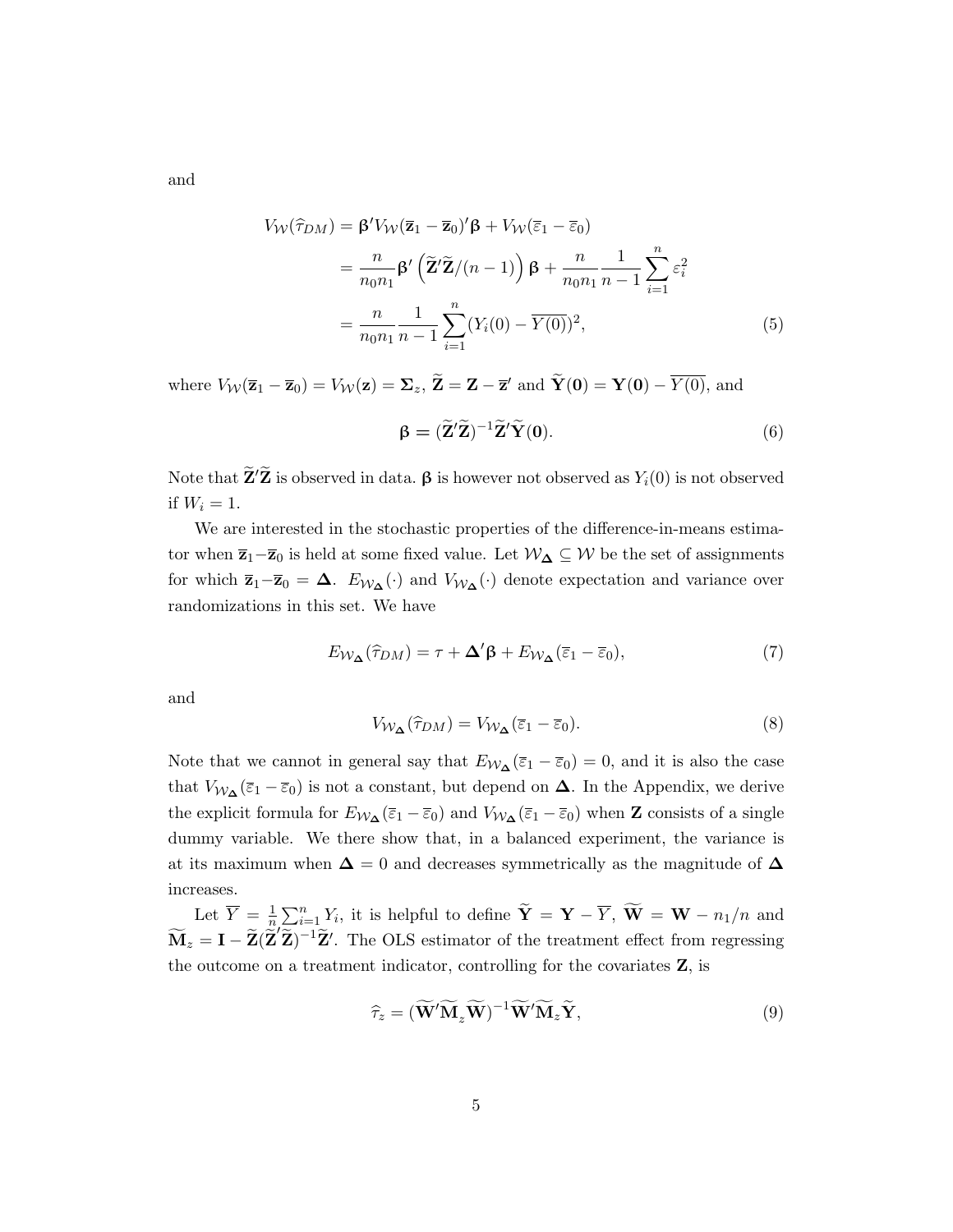where

$$
\widetilde{\mathbf{Y}} = \widetilde{\mathbf{Z}}\boldsymbol{\beta} + \widetilde{\mathbf{W}}\boldsymbol{\tau} + \boldsymbol{\epsilon}.\tag{10}
$$

Because  $\widetilde{\mathbf{W}}'\widetilde{\mathbf{M}}_{z}\widetilde{\mathbf{Z}}\boldsymbol{\beta} = \mathbf{0}$ , we have

$$
\widehat{\tau}_z = \tau + (\widetilde{\mathbf{W}}' \widetilde{\mathbf{M}}_z \widetilde{\mathbf{W}})^{-1} \widetilde{\mathbf{W}}' \widetilde{\mathbf{M}}_z \mathbf{\varepsilon}.
$$
\n(11)

The numerator of the OLS estimator can be written as

$$
\widetilde{\mathbf{W}}'\widetilde{\mathbf{M}}_{z}\boldsymbol{\epsilon} = \widetilde{\mathbf{W}}'\boldsymbol{\epsilon} - \widetilde{\mathbf{W}}'\widetilde{\mathbf{Z}}(\widetilde{\mathbf{Z}}'\widetilde{\mathbf{Z}})^{-1}\widetilde{\mathbf{Z}}'\boldsymbol{\epsilon} = \widetilde{\mathbf{W}}'\boldsymbol{\epsilon} = \frac{n_0 n_1}{n}(\overline{\epsilon}_1 - \overline{\epsilon}_0),
$$
(12)

as  $\widetilde{\mathbf{Z}}'\boldsymbol{\epsilon} = \mathbf{0}.$  The denominator of the OLS estimator can be written as

$$
\widetilde{\mathbf{W}}'\widetilde{\mathbf{M}}_{z}\widetilde{\mathbf{W}} = \widetilde{\mathbf{W}}'(\mathbf{I} - \widetilde{\mathbf{Z}}(\widetilde{\mathbf{Z}}'\widetilde{\mathbf{Z}})^{-1}\widetilde{\mathbf{Z}}')\widetilde{\mathbf{W}}
$$
\n
$$
= \widetilde{\mathbf{W}}'\widetilde{\mathbf{W}} - \widetilde{\mathbf{W}}'\widetilde{\mathbf{Z}}(\widetilde{\mathbf{Z}}'\widetilde{\mathbf{Z}})^{-1}\widetilde{\mathbf{Z}}'\widetilde{\mathbf{W}}
$$
\n
$$
= \frac{n_0 n_1}{n} \left(1 - \frac{n_0 n_1}{n} \Delta'(\widetilde{\mathbf{Z}}'\widetilde{\mathbf{Z}})^{-1} \Delta\right). \tag{13}
$$

Let  $M_{\Delta} := \frac{n_0 n_1}{n} \Delta'(\tilde{Z}^{\prime} \tilde{Z}/(n-1))^{-1} \Delta$  be the Mahalanobis distance between treatment and control in Z. We get

$$
\widehat{\tau}_z = (\widetilde{\mathbf{W}}' \widetilde{\mathbf{M}}_z \widetilde{\mathbf{W}})^{-1} \widetilde{\mathbf{W}}' \widetilde{\mathbf{M}}_z \widetilde{\mathbf{Y}} = \tau + \frac{\overline{\epsilon}_1 - \overline{\epsilon}_0}{1 - M_{\Delta}/(n-1)}.
$$
(14)

Over all assignment vectors in W, it is the case that  $E_W(\bar{\epsilon}_1 - \bar{\epsilon}_0) = 0$ , and so

$$
E_{\mathcal{W}}(\hat{\tau}_z) = \tau. \tag{15}
$$

I.e., the OLS estimator is an unbiased estimator over all assignment vectors when treatment effects are homogeneous. The conditional expectation becomes

<span id="page-5-1"></span>
$$
E_{\mathcal{W}_{\Delta}}(\widehat{\tau}_z) = \tau + \frac{E_{\mathcal{W}_{\Delta}}(\overline{\epsilon}_1 - \overline{\epsilon}_0)}{1 - M_{\Delta}/(n - 1)},\tag{16}
$$

with the variance being

<span id="page-5-0"></span>
$$
V_{\mathcal{W}_{\Delta}}(\widehat{\tau}_z) = \frac{V_{\mathcal{W}_{\Delta}}(\overline{\varepsilon}_1 - \overline{\varepsilon}_0)}{\left(1 - M_{\Delta}/(n-1)\right)^2}.
$$
\n(17)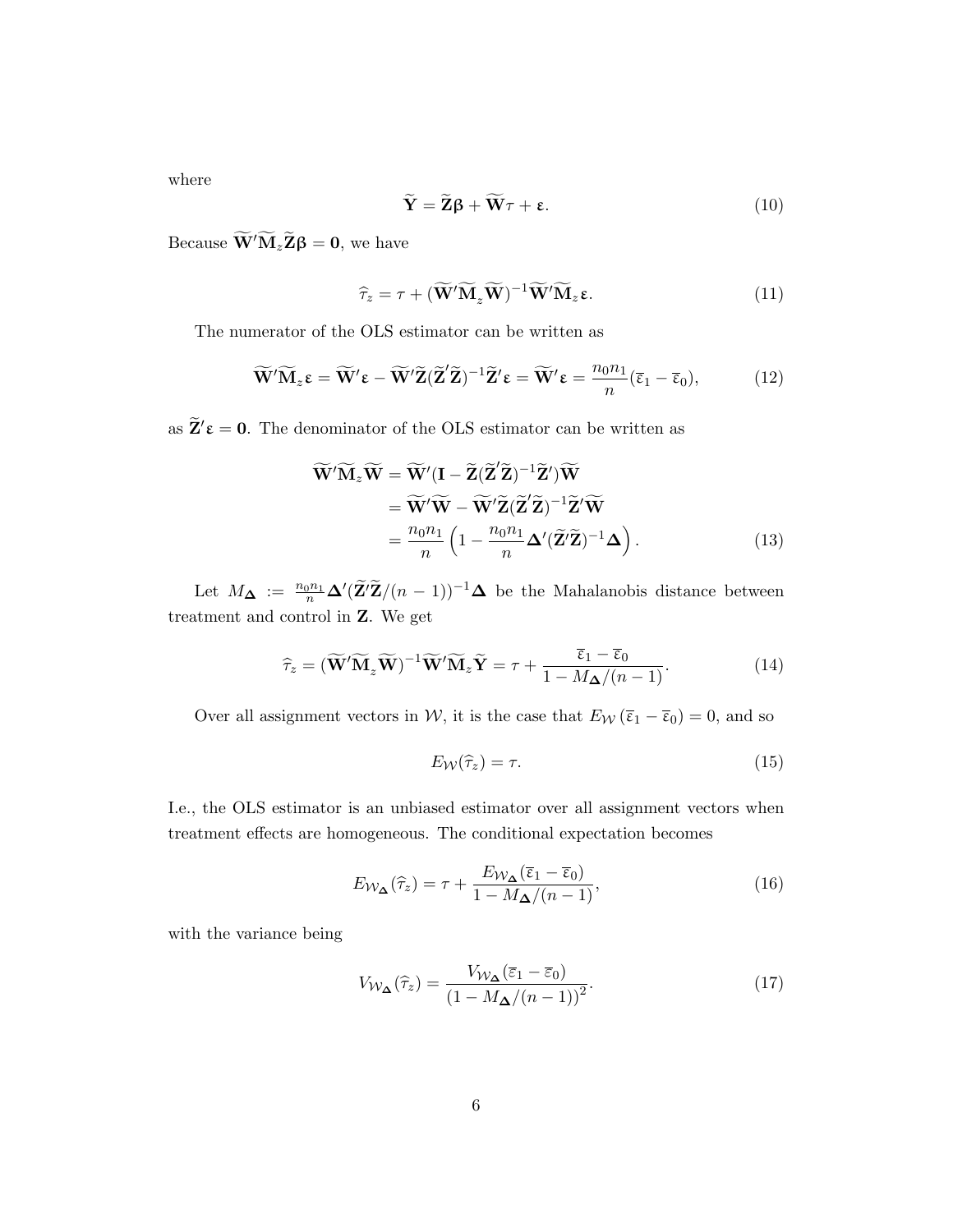From equations [\(8\)](#page-4-0) and [\(17\)](#page-5-0), we get

$$
\frac{V_{\mathcal{W}_{\Delta}}(\hat{\tau}_{DM})}{V_{\mathcal{W}_{\Delta}}(\hat{\tau}_z)} = (1 - M_{\Delta}/(n-1))^2.
$$
 (18)

This equation implies that for  $\Delta = 0$ , the variance of the two estimators are identical. As the Mahalanobis distance increases, the variance of the difference-in-means estimator gets relatively smaller compared to the variance of the OLS estimator.

The conditional MSE for the difference-in-means estimator is

$$
MSE_{\mathcal{W}_{\Delta}}(\widehat{\tau}_{DM}) = \beta' \Delta \Delta' \beta + E_{\mathcal{W}_{\Delta}}((\overline{\varepsilon}_1 - \overline{\varepsilon}_0)^2) + \Delta' \beta E_{\mathcal{W}_{\Delta}}(\overline{\varepsilon}_1 - \overline{\varepsilon}_0),\tag{19}
$$

whereas the conditional MSE for the OLS estimator is

$$
MSE_{\mathcal{W}_{\Delta}}(\widehat{\tau}_z) = \frac{E_{\mathcal{W}_{\Delta}}\left((\overline{\varepsilon}_1 - \overline{\varepsilon}_0)^2\right)}{\left(1 - M_{\Delta}/(n-1)\right)^2}.
$$
\n(20)

Therefore, we have that the conditional MSE of the difference-in-means estimator is greater than the conditional MSE of the OLS estimator if

<span id="page-6-0"></span>
$$
\beta' \Delta \Delta' \beta + \Delta' \beta E_{\mathcal{W}_{\Delta}}(\overline{\varepsilon}_1 - \overline{\varepsilon}_0) > E_{\mathcal{W}_{\Delta}}\left((\overline{\varepsilon}_1 - \overline{\varepsilon}_0)^2\right) \left(\frac{1}{\left(1 - M_{\Delta}/(n-1)\right)^2} - 1\right). (21)
$$

Note that, once again, for  $\Delta = 0$ , the MSE for the difference-in-means and OLS estimators are identical. For  $\Delta \neq 0$ , as the sample size increases,  $M_{\Delta}/(n-1) = r^2$ (the R-squared from the regression of  $W$  on  $Z$ ) will tend to zero and the OLS estimator will always be more efficient as long as the covariates are relevant  $(\beta \neq 0)$ .

At this point, it is helpful to compare the expression in equation [\(21\)](#page-6-0) with Theorem 1 in [Mutz et al.](#page-37-0) [\(2019\)](#page-37-0). To do so, we restrict attention to the case with only one covariate, Z. After noting that  $\Delta^2 = r^2 \text{Var}(Z)/\text{Var}(W)$  and rearranging, we can get

$$
\frac{\beta^2 \text{Var}(Z)}{\text{Var}(W)} + \Delta \beta E_{\mathcal{W}_{\Delta}}(\overline{\varepsilon}_1 - \overline{\varepsilon}_0) > E_{\mathcal{W}_{\Delta}}\left((\overline{\varepsilon}_1 - \overline{\varepsilon}_0)^2\right) \left(\frac{1}{1 - r^2}\right). \tag{22}
$$

The second term on the left-hand side disappears over random sampling. After replacing  $\beta$  and  $\varepsilon$  with structural parameters in a population model,<sup>[3](#page-6-1)</sup> it is possible

<span id="page-6-1"></span><sup>&</sup>lt;sup>3</sup>The model in [Mutz et al.](#page-37-0) [\(2019\)](#page-37-0) can be written as  $Y = \mu + \tau W + \gamma Z + \theta \xi$ , where  $\xi$  is an error term with unit variance.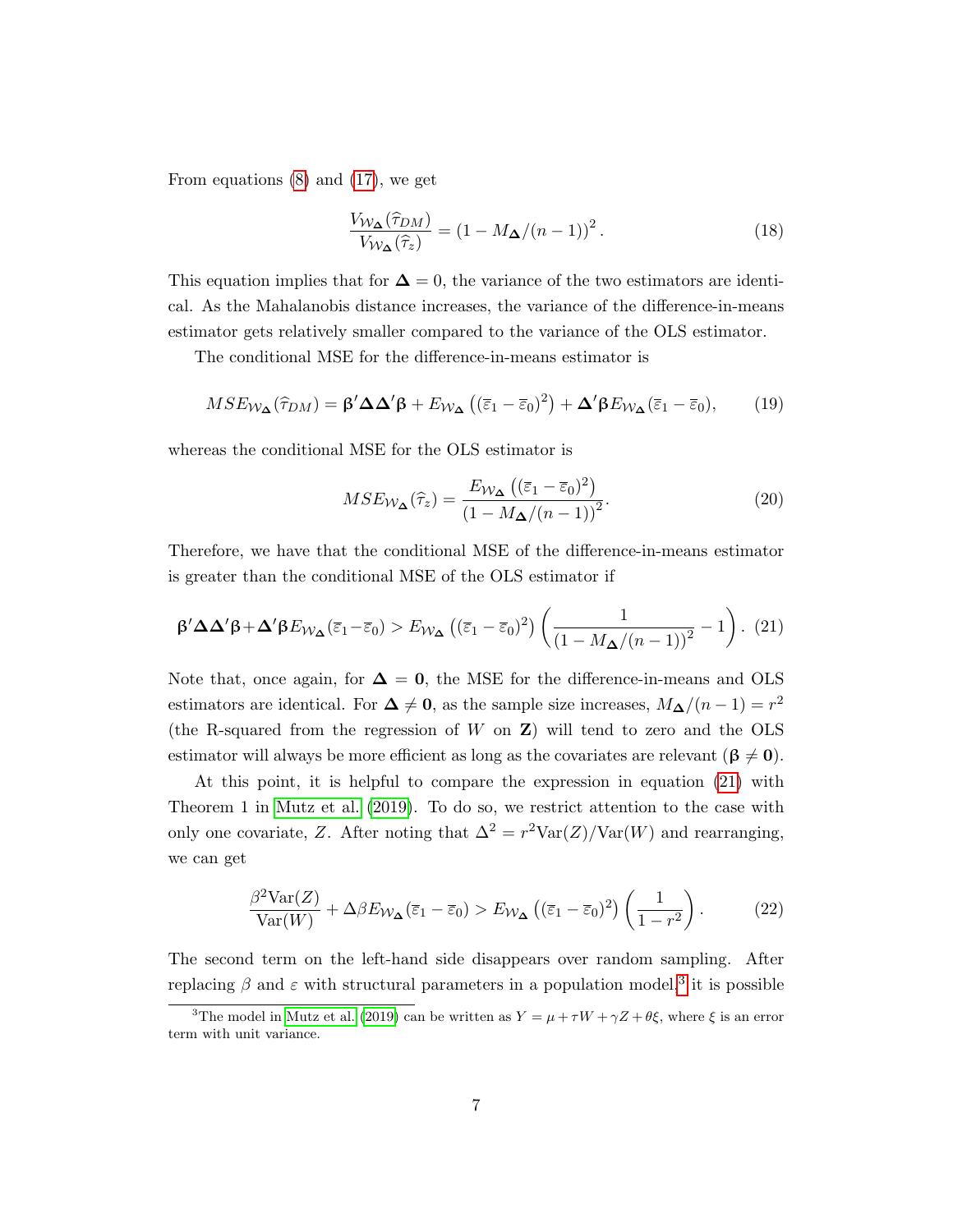to show that the inequality can be written as in [Mutz et al.](#page-37-0) [\(2019\)](#page-37-0):

$$
\frac{\gamma^2 \text{Var}(Z)}{\theta^2} > \frac{1}{(n-1)(1-r^2)},\tag{23}
$$

where  $\gamma$  is the effect of Z on Y and  $\theta^2$  is the variance of the error term in the population model. [Mutz et al.](#page-37-0) [\(2019\)](#page-37-0) use this equation to argue that, when a covariate is not very informative in explaining the outcome, one should be less inclined to control for Z if  $r^2$  is high. The reason if that an increase in  $r^2$  increases the right-hand side of the equation. However, it is important to note that  $\text{Var}(Z)$ is the sample variance and not the population variance. Over random sampling, an increase in  $r^2$  may also increase  $\text{Var}(Z)$  enough such that the inequality is more likely to hold if  $r^2$  increases. In general, it is not possible to say that we should be more or less inclined to control for covariates if we observe imbalances in covariates.

As noted by [Mutz et al.](#page-37-0) [\(2019\)](#page-37-0), conditional on  $r^2$ , the difference-in-means estimator is conditionally unbiased. This results hold exactly for any given sample. The reason is that the set containing all treatment assignments with a given R-squared,  $W_{r^2}$ , must necessarily contain the mirrors of all assignments in the set. However, as shown in equation [\(7\)](#page-4-1), this is not the case when conditioning on  $\Delta$ , the observed imbalance, which is what is typically shown in a table of balance tests. For instance, suppose one is interested in analyzing the effect of a vaccine in a randomized controlled trial, and there is a suspicion that the vaccine will be less effective among older individuals. If an imbalance is observed, such that the treatment group contains individuals that are on average one year older than the control group, it is not very helpful to note that the difference-in-means estimator is unbiased conditional on the treatment group containing individuals that are either one year older or one year younger than the control group. Instead, it makes sense to say that the difference-in-means estimator is biased conditional on the treatment group being one year older than the control group.

## <span id="page-7-0"></span>3 Illustration

To illustrate the results in the previous section, we perform a very simple simulation study where data is generated as  $Y_i(0) = Z_i + u_i$  and  $\tau = 0$ . To make it possible to go through all  $n_A = \binom{n}{n_A}$  $n_1 \choose n_1$  treatment assignments, we let  $n = 20$  and  $n_1 = 10$ . Both  $Z$  and  $u$  are drawn from a standard normal distribution. In total, we draw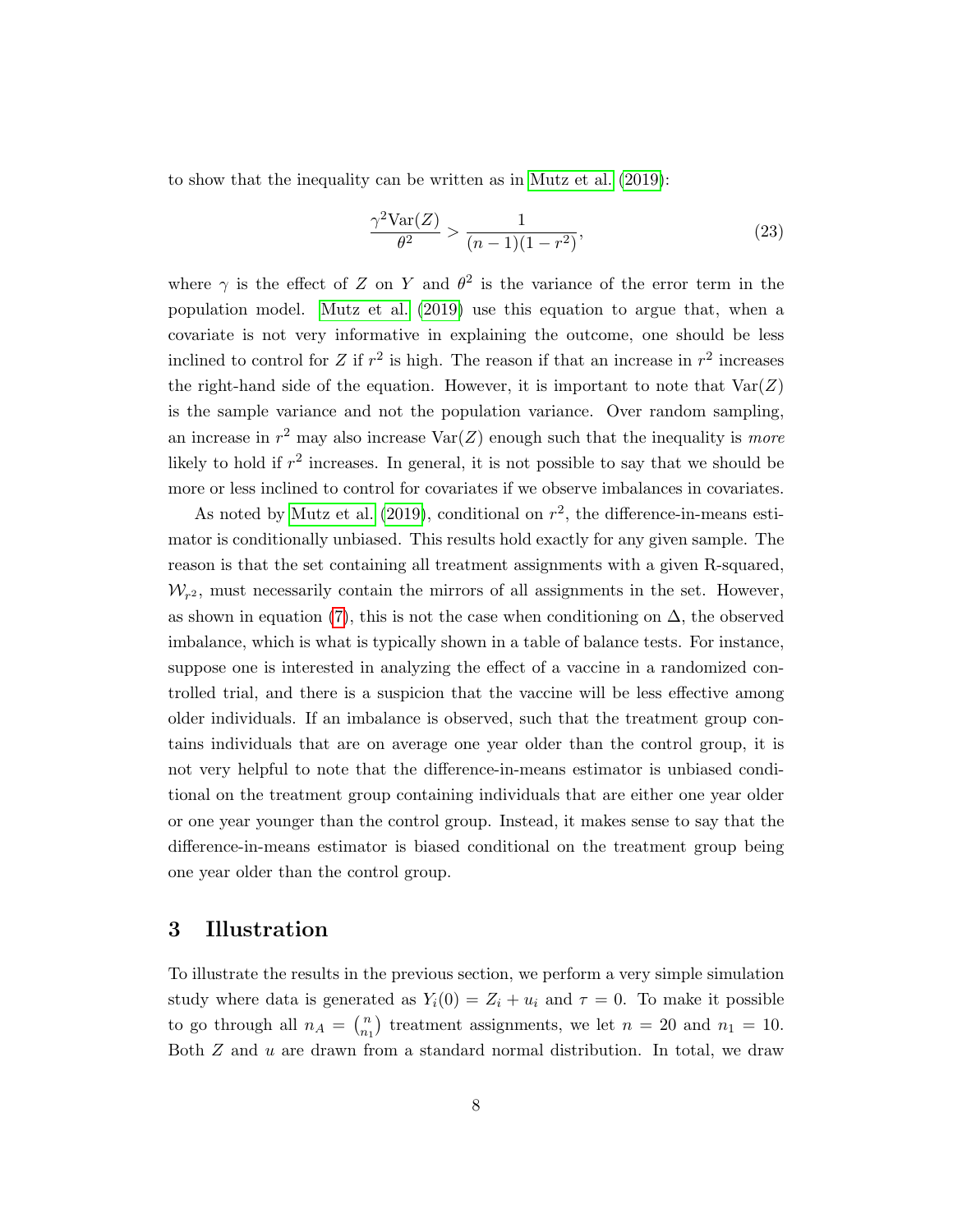1,000 samples and for each sample, we go through all  $n_A = \binom{20}{10} = 184,756$  possible assignment vectors and calculate both  $\hat{\tau}_{DM}$  and  $\hat{\tau}_z$  for each of these vectors. In addition, we calculate the size of the statistical tests (conditional on  $\Delta$ ) as well as the conditional variance and MSE.

Figure [1](#page-9-0) illustrates the results. Focusing on the point estimates, we see that the OLS estimator is conditionally unbiased (which means that over random sampling,  $E_{W_{\Delta}}(\bar{\epsilon}_1 - \bar{\epsilon}_0) = 0$ , whereas the difference-in-means estimator is conditionally bi-ased. Equation [\(16\)](#page-5-1) implies that the bias should be  $\Delta' \beta$  which in this case means that the bias should follow the 45 degree line. Indeed that is what is found. As we know should be the case, the unconditional expectations of the estimators are both exactly zero for each sample.

Turning to the size of the tests, we first note that the unconditional size is correct for both estimators. The conditional test is correct for the OLS estimator, but wildly off for the difference-in-means estimator (a simple t-test). The more  $\Delta$  deviates from zero, the higher the rejection rate of the null hypothesis. Importantly, because the test has correct size on average, the size of the test conditional on  $\Delta$  being close to zero is smaller than 0.05, meaning the test in that range is conservative. It is also noteworthy that for no value of  $\Delta$  is the difference-in-means estimator conditionally unbiased with correct size of the hypothesis test.

The final two graphs show the conditional variance and MSE. Because the OLS estimator—but not the difference-in-means estimator—is conditionally unbiased, these are the same for the former but not the latter. The theoretical variances are given in equations [\(8\)](#page-4-0) and [\(17\)](#page-5-0). The figure shows that  $V_{W_{\mathbf{\Delta}}}(\overline{\varepsilon}_1 - \overline{\varepsilon}_0)$  is decreasing as the magnitude of  $\Delta$  increases. The reason is that as  $\Delta$  increases, the assignment vectors become more similar to each other, and so  $\overline{\varepsilon}_1 - \overline{\varepsilon}_0$  become more similar. This result is in line with the theoretical result when the covariate is a dummy variable derived in the Appendix. For the OLS estimator, on the other hand, the term  $(1 - M_{\Delta}/(n-1))^{-2}$  dominates such that the conditional variance is increasing in the magnitude of  $\Delta$ . Consistent with the theoretical analysis, the conditional variance is identical between the two estimators when  $\Delta = 0$ . The MSE is consistently greater for the difference-in-means estimator than the OLS estimator.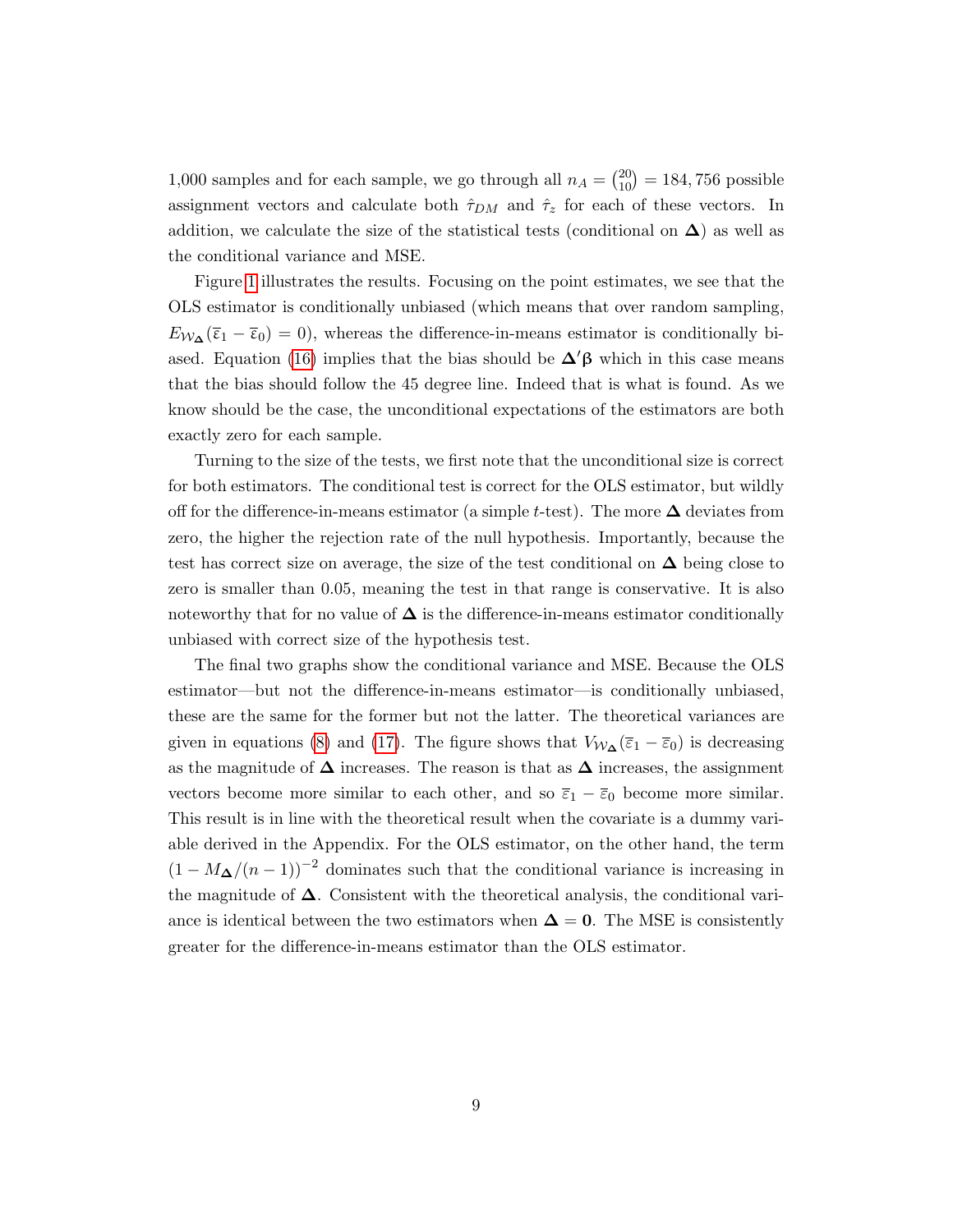<span id="page-9-0"></span>

Figure 1: Simulation results

Note: The x-axis shows the average values of  $\Delta$  over the 1,000 replications for each percentile of ∆, whereas the y-axis indicate point estimate, statistical significance, variance and MSE for both the difference-in-means estimator and the OLS estimator. The unconditional values (i.e., not conditional on  $\Delta$ ) are shown in the bottom left corner of the figure. For the (two-sided) tests, the significance level is set at five percent. For the OLS estimators, the standard OLS covariance matrix is used.  $\pi_{DM}$  and  $\pi_z$  are the *p*-values from the respective tests.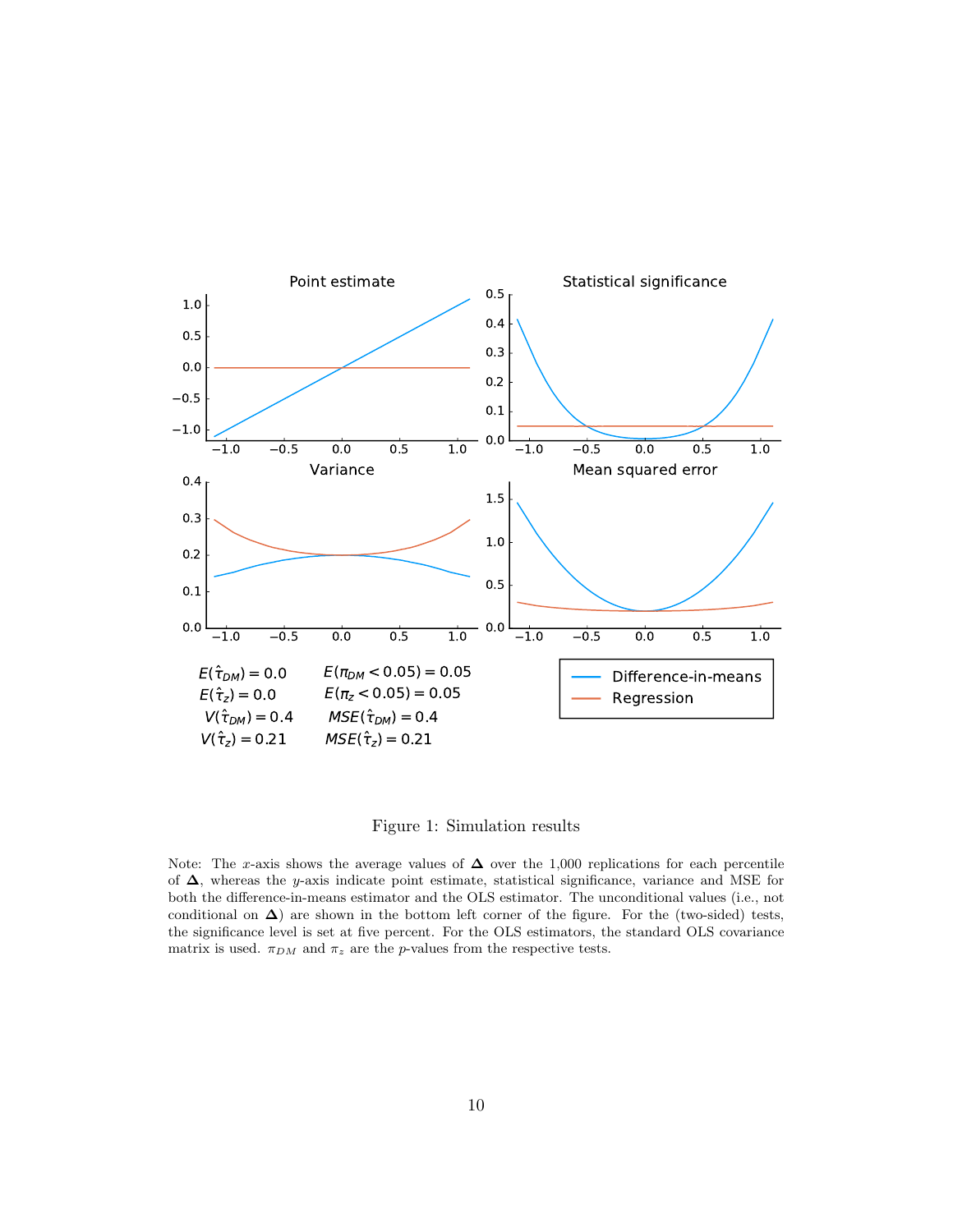## 4 Selection of covariates

#### <span id="page-10-0"></span>4.1 Regression-based inference

In situations when the number of observations are much larger than the number of relevant covariates  $(n \gg K)$ , the preceding analysis suggests that it is always better to condition on the covariates than not condition on them as it will lead to a lower mean squared error and correct conditional inference. Even if a covariate is not relevant ( $\beta = 0$ ), little is lost with a large sample size. However, if K is not order of magnitudes smaller than n, equation  $(21)$  implies that there is a tradeoff between adding more covariates as the bias term  $(\Delta' \beta)$  decreases while the variance increases due to increase in the Mahalanobis distance,  $M_{\Delta}$ . In the extreme case, with  $K > n$ , it is not even possible to condition on all covariates in a regression. So what should one do in such a case?

A common practice is to condition only on covariates which show large imbalances, but as [Mutz et al.](#page-37-0) [\(2019\)](#page-37-0) show, such an approach will lead to incorrect inference. Another possibility would be to choose covariates based on perceived importance in explaining the outcome. However, unless such an approach is specified in a pre-analysis plan, it opens up the possibility for the researcher to select covariates in a large number of ways, potentially leading to issues such as data-mining and p-hacking. Even when the reseracher is completely honest, such an approach lack transparency, making it difficult for the research community at large to ascertain the credibility of the results.

It is therefore useful to have a rule-based system of covariate selection which limits the degrees of freedom of the researcher. We propose such a rule of covariate selection which builds on the idea of randomization inference. Randomization inference after covariate adjustments is conditional on a set of assignment vectors,  $W_{\Delta}$  for which  $\Delta = c$ . If this set is too small, then randomization-based justification for inference collapses [\(Cox 2009\)](#page-36-3) and inference can only be justified under the assumption of random sampling from some population. The smallest  $p$ -value which can be attained from Fisher's exact test is  $1/|\mathcal{W}_{\Delta}|$ , so. e.g., if it should be possible to achieve a p-value of 0.01 or smaller, it must be the case that there are at least 100 assignment vectors which has the same value of  $\Delta$ .

If there are a few discrete covariates, then this would generally be true. However if the covariates are continuous, then it would typically be the case that  $|\mathcal{W}_{\Delta}| = 1$ and, strictly speaking, inference based on the OLS estimator cannot be justified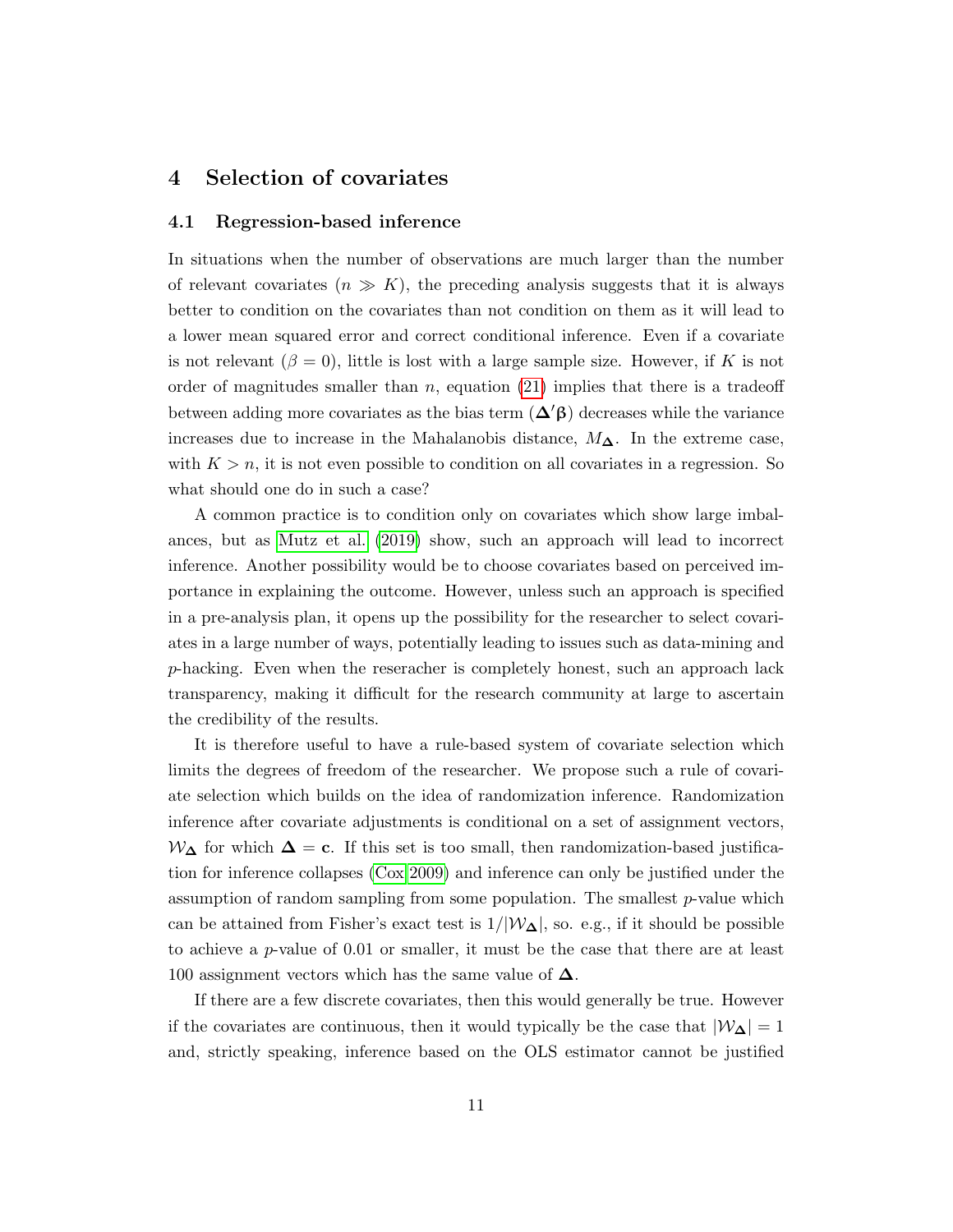based on randomization.

Instead, we suggest basing inference on the set  $\mathcal{W}_{\widetilde{\mathbf{A}}}$  where all elements in the set yield a distance which is approximately equal to  $\Delta$ . Note that, asymptotically, it is the case that  $M_{\mathbf{\Delta}} \sim \chi^2(K)$ . Let  $\mathbf{\Delta}_j := \mathbf{\Delta}(\mathbf{W}_j) - \mathbf{\Delta}(\mathbf{W})$ , where W is the assignment vector actually chosen and  $W_j \in \mathcal{W}$ . It is the case that  $M_{\mathbf{\Delta}_j} := \frac{n_0 n_1}{n} \mathbf{\Delta}_j' (\widetilde{\mathbf{Z}}' \widetilde{\mathbf{Z}})^{-1} \mathbf{\Delta}_j$  follows a noncentral chi-square distribution with K degrees of freedom and noncentrality parameter of  $M_{\Delta}$ . We can now define the set  $W_{\tilde{\Delta}}$  as  $W_{\tilde{\Delta}} = \{ \mathbf{W} \in \mathcal{W} : M_{\Delta_j} \leq \overline{\delta} \}$ , where  $\overline{\delta}$  is a small threshold value which should be set close to zero. For  $\bar{\delta} = 0$ , it is the case that  $\mathcal{W}_{\tilde{\Lambda}} = \mathcal{W}_{\Delta}$ .

Let  $H = |W_{\tilde{\Lambda}}|$  be the number of assignment vectors with small enough distance from the original treatment assignment to approximately justify randomizationbased inference. In practice, for moderately sized  $n$  it is not possible to go through all the  $n_A = \binom{n}{n_A}$  $\binom{n}{n_1}$  assignment vectors to find H. However, by using the fact that  $M_{\mathbf{\Delta}_j}$  follows a noncentral chi-square distribution, we can calculate the approximate size of the set as

$$
n_{\bar{\delta}} = F_{K,M_{\Delta}}(\bar{\delta}) \cdot n_A,\tag{24}
$$

where  $F_{K,M_{\Delta}}(\cdot)$  is the cdf of the noncentral chi-square distribution with K degrees of freedom and noncentrality parameter of  $M_{\mathbf{\Delta}}$ . If it is the case that  $n_{\bar{\delta}} \geq H$ , then the OLS estimator of the treatment effect, controlling for Z, can be justified from a randomization inference perspective. In practice, if  $\delta$  is small and K is reasonably large, it will be the case that  $n_{\bar{\delta}} < H$ . It is therefore necessary to somehow restrict the number of covariates that will be conditioned on.

We propose to condition on the principal components of Z. There are two reasons for this proposal: First, if covariates are correlated, it is a natural way of reducing the dimensionality of the covariate space. Second, principal components are naturally ordered in descending variances. Let  $\mathbf{Z}_{p}^{pc} = \left[ \begin{array}{c} \mathbf{z}_{1}^{pc} \end{array} \right]$  $\mathbf{z}_2^{pc}$   $\mathbf{z}_2^{pc}$  $\begin{bmatrix} pc \ 2 \end{bmatrix}$  ...  $\mathbf{z}_{p}^{pc}$  | be a matrix of the first p principal components of **Z**; it is the case that  $M_{\Delta}^{pc}$  =  $\frac{n_0n_1}{n}\mathbf{\Delta}^{pc'}(\widetilde{\mathbf{Z}}^{pc'}_p\widetilde{\mathbf{Z}}^{pc}_p)^{-1}\mathbf{\Delta}^{pc} \sim \chi^2(p),$  resulting in  $M^{pc}_{\mathbf{\Delta}}$  $\mathbf{a}_j^{\mathit{pc}}$  following a noncentral chi-square distribution with p degrees of freedom and noncentrality parameter of  $M_{\mathbf{\Delta}}^{pc}$ .

With the natural ordering of the principal components, we suggest a simple algorithm (Algorithm [1\)](#page-12-0) which yield the number of principal componenst to condition on in a regression estimation of the treatment effect.

After the components have been selected, we get the treatment effect estimator from a regression of Y on the treatment indicator, controlling for the  $p$  principal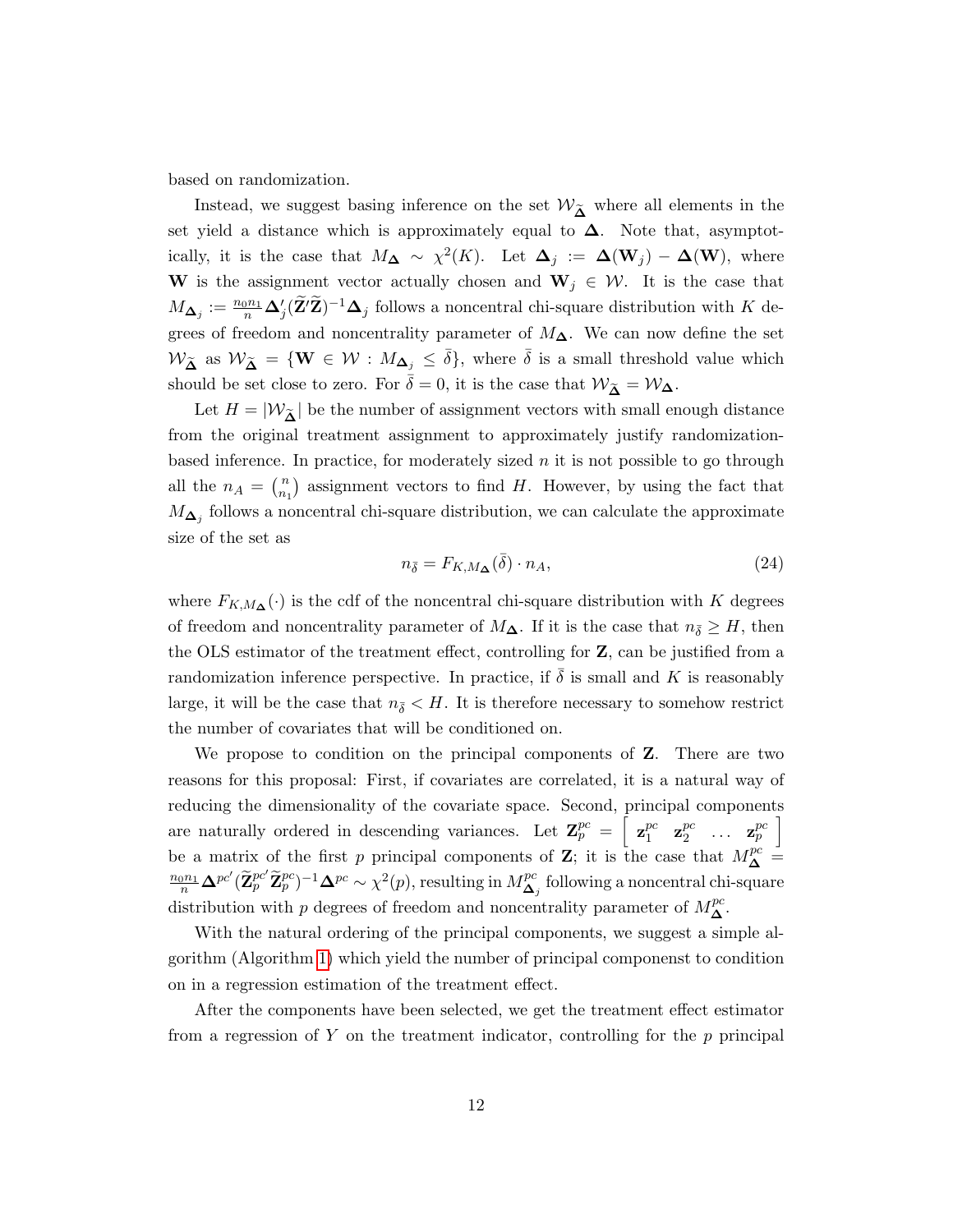<span id="page-12-0"></span>Algorithm 1 Component selection

1: Set  $\bar{\delta}$  and H 2:  $p \leftarrow 0$ 3:  $n_{\bar{\delta}} \leftarrow n_A$ 4: while  $n_{\bar{\delta}} \geq H$  do 5: Select first  $p+1$  principal components and calculate the Mahalanobis distance 6: Calculate  $n_{\bar{\delta}}$ 7: if  $n_{\bar{\delta}} \geq H$  then  $p \leftarrow p + 1$ 8: end if 9: end while 10: return  $p$ 

components.

### 4.2 Simulation results

To study how our algorithm compares to other estimators, we perform a simple simulation study. Specifically, we generate data as

$$
Y_i(0) = Y_i(1) = \mathbf{z}_i \mathbf{b} + u_i,
$$
\n(25)

where  $\mathbf{Z} \sim N(\mathbf{0}, \mathbf{I}), \mathbf{b} = \begin{bmatrix} 1 \\ 1 \end{bmatrix}$  $\frac{1}{K}$   $\frac{1}{\sqrt{l}}$  $\frac{1}{K}$  ...  $\frac{1}{\sqrt{l}}$ K  $\left\vert \right\rangle'$  and  $u \sim N(0, 1)$ . With this setup, we have  $Var(\mathbf{z}_i \mathbf{b}) = Var(u_i)$ , which means the  $R^2$  from a regression of  $\mathbf{Y(0)}$  on Z should be around 0.5. For a randomly selected sample, we draw 10,000 random treatment assignment vectors and estimate the treatment effect. We then repeat this process for 1,000 different samples and calculate the average MSE. For our algorithm, we let  $\bar{\delta} = 0.01$  and the sample size is set to  $n = 50$  with  $n_0 = n_1 = 25$ . We vary  $K$  (the number of covariates) from 2 to 40 in steps of 2.

With this setup, the covariates are orthogonal to each other in the population, and so we should not expect the PCA to effectively reduce the dimensionality of the data. Hence, this setup can be considered a "worst case" for our method. To study what happens when covariates are correlated, we use the method suggested by [Lewandowski et al.](#page-37-4) [\(2009\)](#page-37-4) to generate correlated covariates with the parameter  $\eta$  being set to one.

We contrast our estimator with three other estimators: i) the difference-in-means estimator, ii) the OLS estimator when all covariates are used as controls and iii) the cross-estimation estimator suggested by [Wager et al.](#page-37-5) [\(2016\)](#page-37-5). The latter estimator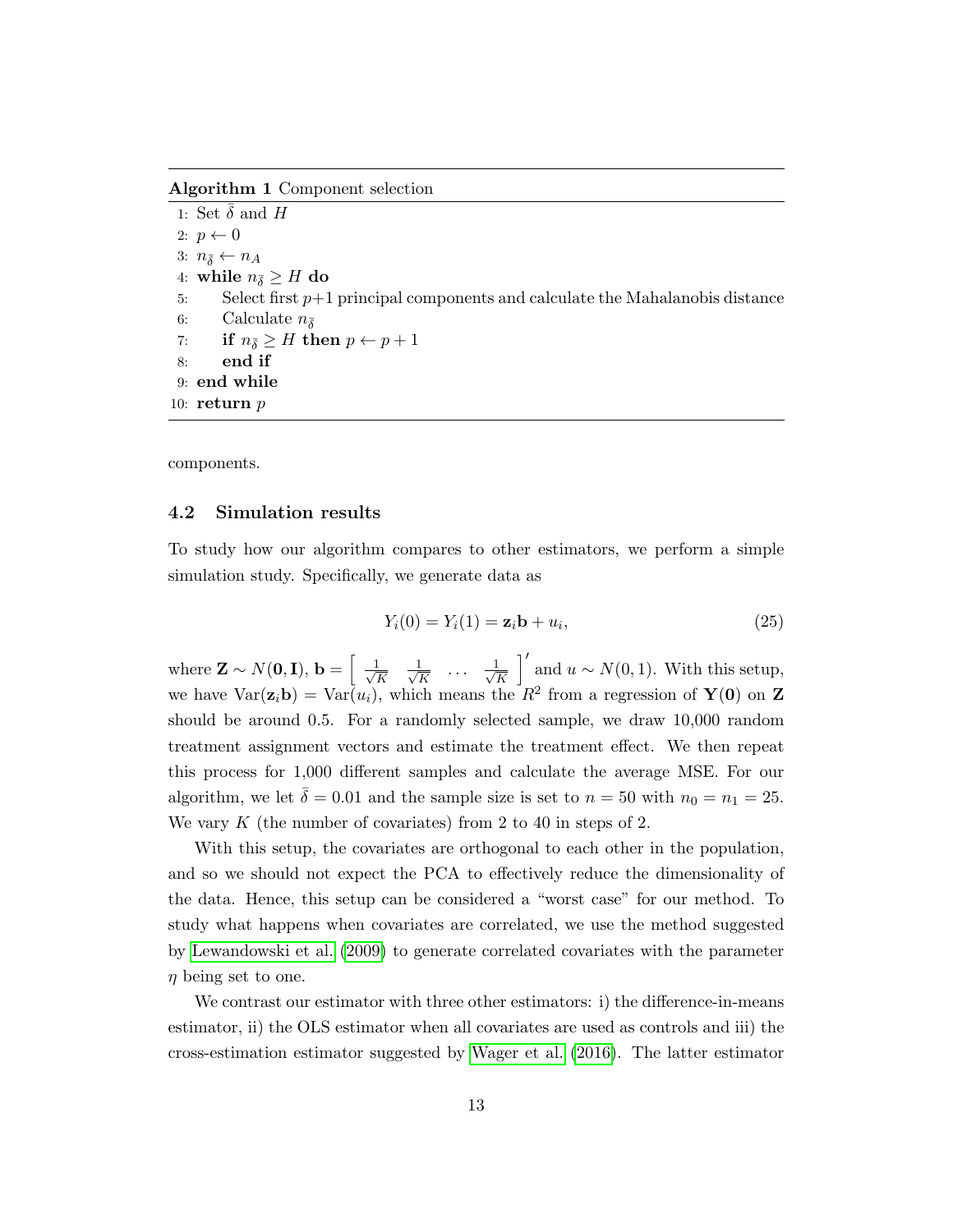<span id="page-13-0"></span>

Figure 2: MSE, homogeneous treatment effect

Note: For each value of  $K$ , 1,000 samples are drawn with 10,000 assignment vectors selected for each sample. For the cross-estimation estimator, for computational time purposes, only 100 assignment vectors are selected for each sample. The average MSE is shown for each  $K$ . The sample size is set to 50 and  $\tau = 0$ .

uses high-dimensional regression adjustments with an elastic net to select important covariates when there are many covariates relative to the number of observations.

Figure [2](#page-13-0) shows the result from the simulations. Beginning with the left graph which shows the results from orthogonal covariates—we see that with few covariates, the MSE of the difference-in-means estimator is around double that of the OLS estimator, which is what we should expect for  $n \gg K$  as the covariates account for fifty percent of the variation in  $Y(0)$  (see, for instance, [Morgan and Rubin 2012\)](#page-37-6). Notably, the OLS estimator and our PCA-based estimator is identical in that case. The reason is simply that with so few covariates, all principal components are selected, and conditioning on all principal components is equivalent to conditioning on all covariates. The cross-estimation estimator lies somewhere between the differencein-means estimator and the other estimators.

As K increses, the MSE of the difference-in-means estimator is naturally unchanged, while the MSE of the three other estimators increases. For an interval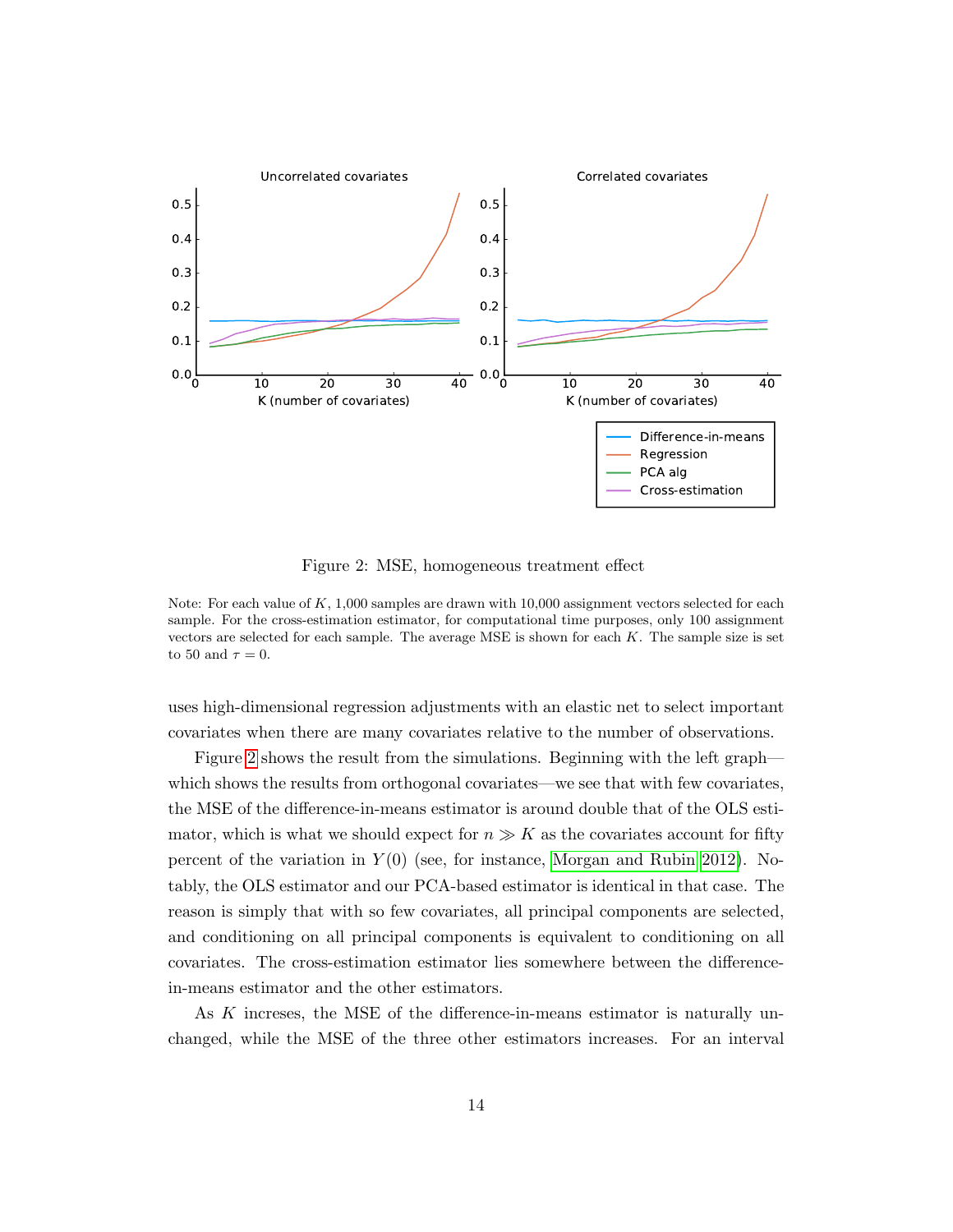with  $K$  between 10 and 20, the OLS estimator marginally outperforms our estimator, but once the number of covariates increases further, the MSE of the OLS estimator skyrockets. For our estimator, the MSE increases slowly and stays consistently lower than that of the difference-in-means estimator. The cross-estimation estimator is clearly better than the OLS estimator for large  $K$ , but performs worse than our estimator.

The left graph shows the results from the worst case for our estimator. In the right graph, we show results when covariates are correlated. The difference-in-means and OLS estimators are very similar to the previous case, but now our estimator outperforms both of them for all values of  $K$  (except for small  $K$  when the OLS estimator and our estimator are equivalent). The cross-estimation estimator also outperforms the other estimators for large  $K$ , but still performs worse than our estimator.

The results in Figure [2](#page-13-0) shows the average of the MSE for each value of K. However, as we discuss previously, the MSE will depend on  $\Delta$ . Because  $\Delta$  is Kdimensional, it is not possible to illustrate the results as we did in Figure [1.](#page-9-0) Instead, for each sample, we take the average MSE of each percentile of the Mahalanobis distance,  $M_{\Delta}$ , and then take the average for each percentile over all 1,000 samples. We show the results for  $K = 10, 20, 30$ .

Results are shown in Figure [3](#page-15-0) with the uncorrelated covariates in the top panel and the correlated covariates in the bottom panel. In Figure [1,](#page-9-0) the MSE displayed a U-shaped pattern with minimum when  $\Delta = 0$ . Because the Mahalanobis distance is a (weighted) square of  $\Delta$ , the MSE is now increasing in the Mahalanobis distance for all four estimators. We see that the MSE of the difference-in-means estimator, our PCA estimator and the cross-estimation estimator all increase at roughly the same pace, while the OLS estimator has an MSE that increases sharply for large distances once  $K$  is large. Note that the cross-estimation estimator is more variable because, for computational time purposes, we only selected 100 instead of 10,000 random assignment vectors per random sample.

To help with the interpretation of the results, Figure [4](#page-16-0) shows the number of principal components selected for our PCA estimator by Algorithm [1](#page-12-0) for different values of K. The figure shows results only for the uncorrelated covariates, but the results are virtually identical with correlated covariates. Overall, the number of components decreases as the original Mahalanobis distance increases, as it is, on average, more difficult to find similar components in that case.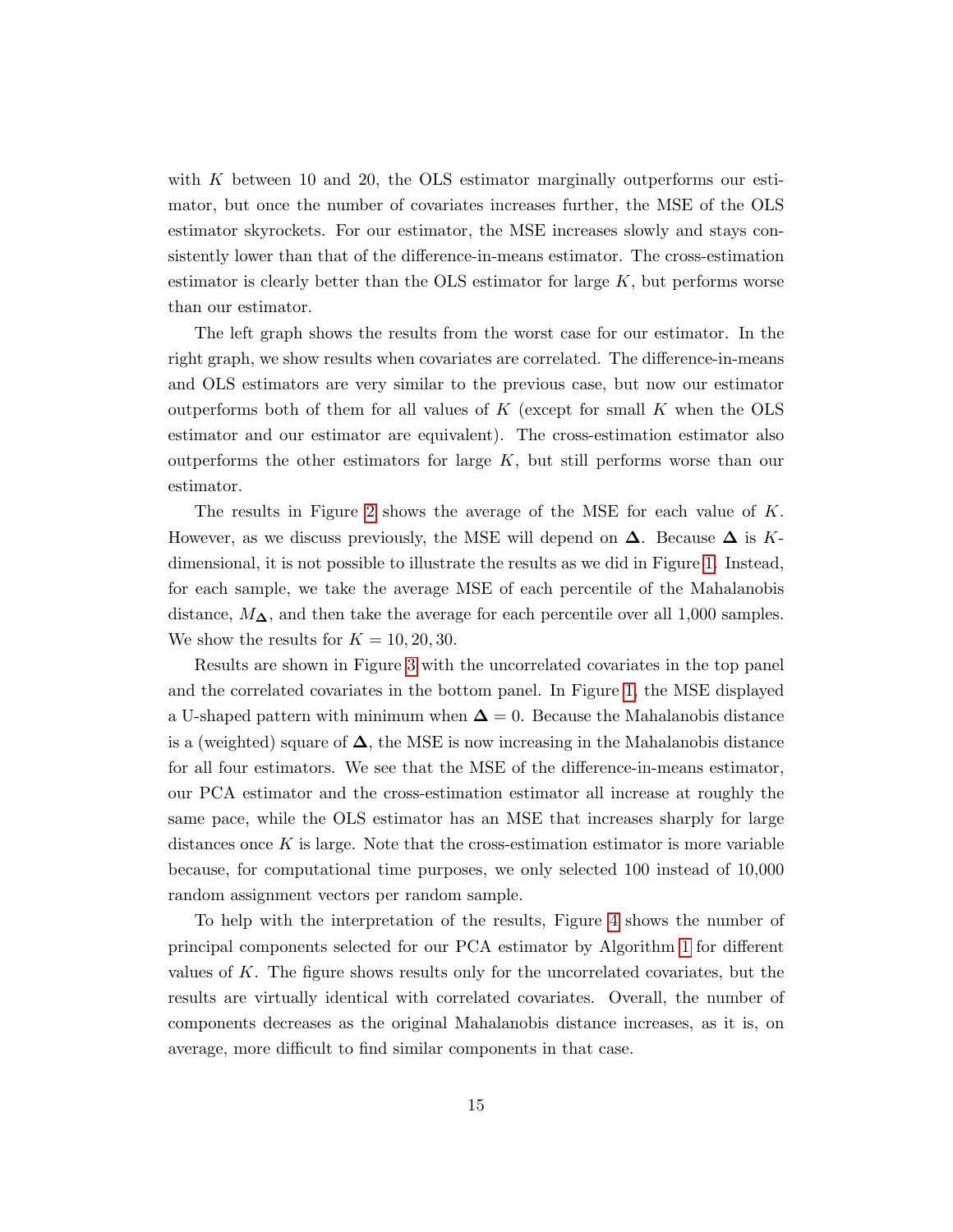<span id="page-15-0"></span>

Figure 3: MSE by percentile of the original Mahalanobis distance

Note: For each value of  $K$ , 1,000 samples are drawn with 10,000 assignment vectors selected for each sample. For the cross-estimation estimator, for computational time purposes, only 100 assignment vectors are selected for each sample. The sample size is set to 50 and  $\tau = 0$ .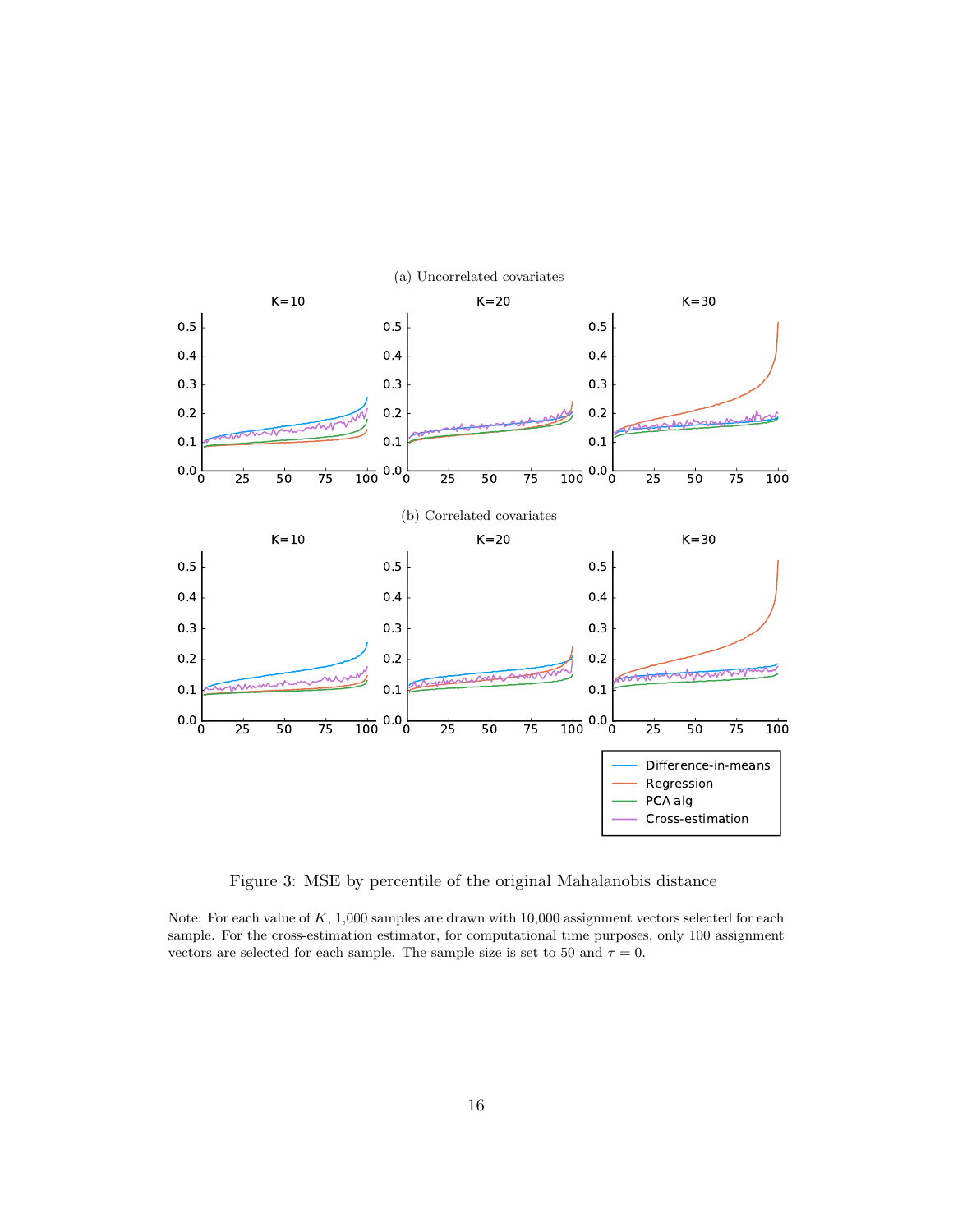<span id="page-16-0"></span>

Figure 4: Number of components by percentile of the original Mahalanobis distance

Note: The figure shows the average number of components selected by Algorithm [1](#page-12-0) for the uncorrelated covariates. With correlated covariates, the figure would be virtually identical.

In Table [1](#page-17-0) we show the size of a two-sided test of  $\tau = 0$  for each of the four estimators (five percent significance level) for  $K = 10, 20, 30$ . The first column shows the average size (independent of the Mahalanobis distance). As can be seen, the difference-in-means estimator, the OLS estimator and our PCA estimator all have approximately correct size, whereas the cross-estimation estimator overrejects the null, with a rejection rate of around eight percent instead of five.

The following columns show the results separately for each quintile of the Mahalanobis distance,  $M_{\Delta}$ . We now see that only the OLS estimator maintains correct size regardless of the value of the Mahalanobis distance, whereas the difference-inmeans estimator clearly underrejects for small values of the Mahalanobis distance and overrejects for large values. This pattern is expected, as the difference-in-means estimator does not take the covariate imbalance into account. A similar pattern is found for the cross-estimation estimator, but with a higher rejection rate. Finally, for our PCA estimator, the rejection rate is also increasing with the Mahalanobis distance, but at a slower pace, as the covariate imbalance is partially taken into account by the selected principal components.

Finally, Table [2](#page-19-0) shows the power of the different estimators with  $\tau$  set to one (from a two-sided test of  $\tau = 0$ ). The results are very similar to the result for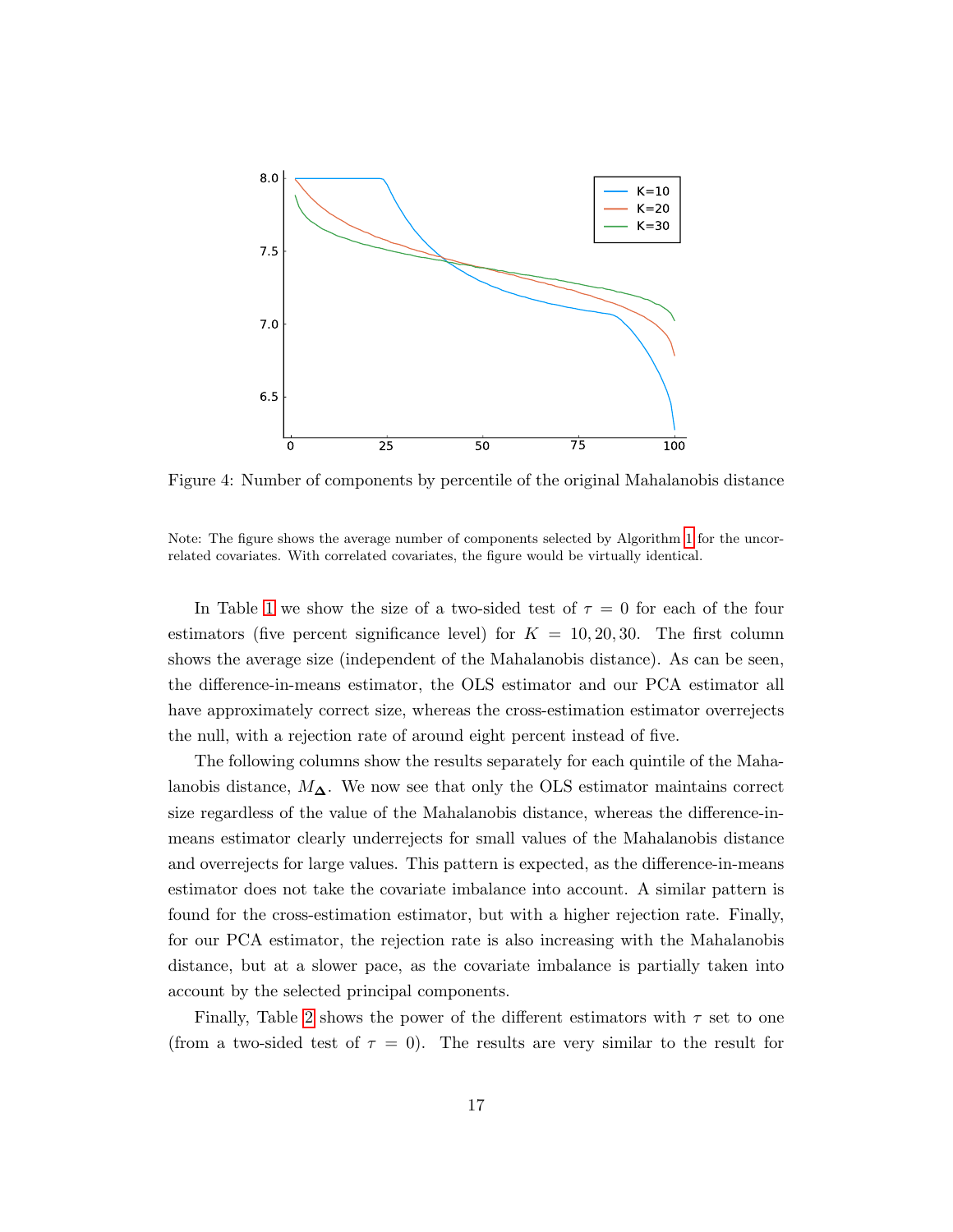<span id="page-17-0"></span>

| Quintiles           | All                     | 1st         | 2nd      | 3rd                   | 4th      | 5th      |  |
|---------------------|-------------------------|-------------|----------|-----------------------|----------|----------|--|
|                     | Uncorrelated covariates |             |          |                       |          |          |  |
| $K=10$              |                         |             |          |                       |          |          |  |
| Difference-in-means | 0.05                    | 0.023       | 0.036    | 0.047                 | 0.06     | 0.085    |  |
| Cross-estimation    | 0.08                    | 0.053       | 0.067    | 0.073                 | 0.09     | 0.116    |  |
| Regression          | 0.05                    | 0.05        | 0.05     | 0.05                  | 0.05     | 0.05     |  |
| PCA alg             | 0.051                   | 0.044       | 0.047    | 0.05                  | 0.053    | 0.064    |  |
| $K=20$              |                         |             |          |                       |          |          |  |
| Difference-in-means | 0.05                    | $\,0.032\,$ | 0.042    | 0.049                 | 0.057    | 0.07     |  |
| Cross-estimation    | 0.082                   | 0.058       | 0.072    | 0.079                 | 0.089    | 0.111    |  |
| Regression          | 0.05                    | 0.05        | 0.05     | 0.05                  | 0.05     | $0.05\,$ |  |
| PCA alg             | 0.051                   | 0.038       | 0.045    | 0.05                  | 0.056    | 0.066    |  |
| $K=30$              |                         |             |          |                       |          |          |  |
| Difference-in-means | 0.05                    | 0.038       | 0.045    | 0.05                  | 0.055    | 0.062    |  |
| Cross-estimation    | 0.08                    | 0.064       | 0.072    | 0.08                  | 0.085    | 0.1      |  |
| Regression          | 0.05                    | 0.05        | 0.05     | 0.05                  | 0.05     | 0.05     |  |
| PCA alg             | 0.051                   | 0.041       | 0.047    | 0.051                 | 0.055    | 0.061    |  |
|                     |                         |             |          | Correlated covariates |          |          |  |
| $K=10$              |                         |             |          |                       |          |          |  |
| Difference-in-means | 0.05                    | 0.025       | 0.036    | 0.047                 | 0.059    | 0.083    |  |
| Cross-estimation    | 0.076                   | 0.056       | 0.064    | 0.073                 | 0.084    | 0.101    |  |
| Regression          | 0.05                    | 0.05        | 0.05     | 0.05                  | 0.05     | 0.05     |  |
| PCA alg             | 0.051                   | 0.049       | 0.05     | 0.05                  | 0.051    | 0.053    |  |
| $K=20$              |                         |             |          |                       |          |          |  |
| Difference-in-means | 0.05                    | 0.032       | 0.042    | 0.049                 | 0.057    | 0.07     |  |
| Cross-estimation    | 0.079                   | 0.061       | 0.071    | 0.079                 | 0.086    | 0.101    |  |
| Regression          | 0.05                    | 0.05        | 0.05     | 0.05                  | 0.05     | 0.05     |  |
| PCA alg             | 0.051                   | 0.044       | 0.048    | 0.051                 | 0.054    | 0.06     |  |
| $K=30$              |                         |             |          |                       |          |          |  |
| Difference-in-means | 0.05                    | 0.038       | 0.045    | 0.05                  | 0.055    | 0.062    |  |
| Cross-estimation    | 0.082                   | 0.068       | 0.079    | 0.081                 | 0.084    | 0.097    |  |
| Regression          | 0.05                    | 0.05        | $0.05\,$ | 0.05                  | $0.05\,$ | 0.05     |  |
| PCA alg             | 0.051                   | 0.044       | 0.048    | 0.051                 | 0.054    | 0.058    |  |

Table 1: Size, homogeneous effects

Note: The table shows the size of a two-sided test of  $\tau = 0$  at five percent significance level. The first column shows the unconditional size, whereas the next five shows the size for each quintile of the Mahalanobis distance,  $M\Delta$ . For each value of K, 1,000 samples are drawn with 10,000 assignment vectors selected for each sample. For the cross-estimation estimator, for 10,000 assignment vectors selected for each gample. For the cross-estimation estimator, for<br>computational time purposes, only 100 assignment vectors are selected for each sample. The sample size is set to 50. For the regression-based estimators, the standard OLS covariance matrix is used.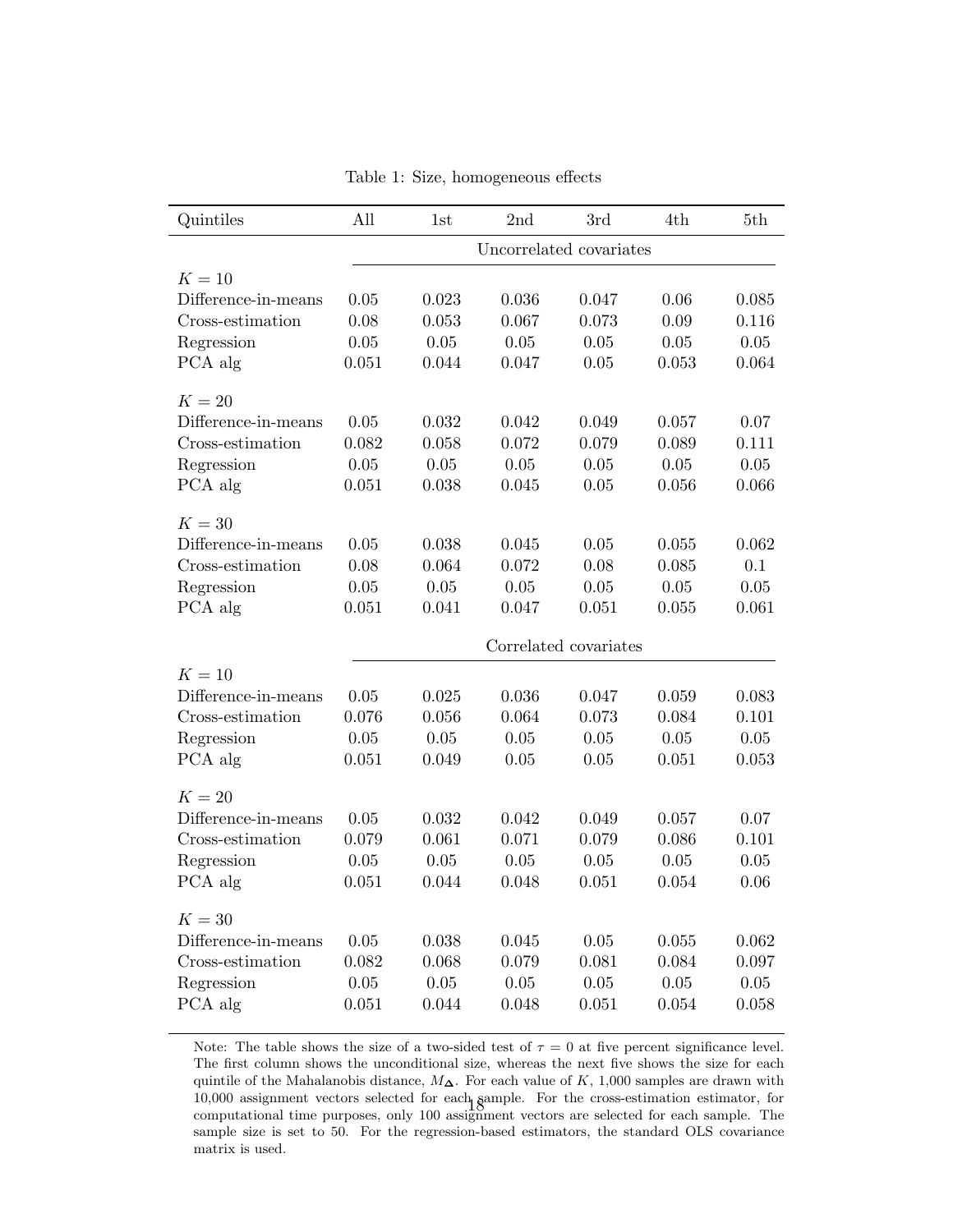the MSE: with  $K = 10$ , the OLS estimator is the most powerful estimator, closely followed by our PCA estimator. For larger  $K$ , the OLS estimator becomes much worse, while the PCA estimator continuous to perform well. The cross-estimation estimator also performs comparatively well for  $K = 30$ , but it should be noted that the power is not size-adjusted.

Overall, we conclude that our PCA-based estimator generally outperforms the other three estimator in terms of MSE. While the size is not always correct conditional on observed differences in covariates, the issue is smaller than for the difference-in-means estimator or cross-estimation estimator. It is also important to note that when  $n \gg K$ , our estimator essentially collapses to the OLS estimator.

#### 4.3 Randomization inference

The OLS estimator above builds on the idea that—in principle—there are a number of different treatment assignments which give approximately the same Mahalanobis distance between treatment and control in the selected principal components. However, we do not actually find these assignments, and the estimator is a standard OLS estimator.

In this section, we instead suggest that there is a way to perform randomization inference in the spirit of Fisher's exact test, but conditional on the observed distance,  $\Delta$ . By the same argument as for regression-based inference, we focus on the set  $\mathcal{W}_{\tilde{\lambda}}$ . Under the sharp null, all data are observed and we can calculate the treatment effect estimates for all assignment vectors in this set. The  $p$ -value is retrieved in the same way as for Fisher's exact test, with the difference that we consider the set  $W_{\tilde{\Lambda}}$ instead of  $W$ : sort the absolute values of the difference-in-means estimator from the assignment vectors  $W_{\tilde{\Lambda}}$  in descending order. Let r be the rank of the estimator for assignment vector **W**, the *p*-value is given by  $r/H$ .

If  $\delta = 0$ , this test is exact. However, when  $\delta$  is small, the test will only have approximately correct size. For small sample sizes, it is possible to go through all assignment vectors to identify the set  $\mathcal{W}_{\tilde{\mathbf{\Delta}}}$ . However, for larger sample sizes, this is no longer possible, and the p-value will have to be Monte Carlo approximated by sampling a subset of  $\mathcal{W}_{\mathbf{A}}$ .

To illustrate the properties of this test in the former case (i.e., when it is possible to go through all the assignment vectors)—and to contrast it with other versions of Fisher's exact test—we perform the same exercise as the one in Section [3](#page-7-0) with  $Y_i(0) = Z_i + u_i, \tau = 0$  and  $n_0 = n_1 = 10$ , where both Z and u follow a standard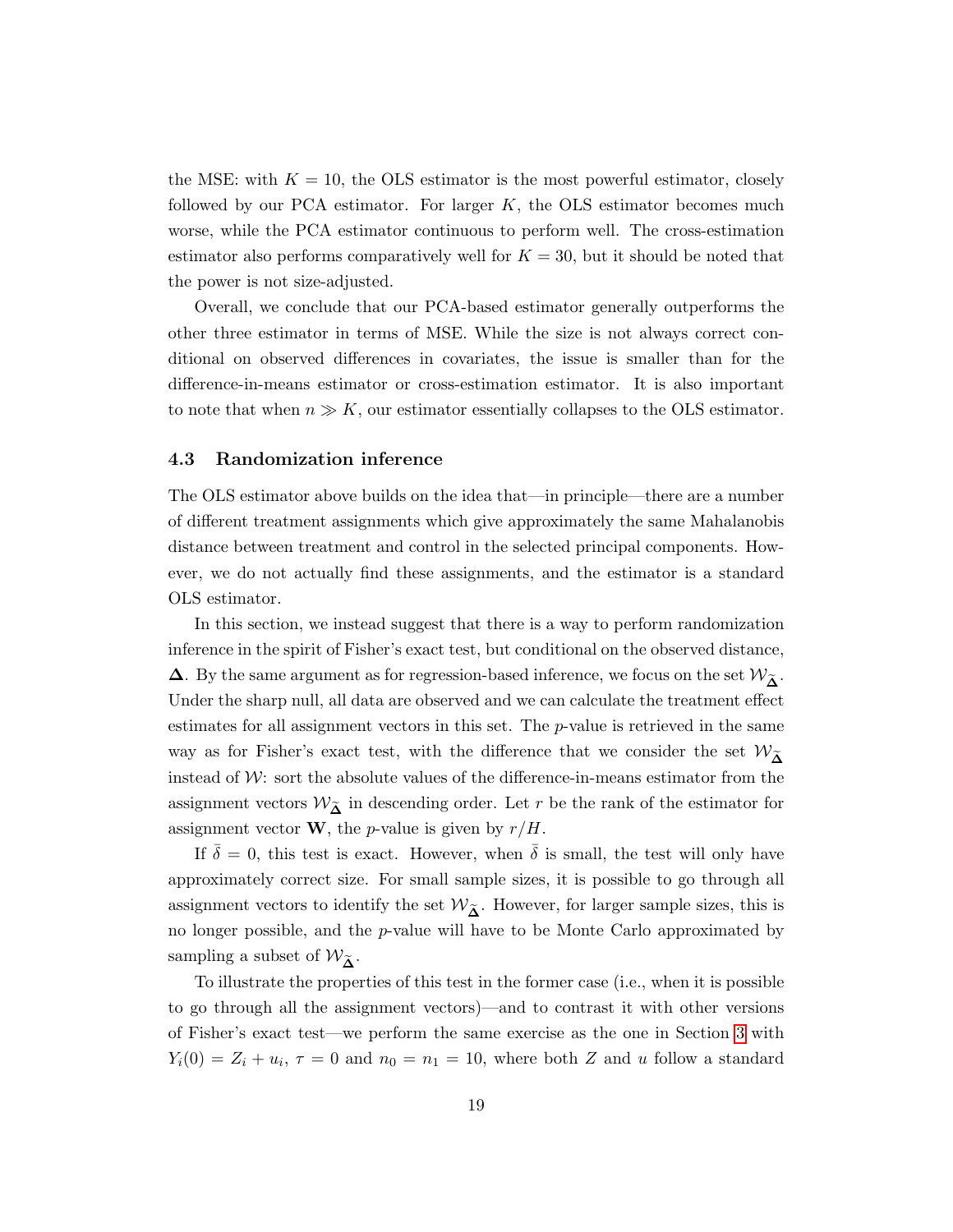<span id="page-19-0"></span>

| Quintiles           | All   | 1st                     | 2nd   | 3rd                   | 4th   | 5th   |  |  |
|---------------------|-------|-------------------------|-------|-----------------------|-------|-------|--|--|
|                     |       | Uncorrelated covariates |       |                       |       |       |  |  |
| $K=10$              |       |                         |       |                       |       |       |  |  |
| Difference-in-means | 0.686 | 0.709                   | 0.695 | 0.686                 | 0.677 | 0.664 |  |  |
| Cross-estimation    | 0.792 | 0.815                   | 0.802 | 0.797                 | 0.781 | 0.768 |  |  |
| Regression          | 0.858 | 0.899                   | 0.881 | 0.865                 | 0.845 | 0.801 |  |  |
| PCA alg             | 0.839 | 0.882                   | 0.862 | 0.843                 | 0.823 | 0.785 |  |  |
| $K=20$              |       |                         |       |                       |       |       |  |  |
| Difference-in-means | 0.686 | 0.701                   | 0.691 | 0.686                 | 0.68  | 0.673 |  |  |
| Cross-estimation    | 0.74  | 0.759                   | 0.744 | 0.741                 | 0.737 | 0.72  |  |  |
| Regression          | 0.744 | 0.831                   | 0.788 | 0.753                 | 0.713 | 0.635 |  |  |
| PCA alg             | 0.759 | 0.797                   | 0.773 | 0.758                 | 0.743 | 0.72  |  |  |
| $K=30$              |       |                         |       |                       |       |       |  |  |
| Difference-in-means | 0.689 | 0.699                   | 0.692 | 0.688                 | 0.685 | 0.681 |  |  |
| Cross-estimation    | 0.734 | 0.745                   | 0.743 | 0.732                 | 0.728 | 0.72  |  |  |
| Regression          | 0.545 | 0.682                   | 0.604 | 0.55                  | 0.493 | 0.398 |  |  |
| PCA alg             | 0.724 | 0.75                    | 0.733 | 0.723                 | 0.714 | 0.7   |  |  |
|                     |       |                         |       | Correlated covariates |       |       |  |  |
| $K=10$              |       |                         |       |                       |       |       |  |  |
| Difference-in-means | 0.698 | 0.717                   | 0.705 | 0.698                 | 0.69  | 0.678 |  |  |
| Cross-estimation    | 0.838 | 0.854                   | 0.84  | 0.839                 | 0.837 | 0.818 |  |  |
| Regression          | 0.865 | 0.905                   | 0.888 | 0.872                 | 0.852 | 0.808 |  |  |
| PCA alg             | 0.882 | 0.91                    | 0.896 | 0.885                 | 0.872 | 0.846 |  |  |
| $K=20$              |       |                         |       |                       |       |       |  |  |
| Difference-in-means | 0.691 | 0.703                   | 0.695 | 0.691                 | 0.686 | 0.679 |  |  |
| Cross-estimation    | 0.801 | 0.816                   | 0.807 | 0.797                 | 0.797 | 0.788 |  |  |
| Regression          | 0.732 | 0.82                    | 0.776 | 0.742                 | 0.701 | 0.622 |  |  |
| PCA alg             | 0.82  | 0.85                    | 0.832 | 0.821                 | 0.808 | 0.787 |  |  |
| $K=30$              |       |                         |       |                       |       |       |  |  |
| Difference-in-means | 0.684 | 0.692                   | 0.687 | 0.684                 | 0.68  | 0.676 |  |  |
| Cross-estimation    | 0.769 | 0.781                   | 0.774 | 0.766                 | 0.766 | 0.757 |  |  |
| Regression          | 0.526 | 0.661                   | 0.584 | 0.53                  | 0.473 | 0.381 |  |  |
| PCA alg             | 0.779 | 0.802                   | 0.787 | 0.778                 | 0.769 | 0.757 |  |  |

Table 2: Power, homogeneous effects

Note: The table shows the power from of a two-sided test of  $\tau = 0$  at five percent significance level, with  $\tau = 1$ . The first column shows the unconditional power, whereas the next five shows the power for each quintile of the Mahalanobis distance,  $M\Delta$ . For each value of K, 1,000 samples are drawn with 10,000 assignment vectors selected for each sample. For the 1,000 samples are drawn with 10,000 assigment vectors selected for each sample. For the cross-estimation estimator, for computational time purposes, only 100 assignment vectors are selected for each sample. The sample size is set to 50. For the regression-based estimators, the standard OLS covariance matrix is used.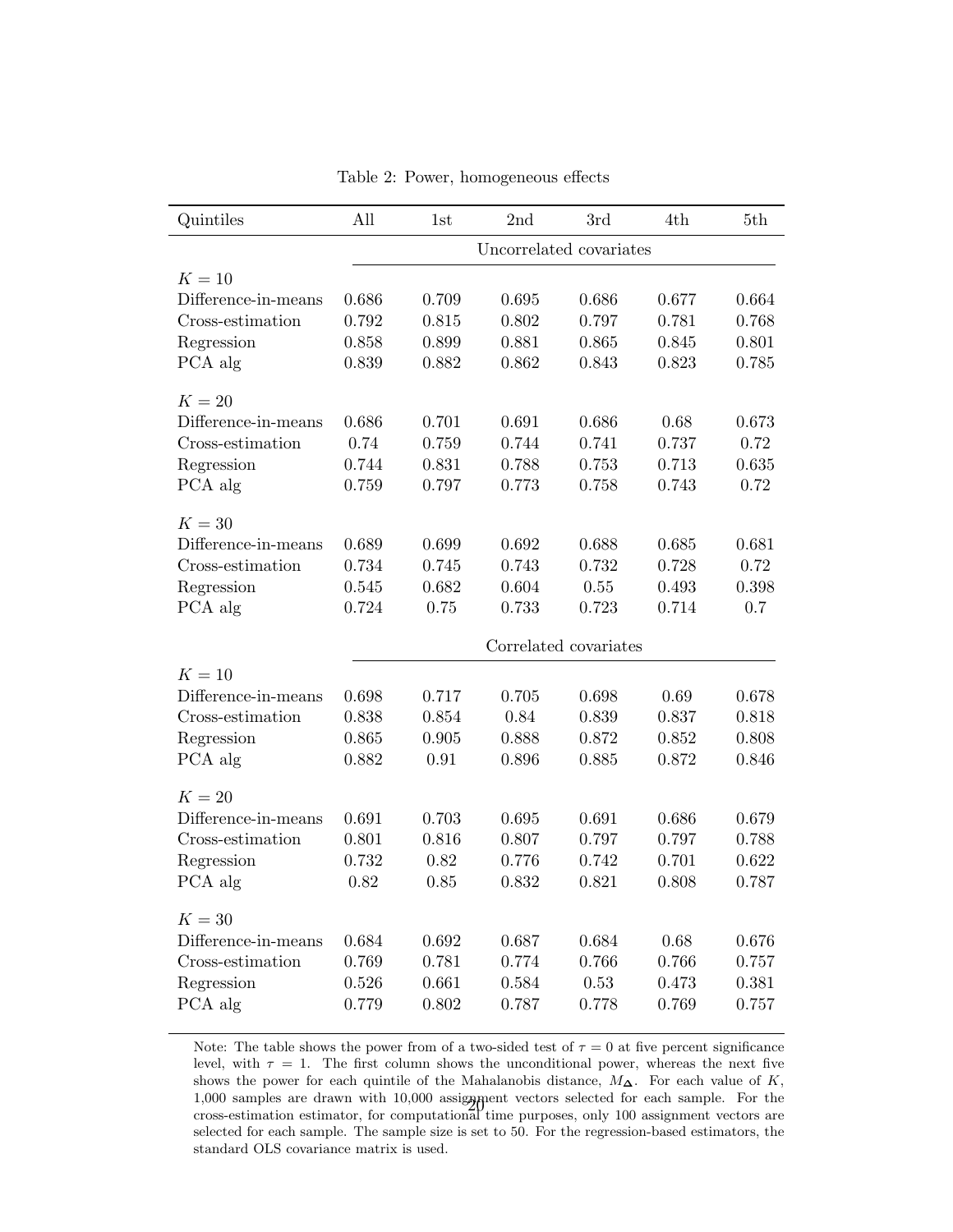normal distribution. Once again, because the sample size is small, we can go through all  $n_A = 184, 756$  treatment assignment vectors.

To perform the test, we take the given treatment assignment, form the set  $\mathcal{W}_{\widetilde{\mathbf{A}}}$ with  $\bar{\delta} = 0.01$ , and compare the rank of the treatment effect estimate compared to all other estimates formed by the assignment vectors in the set. Note that the cardinality of  $W_{\tilde{\Delta}}$  will vary, and therefore also the resolution of the p-values. For small magnitudes of  $\Delta$  the resolution will generally be high, whereas for the most extreme treatment assignments (i.e., when the magnitude of  $\Delta$  is the largest), it is even possible that the set only contain the original treatment assignment itself.

We contrast this test with i) Fisher's exact test and ii) the regression-based Fisher-test. In the latter, we perform  $n_A$  different regressions and compare the estimate of the actual treatment assignment with all other estimates. Note that both Fisher's exact test and the regression-based test are exact. That is, the null is rejected in exactly 9,237 out of 184,756 cases in every sample.

Results are shown in Figure [5](#page-21-0) where we have performed the analysis for 1,000 different samples, and just as in Figure [1,](#page-9-0) we illustrate the size conditional on  $\Delta$ . For Fisher's exact test, as expected, we see virtually the same pattern as for the t-test. That is, when  $\Delta$  is at the extreme ends, the null is severely overrejected, whereas when  $\Delta$  is close to zero, the reverse happens.

Perhaps more surprisingly is that the size is incorrect for the regression-based Fisher-test conditional on  $\Delta$ . This is different from the corresponding regressionbased test in the Neyman-Pearson framework. While the pattern is less stark than for Fisher's exact test, once again we see overrejection when the magnitude of  $\Delta$  is large and underrejection when it is small.

For our approximate Fisher-test on the other hand, the size is approximately correct even conditional on  $\Delta$ . While we cannot be guaranteed exact correct size over all possible assignment vectors, we can see that it holds approximately.

In this simple illustration of the test, we only have one covariate. In the general case with  $K$  covariates, for the same reason as outlined in Section [4.1,](#page-10-0) we focus on the principal components. However, we cannot use Algorithm [1](#page-12-0) to find the number of components for performing the test, because we now have to actually find all the assignment vectors. Let  $p_F$  be the number of components selected for the randomization test. It is the case that  $p_F \leq p$ .

Depending on how one searches for  $\mathcal{W}_{\tilde{\Delta}}$ , the number of components will likely vary. If  $W_{\tilde{\Delta}}$  is found by rerandomization, i.e., by randomly sampling assignment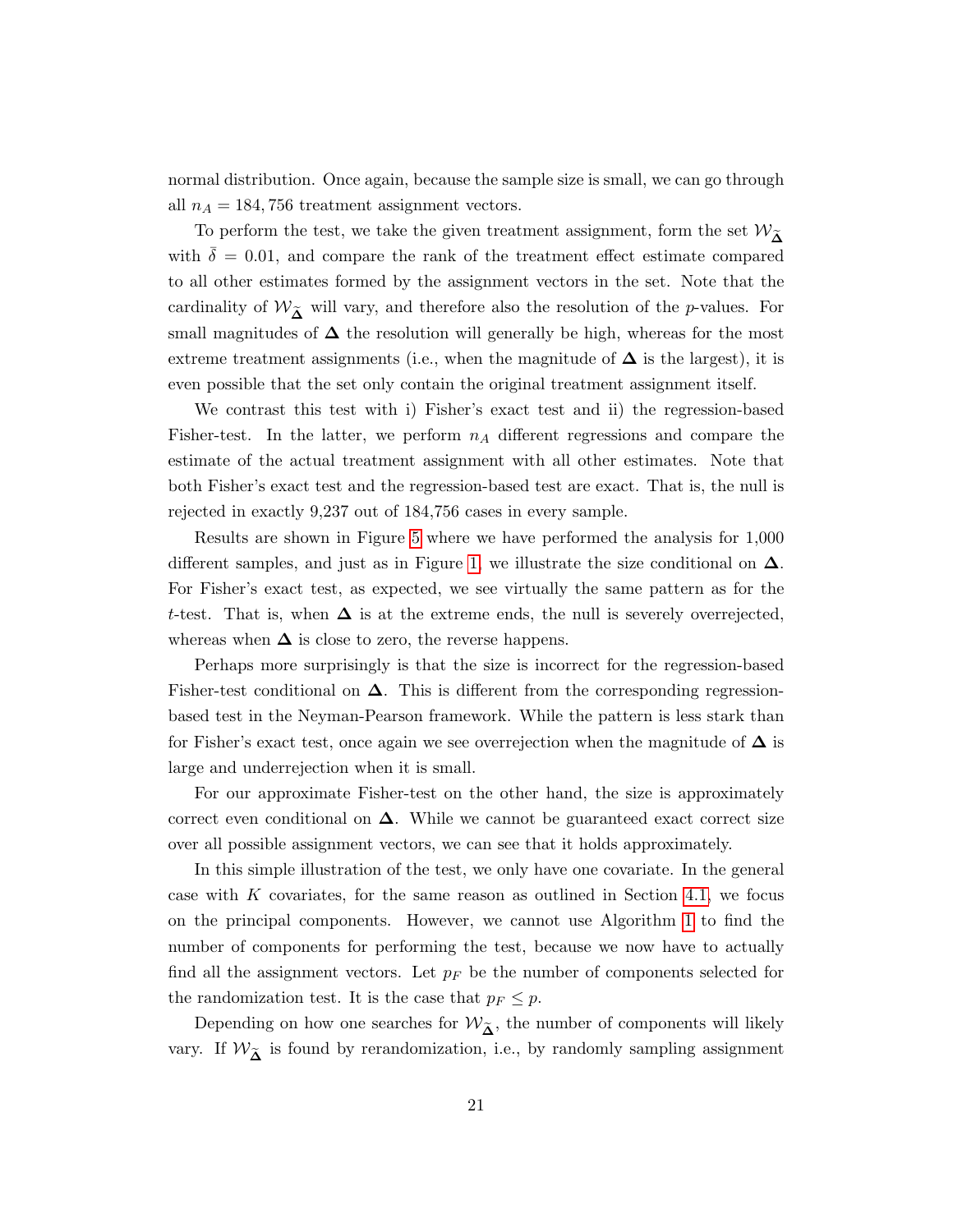<span id="page-21-0"></span>

Figure 5: Size conditional on ∆

Note: The x-axis shows the average values of  $\Delta$  over the 1,000 replications for each percentile of  $\Delta$ , whereas the y-axis indicate statistical significance for Fisher's exact test, the regression-based Fisher-test and our approximate Fisher-test at five percent significance level. The dashed line indicates the correct size at .05.

vectors from W until a sufficient number of assignment vectors (such as  $100$ ) have been found, then the number of components will likely be very few, as rerandomization is a fairly inefficient way of finding similar assignment vectors, especially for relatively large p when  $|\mathcal{W}_{\tilde{\mathbf{\Delta}}}|\ll |\mathcal{W}|$ .

A much more efficient algorithm is the greedy pair-switching algorithm of [Krieger](#page-37-7) [et al.](#page-37-7) [\(2019\)](#page-37-7). In that algorithm, a random initial assignment vector is selected. One then searches through all  $n_0n_1$  possible pair-switches of treatment and control and switches treatment status for the pair-switch which decreases the Mahalanobis distance,  $M_{\mathbf{\Delta}_j}$ , the most. The resulting assignment vector becomes the new initial vector from which it is possible to search  $n_0n_1$  new pair-switches. This process continues until there is no pair-switch that can be made to further decrease the Mahalanobis distance, in which case the algorithm is finished. The algorithm can then be repeated for a new random initial vector.

With the greedy pair-switching algorithm, the issue remains on how many components should be selected. We propose a very simple rule which begins with first getting the number of components using Algorithm [1.](#page-12-0) We then run the pairswitching algorithm a decently large number of times, say  $n_s = 1,000$ . If there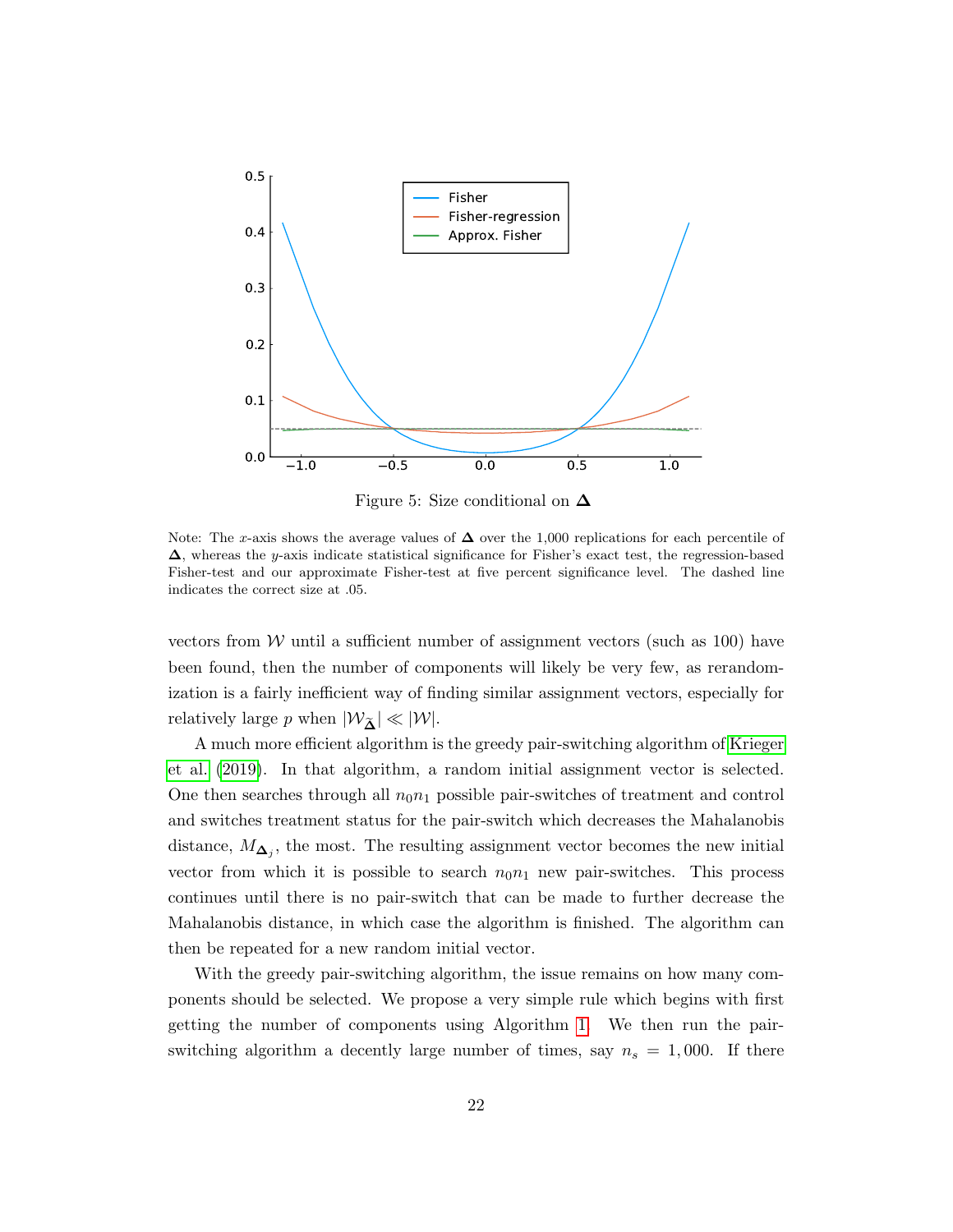are at least a small number of assignment vectors,  $n_f$ , out of the  $n_s$  resulting assignment vectors which satisfy  $M_{\Delta_i} \leq \delta$ , we let the algorithm run until H assignment vectors are found for which  $M_{\Delta_i} \leq \overline{\delta}$ . If not, we repeat the search but with the first  $p-1$  components instead. What values of  $n_f$  and  $n_s$  to choose depend on the computational time available.

We perform a Monte Carlo analysis with  $n_1 = n_0 = 25$  and  $K = 10, 20, 30$ , with the results being shown in Table [3](#page-23-0) for four different Fisher tests, where we include two different regression based-based tests: one that is performed on the same components as our approximate Fisher-test and one which instead condition on all covariates, **Z**. For our approximate Fisher-test, we set  $n_s = 1,000$  and  $n_f = 20$ .

The first thing to note is that all four tests have the correct size unconditionally. Conditional on the Mahalanobis distance, the picture is different. For small Mahalanobis distances, all tests underrejects the null, whereas for large Mahalanobis distances, they all overreject the null. In all cases, however, the approximate Fisher is closest to having correct conditional size.

Why does our approximate Fisher-test not have correct conditional size in line with the results in Figure [5?](#page-21-0) The reason is that we do not condition on all principal components. If we were to do so (which can happen with few covariates), the test would maintain approximately correct size also conditional on the Mahalanobis distance.

Table [4](#page-24-0) shows the power of the four tests when  $\tau = 1$ . On average, we can see that the regression-based Fisher-test using the using principal components is the overall most powerful test (the exception of  $K = 10$  and uncorrelated covariates when the regression-based Fisher-test is the most powerful). The power of the approximate Fisher-test is close to that of the principal component regression-based Fisher-test for large  $K$ . As expected, the power of the standard Fisher-test is, basically, constant across  $K$ . It is also the overall least powerful test for all K less than 30. The power of the regression-based Fisher-test decreases sharply with  $K$ and when  $K = 30$ , the power is substantially lower than for all the other tests. This result clearly shows the importance of not naively controlling for covariates using regression when conducting randomized inference.

Conditional on the quintiles of the Mahalanobis distance, we generally see the same pattern as in Table [2:](#page-19-0) the power is decreasing in the Mahalanobis distance. Our approximate Fisher-test has a steeper drop-off in power as the distance increases, likely because its size-distortion is smaller for large distances (c.f. Table [3;](#page-23-0) power is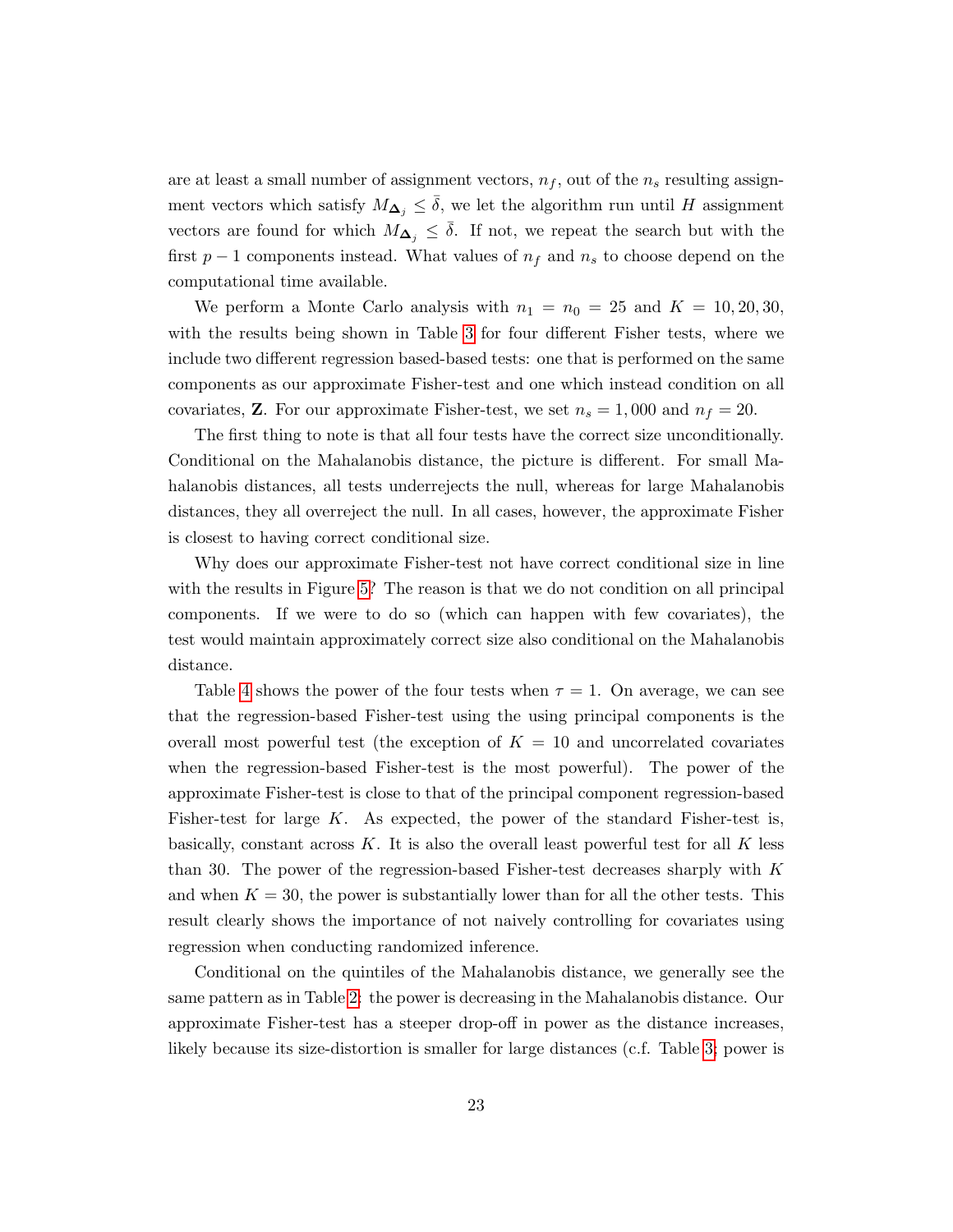<span id="page-23-0"></span>

| Quintiles               | All                     | 1st   | 2nd                   | 3rd       | 4th   | 5th   |  |  |
|-------------------------|-------------------------|-------|-----------------------|-----------|-------|-------|--|--|
|                         | Uncorrelated covariates |       |                       |           |       |       |  |  |
| $K=10$                  |                         |       |                       |           |       |       |  |  |
| Approx. Fisher (PCA)    | 0.049                   | 0.037 | 0.044                 | 0.047     | 0.053 | 0.065 |  |  |
| Fisher-regression (All) | 0.049                   | 0.036 | 0.042                 | 0.047     | 0.054 | 0.068 |  |  |
| Fisher-regression (PCA) | 0.049                   | 0.03  | 0.041                 | 0.047     | 0.056 | 0.073 |  |  |
| Fisher                  | 0.049                   | 0.024 | 0.035                 | 0.047     | 0.061 | 0.08  |  |  |
| $K=20$                  |                         |       |                       |           |       |       |  |  |
| Approx. Fisher (PCA)    | 0.05                    | 0.036 | 0.046                 | 0.052     | 0.052 | 0.065 |  |  |
| Fisher-regression (All) | 0.049                   | 0.026 | 0.034                 | 0.046     | 0.057 | 0.084 |  |  |
| Fisher-regression (PCA) | 0.05                    | 0.03  | 0.044                 | 0.049     | 0.057 | 0.068 |  |  |
| Fisher                  | 0.05                    | 0.031 | 0.044                 | 0.049     | 0.056 | 0.069 |  |  |
| $K=30$                  |                         |       |                       |           |       |       |  |  |
| Approx. Fisher (PCA)    | 0.05                    | 0.041 | 0.046                 | 0.05      | 0.054 | 0.061 |  |  |
| Fisher-regression (All) | 0.05                    | 0.016 | 0.029                 | 0.042     | 0.058 | 0.105 |  |  |
| Fisher-regression (PCA) | 0.05                    | 0.038 | 0.042                 | 0.048     | 0.055 | 0.066 |  |  |
| Fisher                  | 0.049                   | 0.039 | 0.045                 | 0.048     | 0.053 | 0.06  |  |  |
|                         |                         |       |                       |           |       |       |  |  |
|                         |                         |       | Correlated covariates |           |       |       |  |  |
| $K=10$                  |                         |       |                       |           |       |       |  |  |
| Approx. Fisher (PCA)    | 0.05                    | 0.045 | 0.049                 | 0.05      | 0.052 | 0.056 |  |  |
| Fisher-regression (All) | 0.05                    | 0.037 | 0.042                 | 0.047     | 0.052 | 0.074 |  |  |
| Fisher-regression (PCA) | 0.05                    | 0.038 | 0.044                 | 0.05      | 0.054 | 0.066 |  |  |
| Fisher                  | 0.05                    | 0.025 | 0.037                 | 0.048     | 0.059 | 0.082 |  |  |
| $K=20$                  |                         |       |                       |           |       |       |  |  |
| Approx. Fisher (PCA)    | 0.05                    | 0.041 | 0.046                 | 0.049     | 0.053 | 0.061 |  |  |
| Fisher-regression (All) | 0.05                    | 0.025 | 0.036                 | 0.046     | 0.058 | 0.084 |  |  |
| Fisher-regression (PCA) | 0.049                   | 0.034 | 0.042                 | 0.048     | 0.055 | 0.065 |  |  |
| Fisher                  | 0.05                    | 0.032 | 0.042                 | 0.049     | 0.055 | 0.068 |  |  |
| $K=30$                  |                         |       |                       |           |       |       |  |  |
| Approx. Fisher (PCA)    | 0.051                   | 0.041 | $0.05\,$              | 0.052     | 0.052 | 0.062 |  |  |
| Fisher-regression (All) | 0.049                   | 0.016 | 0.029                 | 0.042     | 0.059 | 0.102 |  |  |
| Fisher-regression (PCA) | $0.05\,$                | 0.036 | 0.046                 | $0.05\,$  | 0.052 | 0.064 |  |  |
| Fisher                  | $0.05\,$                | 0.036 | 0.048                 | $0.051\,$ | 0.051 | 0.065 |  |  |
|                         |                         |       |                       |           |       |       |  |  |

Table 3: Size, homogeneous effects, Fisher tests

Note: The table shows the size from of a test of the sharp null at five percent significance level. The first column shows the unconditional size, whereas the next five shows the size for each quintile of the Mahalanobis distance,  $M\Delta$ . For each value of K, 1,000 samples are drawn with 100 assignment vectors selected for each sample. The sample size is set to 50 and the following parameters are used:  $n_s = 1000$ ,  $n_f = 20$  and  $\delta = 0.01$ .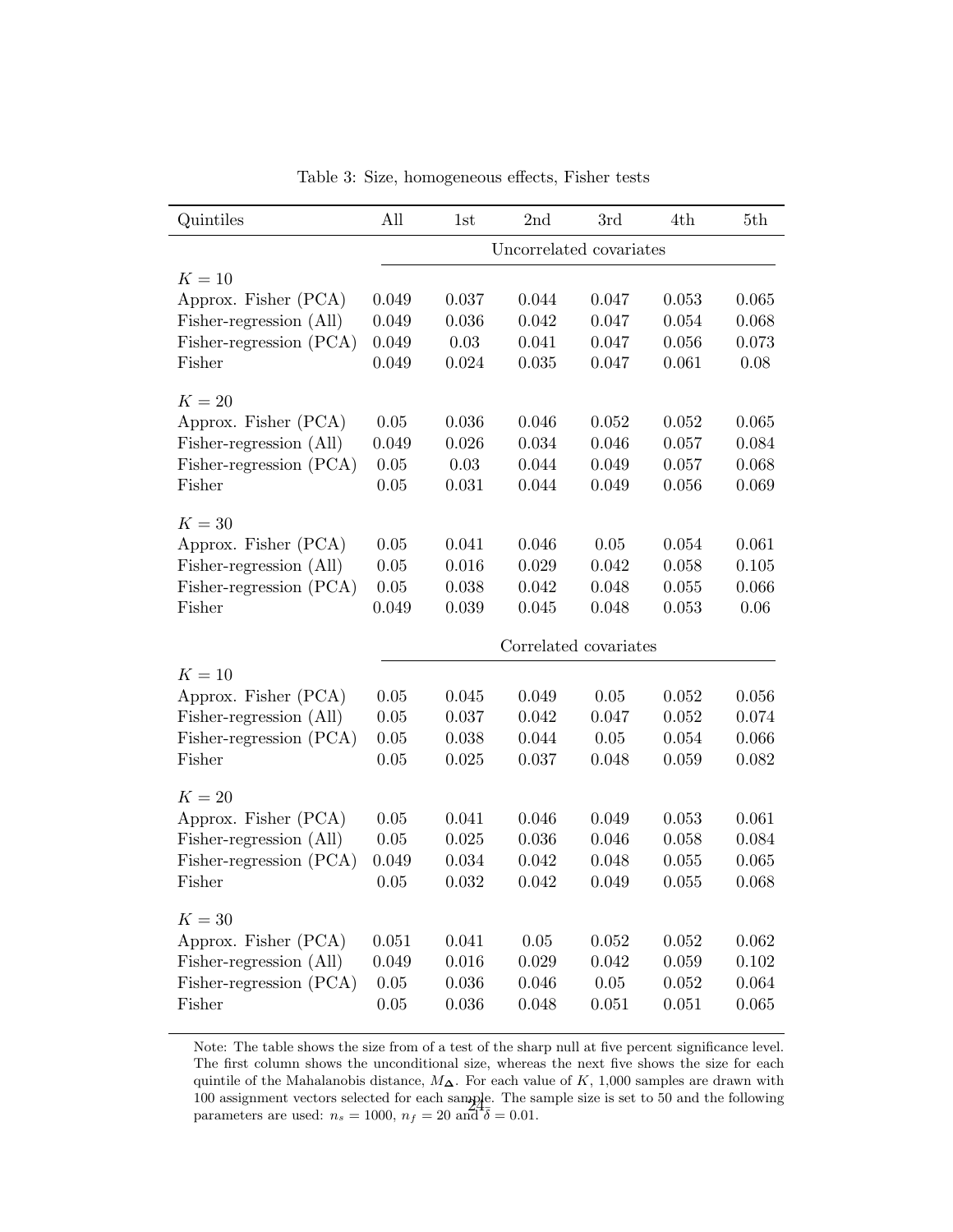<span id="page-24-0"></span>

| Quintiles               | All                     | 1st   | 2nd                   | 3rd   | 4th   | 5th   |  |  |
|-------------------------|-------------------------|-------|-----------------------|-------|-------|-------|--|--|
|                         | Uncorrelated covariates |       |                       |       |       |       |  |  |
| $K=10$                  |                         |       |                       |       |       |       |  |  |
| Approx. Fisher (PCA)    | 0.738                   | 0.788 | 0.751                 | 0.734 | 0.722 | 0.696 |  |  |
| Fisher-regression (All) | 0.847                   | 0.857 | 0.85                  | 0.848 | 0.842 | 0.835 |  |  |
| Fisher-regression (PCA) | 0.79                    | 0.811 | 0.796                 | 0.792 | 0.784 | 0.768 |  |  |
| Fisher                  | 0.679                   | 0.705 | 0.682                 | 0.678 | 0.672 | 0.658 |  |  |
| $K=20$                  |                         |       |                       |       |       |       |  |  |
| Approx. Fisher (PCA)    | 0.705                   | 0.731 | 0.708                 | 0.706 | 0.695 | 0.684 |  |  |
| Fisher-regression (All) | 0.714                   | 0.718 | 0.717                 | 0.715 | 0.708 | 0.714 |  |  |
| Fisher-regression (PCA) | 0.726                   | 0.74  | 0.725                 | 0.729 | 0.721 | 0.715 |  |  |
| Fisher                  | 0.671                   | 0.685 | 0.669                 | 0.672 | 0.668 | 0.66  |  |  |
| $K=30$                  |                         |       |                       |       |       |       |  |  |
| Approx. Fisher (PCA)    | 0.692                   | 0.711 | 0.698                 | 0.697 | 0.677 | 0.678 |  |  |
| Fisher-regression (All) | 0.481                   | 0.437 | 0.466                 | 0.492 | 0.498 | 0.514 |  |  |
| Fisher-regression (PCA) | 0.699                   | 0.709 | 0.706                 | 0.707 | 0.686 | 0.688 |  |  |
| Fisher                  | 0.671                   | 0.682 | 0.676                 | 0.675 | 0.66  | 0.663 |  |  |
|                         |                         |       | Correlated covariates |       |       |       |  |  |
| $K=10$                  |                         |       |                       |       |       |       |  |  |
| Approx. Fisher (PCA)    | 0.772                   | 0.811 | 0.789                 | 0.769 | 0.757 | 0.733 |  |  |
| Fisher-regression (All) | 0.851                   | 0.859 | 0.855                 | 0.854 | 0.848 | 0.84  |  |  |
| Fisher-regression (PCA) | 0.86                    | 0.871 | 0.865                 | 0.862 | 0.855 | 0.848 |  |  |
| Fisher                  | 0.678                   | 0.698 | 0.684                 | 0.677 | 0.673 | 0.66  |  |  |
|                         |                         |       |                       |       |       |       |  |  |
| $K=20$                  |                         |       |                       |       |       |       |  |  |
| Approx. Fisher (PCA)    | 0.737                   | 0.766 | 0.746                 | 0.736 | 0.727 | 0.711 |  |  |
| Fisher-regression (All) | 0.715                   | 0.717 | 0.719                 | 0.718 | 0.713 | 0.709 |  |  |
| Fisher-regression (PCA) | 0.787                   | 0.8   | 0.794                 | 0.787 | 0.781 | 0.775 |  |  |
| Fisher                  | 0.678                   | 0.694 | 0.681                 | 0.677 | 0.672 | 0.668 |  |  |
| $K=30$                  |                         |       |                       |       |       |       |  |  |
| Approx. Fisher (PCA)    | 0.719                   | 0.736 | 0.723                 | 0.718 | 0.718 | 0.701 |  |  |
| Fisher-regression (All) | 0.487                   | 0.442 | 0.478                 | 0.493 | 0.508 | 0.517 |  |  |
| Fisher-regression (PCA) | 0.749                   | 0.76  | 0.753                 | 0.746 | 0.749 | 0.738 |  |  |
| Fisher                  | 0.679                   | 0.687 | 0.681                 | 0.678 | 0.678 | 0.669 |  |  |

Table 4: Power, homogeneous effects, Fisher tests

Note: The table shows the power from of a test of the sharp null at five percent significance level, with  $\tau = 1$ . The first column shows the unconditional power, whereas the next five shows the power for each quintile of the Mahalanobis distance,  $M\Delta$ . For each value of K, 1,000 samples are drawn with 100 assignment vectors selected for each sample. The sample size is set to 50 and the following parameters are used:  $n_s = 1000$ ,  $n_f = 20$  and  $\bar{\delta} = 0.01$ .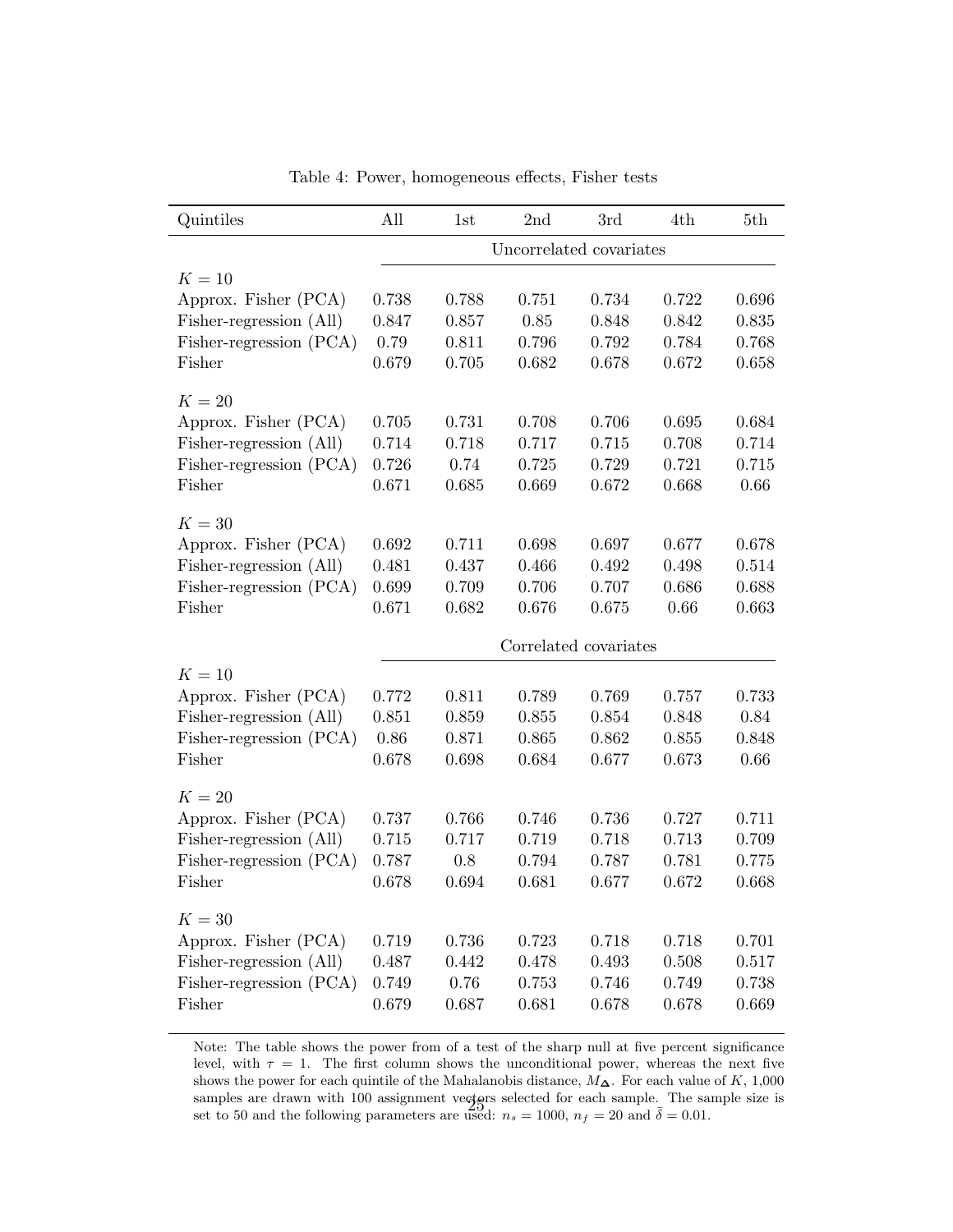not size-adjusted).

Overall, we conclude that while the approximate Fisher-test may not be quite as powerful as regression-based Fisher-tests, it is closer to maintaining correct size conditional on observed imbalances in the covariates. In addition, with a large set of covariates, the suggested algorithm of reducing the number of covariates with the use of principal components substantially increases power of either the approximate Fisher-test or the principal component regression-based Fisher-test compared to the standard regression-based Fisher-test.

## 5 Heterogeneous treatment effects

We now turn to the study of heterogeneous treatment effects. To do so, we consider the following two linear projections:

$$
Y_i(0) = \alpha_0 + \mathbf{z}_i' \mathbf{\beta}_0 + \varepsilon_{0i}
$$
 (26)

$$
Y_i(1) = \alpha_1 + \mathbf{z}_i' \mathbf{\beta}_1 + \varepsilon_{1i},\tag{27}
$$

with the estimand of interest–the sample average treatment effect–being

$$
\tau = \frac{1}{n} \sum_{i=1}^{n} (Y_i(1) - Y_i(0)) = \alpha_1 - \alpha_0 + \overline{\mathbf{z}}'(\beta_1 - \beta_0), \tag{28}
$$

as  $\bar{\varepsilon}_0 = \bar{\varepsilon}_1 = 0$  by construction. By demeaning the linear projections and interacting with the treatment indicator,  $W_i$ , we can write the observed outcome as

<span id="page-25-0"></span>
$$
Y_i = \alpha_0^* + (\mathbf{z}_i - \overline{\mathbf{z}})'\boldsymbol{\beta}_0 + W_i\tau + W_i(\mathbf{z}_i - \overline{\mathbf{z}})'\boldsymbol{\rho} + \eta_i,
$$
\n(29)

where  $\alpha_0^* = \alpha_0 + \overline{\mathbf{z}}' \beta_0$ ,  $\eta_i = \varepsilon_{0i} + W_i(\varepsilon_{1i} - \varepsilon_{0i})$  and  $\mathbf{\rho} = (\beta_1 - \beta_0)$ . The differencein-means estimator can be written as

$$
\widehat{\tau}_{DM} = \overline{Y}_1 - \overline{Y}_0 = \tau + \Delta' \zeta + \overline{\varepsilon}_{11} - \overline{\varepsilon}_{00},\tag{30}
$$

where  $\zeta = \frac{n_1}{n} \beta_0 + \frac{n_0}{n} \beta_1$  and  $\bar{\varepsilon}_{11}$  and  $\bar{\varepsilon}_{00}$  are the respective averages of  $\varepsilon_1$  and  $\varepsilon_0$  in the treatment and control groups. Analogous to the case with homogeneous treatment effects, we have

$$
E_{\mathcal{W}_{\Delta}}(\widehat{\tau}_{DM}) = \tau + \Delta' \zeta + E_{\mathcal{W}_{\Delta}}(\overline{\varepsilon}_{11} - \overline{\varepsilon}_{00}). \tag{31}
$$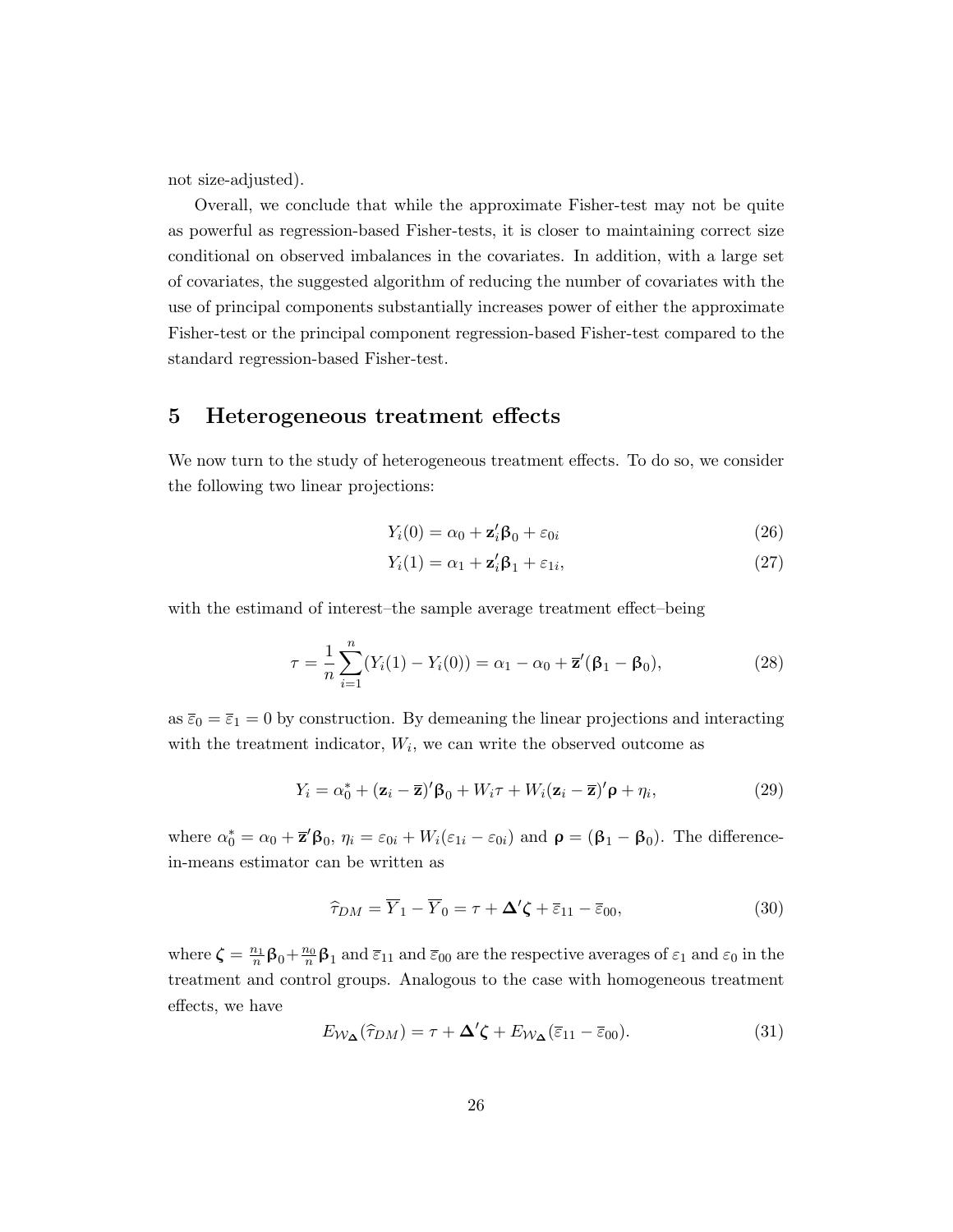Once again, we have conditional bias in the difference-in-means estimator for  $\Delta \neq 0$ . Naturally, the conditional variance of the difference-in-means estimator is

$$
V_{\mathcal{W}_{\Delta}}(\hat{\tau}_{DM}) = V_{\mathcal{W}_{\Delta}}(\bar{\varepsilon}_{11} - \bar{\varepsilon}_{00})
$$
\n(32)

When it comes to the OLS estimator, equation [\(29\)](#page-25-0) suggests that to properly deal with the case of heterogeneous treatment effects, all covariates should be demeaned and included both by themselves as well as interacted with the treatment indicator. The coefficient in front of the treatment indicator by itself is then an estimator for  $\tau$ . We can include all the control variables, including interactions in a  $n \times 2K$  $\text{matrix } \mathbf{X} = \begin{bmatrix} \widetilde{\mathbf{Z}} & \mathbf{Q} \end{bmatrix}$  with the *i*th row equaling  $\mathbf{x}_i = \begin{bmatrix} \mathbf{z}_i - \overline{\mathbf{z}} & (\mathbf{z}_i - \overline{\mathbf{z}})W_i \end{bmatrix}$ . Let  $\widetilde{\mathbf{X}} = \begin{bmatrix} \widetilde{\mathbf{Z}} & \widetilde{\mathbf{Q}} \end{bmatrix} = \mathbf{X} - \overline{\mathbf{x}}, \widetilde{\boldsymbol{\eta}} = \boldsymbol{\eta} - \overline{\boldsymbol{\eta}}, \widetilde{\mathbf{M}}_x = \mathbf{I} - \widetilde{\mathbf{X}} (\widetilde{\mathbf{X}}' \widetilde{\mathbf{X}})^{-1} \widetilde{\mathbf{X}}'$  and  $\boldsymbol{\Theta} = \begin{bmatrix} \beta_0' & \rho' \end{bmatrix}',$ the OLS estimator of  $\tau$ ,  $\hat{\tau}_x$ , can then be written as

$$
\widehat{\tau}_x = (\widetilde{\mathbf{W}}' \widetilde{\mathbf{M}}_x \widetilde{\mathbf{W}})^{-1} \widetilde{\mathbf{W}}' \widetilde{\mathbf{M}}_x \widetilde{\mathbf{Y}},
$$
\n(33)

where

$$
\widetilde{\mathbf{Y}} = \widetilde{\mathbf{X}} \Theta + \widetilde{\mathbf{W}} \tau + \widetilde{\eta}.\tag{34}
$$

Because  $\widetilde{W}'\widetilde{M}_x\widetilde{X}\Theta = 0$  and  $\widetilde{W}'\widetilde{M}_x\widetilde{\eta} = \widetilde{W}'\widetilde{M}_x\eta$ , we have

$$
\widehat{\tau}_x = \tau + (\widetilde{\mathbf{W}}'\widetilde{\mathbf{M}}_x\widetilde{\mathbf{W}})^{-1}\widetilde{\mathbf{W}}'\widetilde{\mathbf{M}}_x\mathbf{\eta}.
$$
\n(35)

The numerator equals

$$
\widetilde{\mathbf{W}}'\widetilde{\mathbf{M}}_x\mathbf{\eta} = \widetilde{\mathbf{W}}'\mathbf{\eta} - \widetilde{\mathbf{W}}'\widetilde{\mathbf{X}}(\widetilde{\mathbf{X}}'\widetilde{\mathbf{X}})^{-1}\widetilde{\mathbf{X}}'\mathbf{\eta},\tag{36}
$$

where

$$
\widetilde{\mathbf{W}}'\mathbf{\eta} = \frac{n_0 n_1}{n} (\overline{\varepsilon}_{11} - \overline{\varepsilon}_{00}).
$$
\n(37)

Furthermore,

$$
\widetilde{\mathbf{W}}'\widetilde{\mathbf{X}} = \left[\begin{array}{cc} \frac{n_0 n_1}{n} \Delta' & \frac{n_0^2 n_1}{n^2} \Delta' \end{array}\right],\tag{38}
$$

and

$$
\widetilde{\mathbf{X}}'\mathbf{\eta} = \left[\begin{array}{cc} \mathbf{T}'_1 & \mathbf{T}'_2 \end{array}\right]',\tag{39}
$$

where 
$$
\mathbf{T}_1 = \left[\sum_{i=1}^n \widetilde{\mathbf{z}}_i \eta_i\right]'
$$
 and  $\mathbf{T}_2 = \left[\sum_{i:W_i=1}^n \widetilde{\mathbf{z}}_i \varepsilon_{i1} - \frac{n_0 n_1}{n} \overline{\eta} \Delta' \right]'$ . Finally,  $(\widetilde{\mathbf{X}}' \widetilde{\mathbf{X}})^{-1}$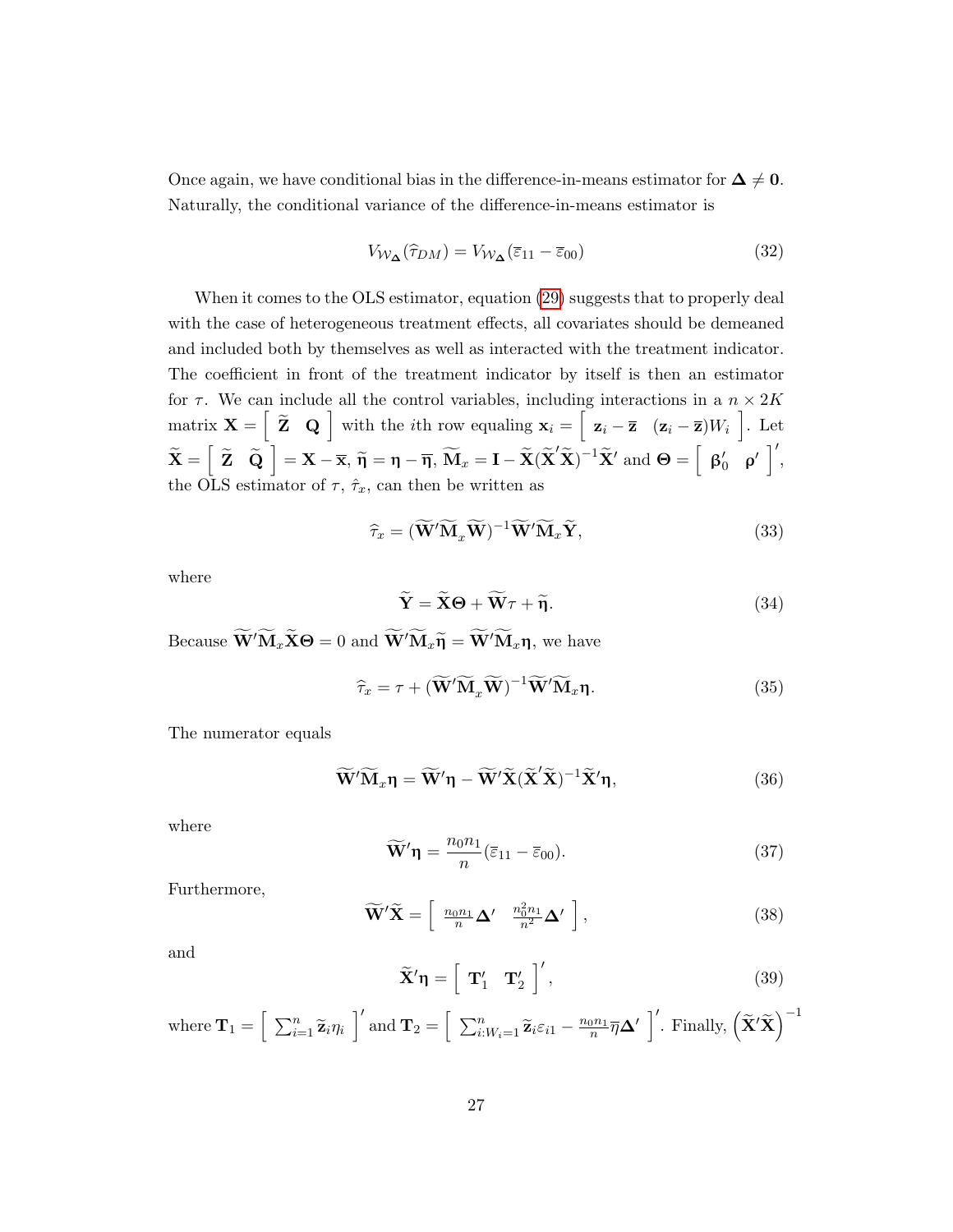can be partitioned as

$$
\left(\widetilde{\mathbf{X}}'\widetilde{\mathbf{X}}\right)^{-1} = \frac{1}{n-1} \left[ \begin{array}{cc} \mathbf{\Sigma}_{11}^{-1} & \mathbf{\Sigma}_{12}^{-1} \\ \mathbf{\Sigma}_{12}'^{-1} & \mathbf{\Sigma}_{22}^{-1} \end{array} \right] \tag{40}
$$

.

We get

$$
\widetilde{\mathbf{W}}'\widetilde{\mathbf{X}}(\widetilde{\mathbf{X}}'\widetilde{\mathbf{X}})^{-1}\widetilde{\mathbf{X}}'\eta = \frac{1}{n-1}\left[\begin{array}{cc} \frac{n_0n_1}{n}\Delta' & \frac{n_0^2n_1}{n^2}\Delta' \\ \frac{n_0n_1}{n}\Delta' & \frac{n_0^2n_1}{n^2}\Delta' \end{array}\right] \left[\begin{array}{c} \Sigma_{11}^{-1} & \Sigma_{12}^{-1} \\ \Sigma_{12}^{\prime -1} & \Sigma_{22}^{-1} \end{array}\right] \left[\begin{array}{c} \mathbf{T}_1 \\ \mathbf{T}_2 \end{array}\right]
$$
\n
$$
= \frac{n_0n_1}{n(n-1)} \left(\left(\Delta'\Sigma_{11}^{-1} + \frac{n_0}{n}\Delta'\Sigma_{12}^{\prime -1}\right)\mathbf{T}_1 + \left(\Delta'\Sigma_{12}^{-1} + \frac{n_0}{n}\Delta'\Sigma_{22}^{-1}\right)\mathbf{T}_2\right)
$$
\n(41)

The denominator of the OLS estimator:

$$
\widetilde{\mathbf{W}}'\widetilde{\mathbf{M}}_x\widetilde{\mathbf{W}} = \widetilde{\mathbf{W}}'\widetilde{\mathbf{W}} - \widetilde{\mathbf{W}}'\widetilde{\mathbf{X}}(\widetilde{\mathbf{X}}'\widetilde{\mathbf{X}})^{-1}\widetilde{\mathbf{X}}'\widetilde{\mathbf{W}} \n= \frac{n_0 n_1}{n} \left(1 - \frac{n_0 n_1}{n(n-1)} \left(\Delta' \Sigma_{11}^{-1} \Delta + \frac{n_0^2}{n^2} \Delta' \Sigma_{22}^{-1} \Delta + 2\frac{n_0}{n} \Delta' \Sigma_{12}^{-1} \Delta\right)\right).
$$
\n(42)

The OLS estimator can the be written as

$$
\widehat{\tau}_x = \tau + \frac{\overline{\varepsilon}_{11} - \overline{\varepsilon}_{00} - \frac{1}{n-1} \left( \left( \Delta' \Sigma_{11}^{-1} + \frac{n_0}{n} \Delta' \Sigma_{12}^{\prime -1} \right) \mathbf{T}_1 + \left( \Delta' \Sigma_{12}^{-1} + \frac{n_0}{n} \Delta' \Sigma_{22}^{-1} \right) \mathbf{T}_2 \right)}{1 - \frac{n_0 n_1}{n(n-1)} \left( \Delta' \Sigma_{11}^{-1} \Delta + \frac{n_0^2}{n^2} \Delta' \Sigma_{22}^{-1} \Delta + 2 \frac{n_0}{n} \Delta' \Sigma_{12}^{-1} \Delta \right)}.
$$
\n(43)

The difference from the case with homogeneous treatment effects is that the conditional bias of the OLS estimator no longer depends solely on  $\overline{\epsilon}_{11} - \overline{\epsilon}_{00}$ , but also on  $T_1$  and  $T_2$ ; in the homogeneous case,  $Z' \varepsilon = 0$ , whereas in the heterogeneous case,  $\mathbf{Z}'\mathbf{\eta} \neq \mathbf{0}$ . The only time this second term disappears is when  $\mathbf{\Delta} = \mathbf{0}$ .

We can write the denominator in the expression above as  $1-\widetilde{M}_{\Delta}/(n-1)$ , where  $M_{\Delta}$  is a weighted Mahalanobis distance of  $\Delta$  (technically, it is the Mahalanobis distance of  $\bar{\mathbf{x}}_1 - \bar{\mathbf{x}}_0$ . The expectation of the OLS estimator is

$$
E_{\mathcal{W}_{\Delta}}(\hat{\tau}_x) = \tau + \frac{E_{\mathcal{W}_{\Delta}}(\bar{\epsilon}_{11} - \bar{\epsilon}_{00})}{1 - \widetilde{M}_{\Delta}/(n-1)} - \frac{\frac{1}{n-1}\left(\left(\Delta'\Sigma_{11}^{-1} + \frac{n_0}{n}\Delta'\Sigma_{12}^{\prime - 1}\right)E_{\mathcal{W}_{\Delta}}(\mathbf{T}_1) + \left(\Delta'\Sigma_{12}^{-1} + \frac{n_0}{n}\Delta'\Sigma_{22}^{-1}\right)E_{\mathcal{W}_{\Delta}}(\mathbf{T}_2)\right)}{1 - \widetilde{M}_{\Delta}/(n-1)}.
$$
 (44)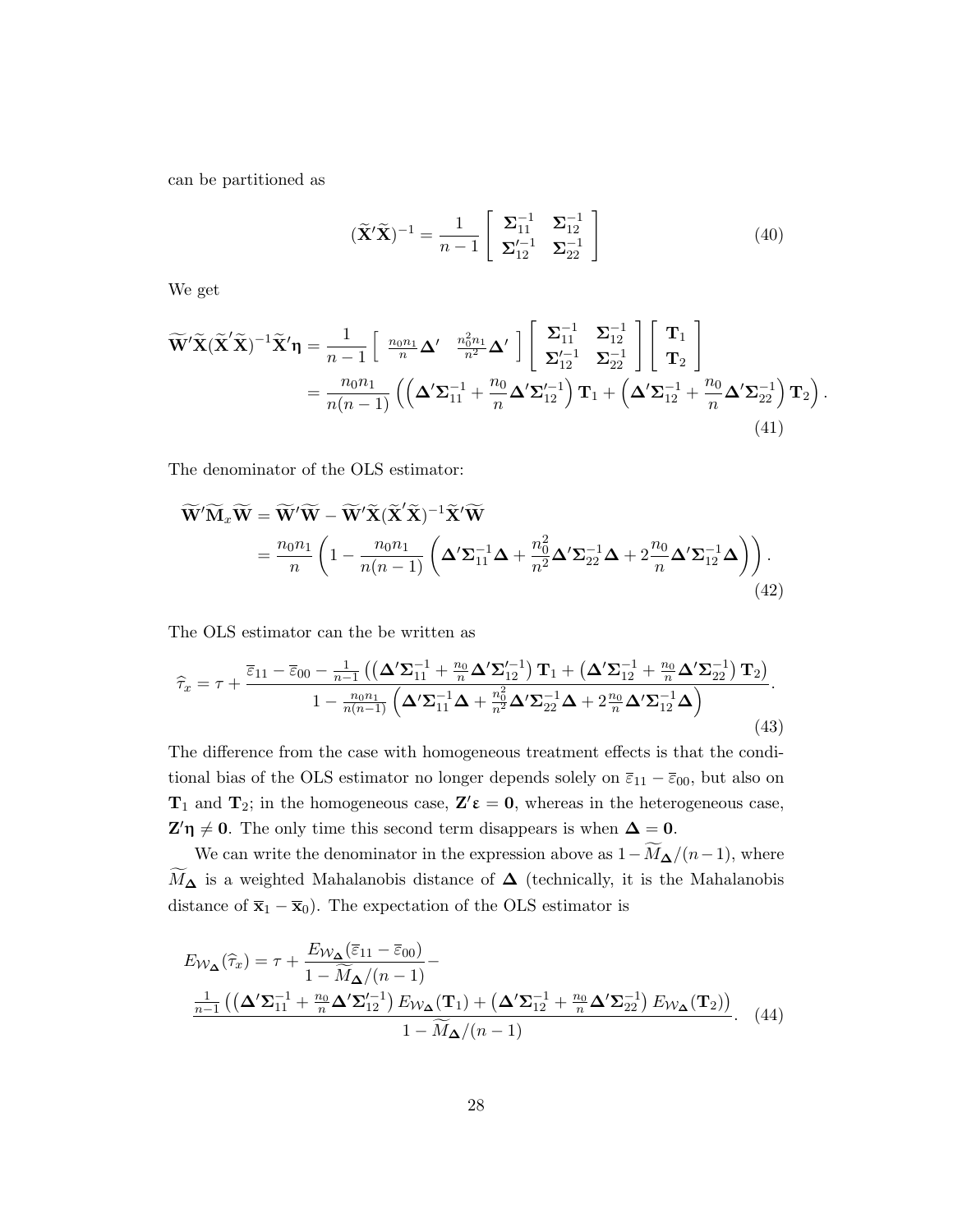#### 5.1 Regression-based inference

[Freedman](#page-36-0) [\(2008\)](#page-36-0) discusses the extent to which randomization justifies regression adjustment in the Neyman model [\(Splawa-Neyman et al., 1990\)](#page-37-8) and studies the asymptotic properties when the number of units in the experiment goes to infinity. He shows (i) that the OLS covariate adjustment estimator is, in general, biased (of order  $1/n$ , (ii) that the conventional OLS estimated standard errors estimator is inconsistent, and (iii) that, with unbalanced designs, the OLS estimator also could be less efficient than the difference-in-means estimator asymptotically. However, [Lin](#page-37-2) [\(2013\)](#page-37-2) shows (i) that the Eicker-Huber-White standard error estimator [\(Eicker,](#page-36-4) [1967;](#page-36-4) [Huber, 1967;](#page-36-5) [White, 1980\)](#page-37-9) is consistent or asymptotically conservative and (ii) that the OLS estimator from equation [\(29\)](#page-25-0) is, asymptotically, at least as efficient as the difference-in-means estimator. This is the procedure for inference we use for the regression estimator in the simulations below.

#### 5.1.1 Simulations

To study the properties of the estimators with heterogeneous treatment effects in a simulation study, we generate data as

<span id="page-28-1"></span><span id="page-28-0"></span>
$$
Y_i(0) = \mathbf{z}_i \mathbf{b} + u_{0i}, \qquad (45)
$$

$$
Y_i(1) = \mathbf{z}_i \mathbf{b} + \gamma + u_{1i}.\tag{46}
$$

where  $\mathbf{Z} \sim N(\mathbf{0}, \mathbf{I}), \mathbf{b} = \begin{bmatrix} 1 \\ 1 \end{bmatrix}$  $\frac{1}{K}$   $\frac{1}{\sqrt{l}}$  $\frac{1}{\overline{K}}$  ...  $\frac{1}{\sqrt{N}}$ K and both  $u_0$  and  $u_1$  following standard normal distributions. In these simulations, the heterogeneity therefore comes solely from the differing errors. As before, for our algorithm, we let  $\bar{\delta} = 0.01$ and the sample size is set to  $n = 50$  with  $n_0 = n_1 = 25$ . Because we can use up to 2K covariates in a regression (because of the interactions), we vary K from 2 to 20 in steps of [1](#page-12-0).  $n_{\bar{\delta}}$  in Algorithm 1 is now initiated at  $n_A/2$ .

Figure [6](#page-29-0) shows the results for the MSE (calculated for  $\tau$ , the sample average treatment effect and not  $\gamma$ , the population average treatment effect). The result is very similar to that in Figure [2](#page-13-0) with the difference that our PCA estimator always perform as good or better than the OLS estimator.

Figure [7](#page-31-0) shows the MSE conditional on the Mahalanobis distance in the same way as in Figure [3.](#page-15-0) The OLS and PCA estimators are virtually identical when  $K = 5$ , with the PCA estimator outperforming the OLS estimator for larger values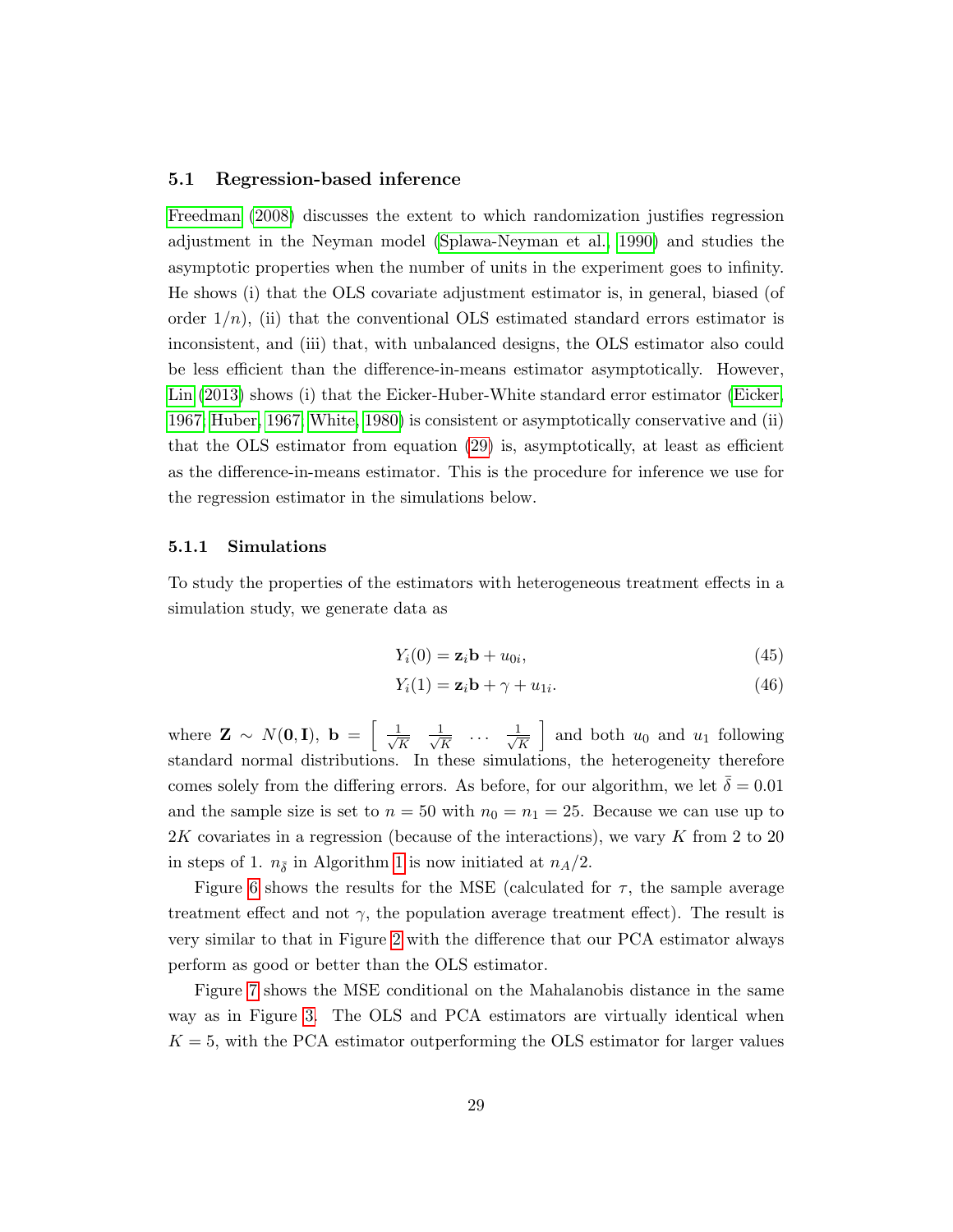<span id="page-29-0"></span>

Figure 6: MSE, heterogeneous treatment effect

Note: For each value of  $K$ , 1,000 samples are drawn with 10,000 assignment vectors selected for each sample. For the cross-estimation estimator, for computational time purposes, only 100 assignment vectors are selected for each sample. The sample size is set to 50 and  $\gamma = 0$ .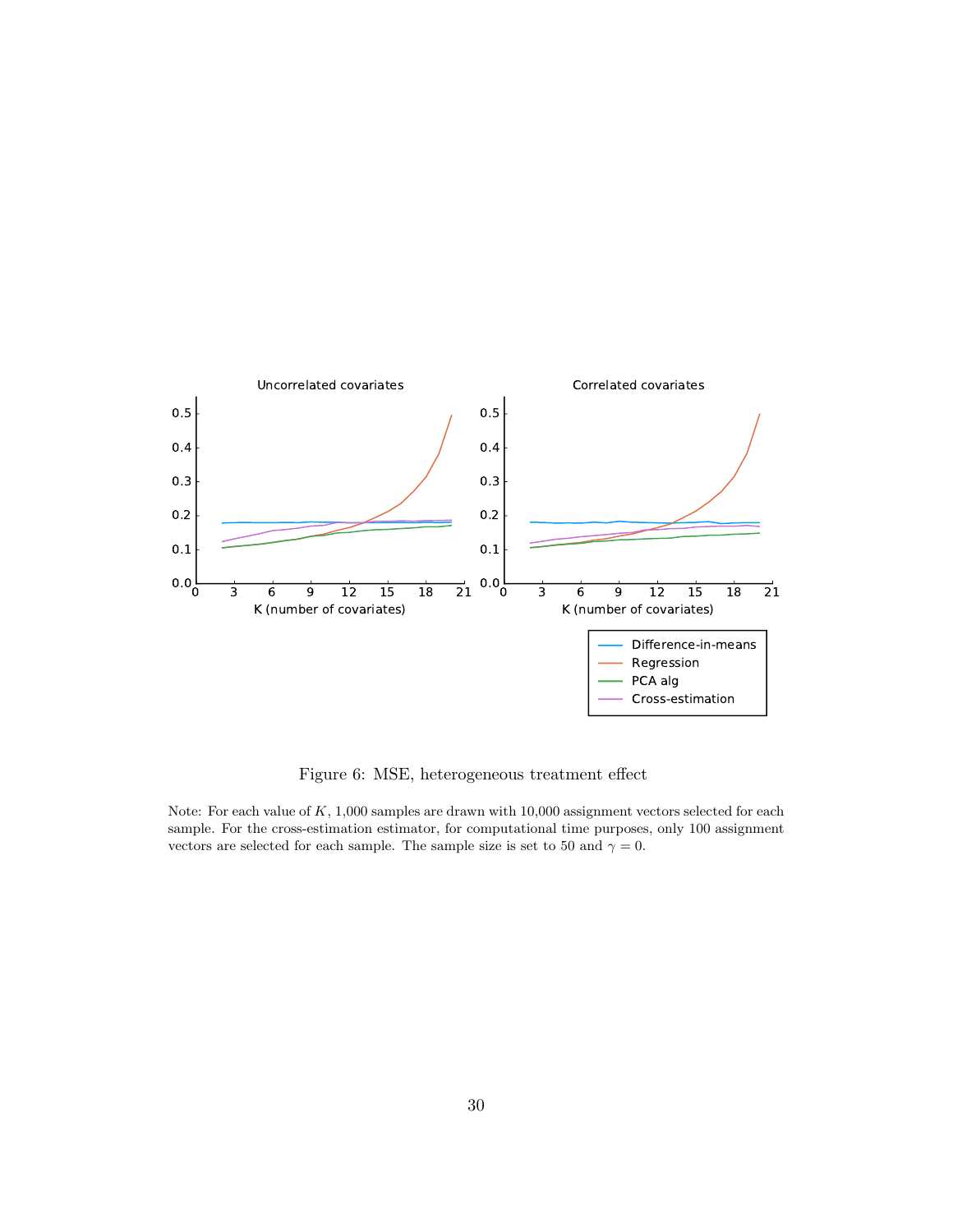of K. Overall, the conclusions are similar when treatment effects are heterogeneous as compared to when they are homogeneous.

Table [5](#page-32-0) shows the size of a test where the null is set to the sample average treatment effect at five percent significance level. We now see that no estimator gives correct size, with the difference-in-means, OLS and PCA estimators all typically being conservative, while the cross-estimation estimator continuous to overreject. However, the average size-distortion is in general quite small.

Conditional on the Mahalanobis distance, the same pattern as before is present: as the Mahalanobis distance increases, the rejection rate for all estimators increase. Different from the case with homogeneous treatment effects, this is true also for the OLS estimator.

Finally, Table [6](#page-33-0) shows the result corresponding to Table [2](#page-19-0) in the homogeneous case. Because we are interested in studying the power, the null is now set to zero instead of the sample average treatment effect. Consistent with the results shown in Figure [6,](#page-29-0) the PCA estimator generally outperforms the other three estimators on average, as well as conditionally for small Mahalanobis distances. The cross-estimation estimator is generally slightly more powerful for large distances and roughly equally powerful for  $K = 15$ . However, this can partly be attributed to the fact that the test rejects the null slightly too often.

Overall, the conclusions from the simulations on homogeneous treatment effects carry over to the heterogeneous case. We find that the PCA estimator generally performs the best by having the smallest MSE and highest power, while being slightly conservative in terms of test size.

### 5.2 Randomization-based inference, simulations

To study inference with the Fisher tests when treatment effects are heterogeneous, we only study power, as the sharp null will always be false with heterogeneous ef-fects. Data is generated according to equations [\(45\)](#page-28-0) and [\(46\)](#page-28-1) with  $\gamma = 1$ . Results are shown in Table [7.](#page-35-0) Once again, results are very similar to the case with homogeneous treatment effects (Table [4\)](#page-24-0): The regression-based tests are in general the most powerful (except whan all fifteen covariates are used) followed by the approximate Fisher-test. For small Mahalanobis-distances, the differences between the approximate test and the regression-based tests are in general small, but as the distance gets larger, the differences increase, something that, at least partially, can be explained by the relatively larger size-distortion in the conditional regression-based tests (see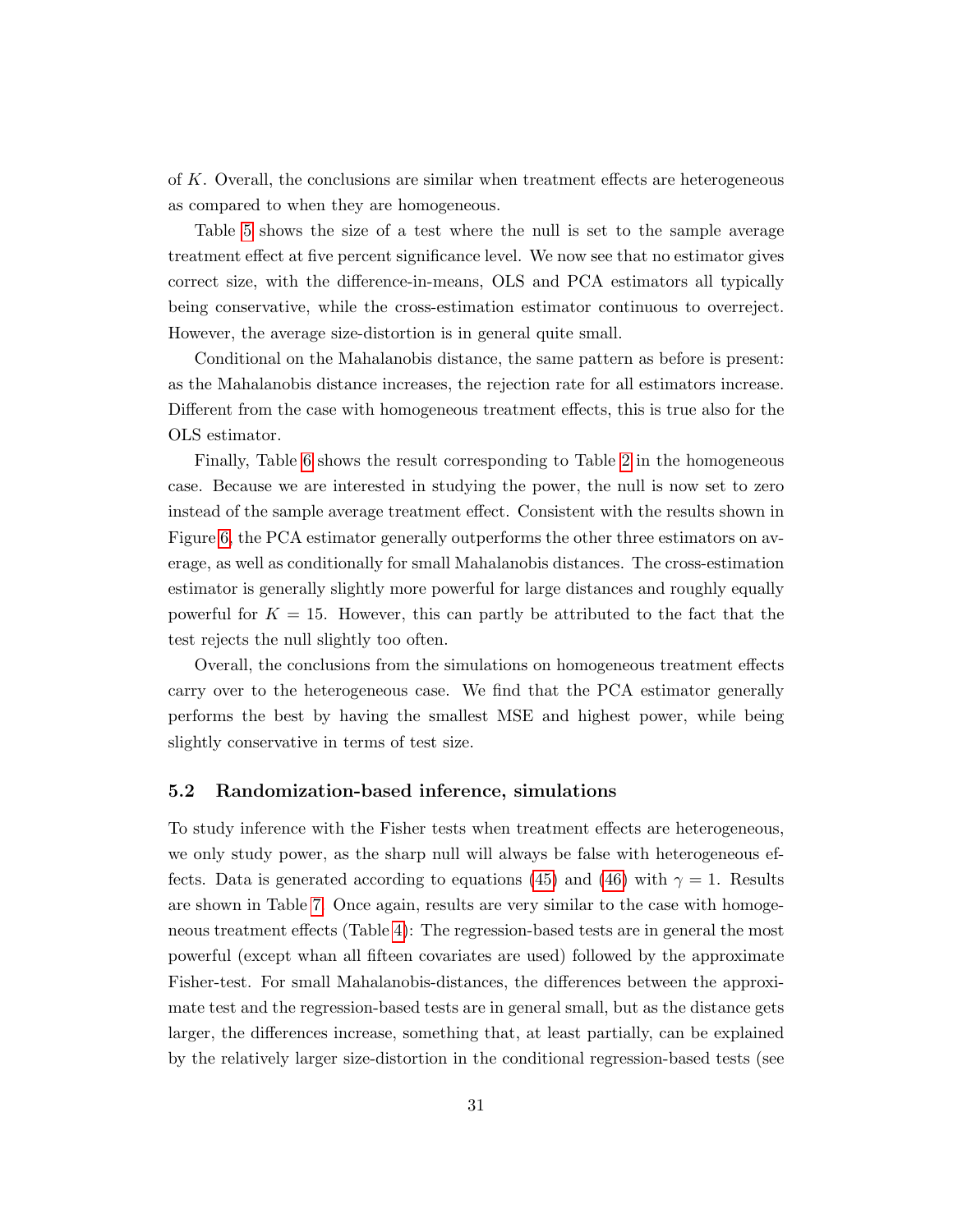<span id="page-31-0"></span>

Figure 7: MSE by percentile of the original Mahalanobis distance

Note: For each value of  $K$ , 1,000 samples are drawn with 10,000 assignment vectors selected for each sample. For the cross-estimation estimator, for computational time purposes, only 100 assignment vectors are selected for each sample. The sample size is set to 50 and  $\gamma = 0$ .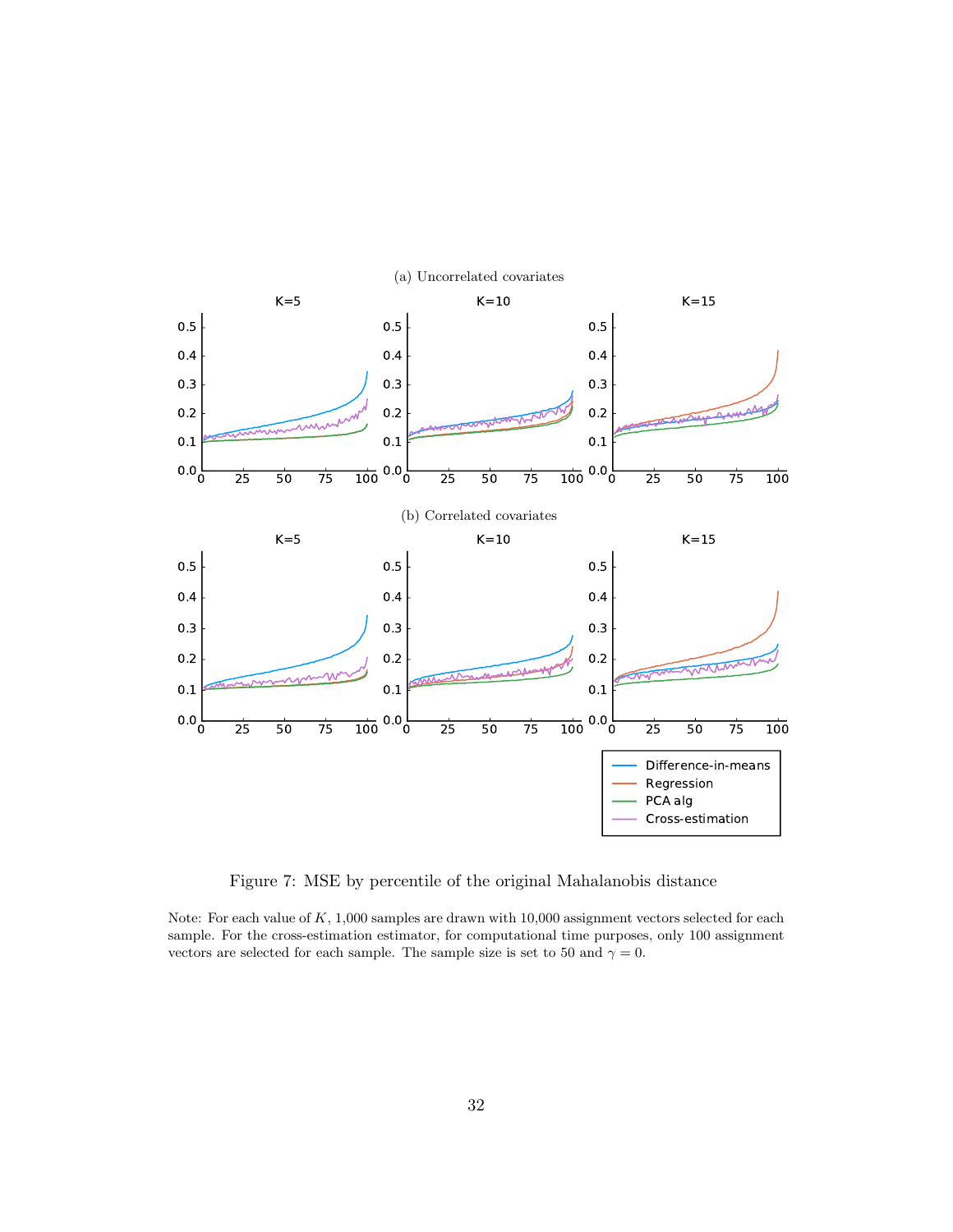<span id="page-32-0"></span>

| Quintiles           | All   | 1st   | 2nd   | 3rd                     | 4th   | 5th   |
|---------------------|-------|-------|-------|-------------------------|-------|-------|
|                     |       |       |       | Uncorrelated covariates |       |       |
| $K=5$               |       |       |       |                         |       |       |
| Difference-in-means | 0.039 | 0.014 | 0.023 | 0.033                   | 0.047 | 0.08  |
| Cross-estimation    | 0.058 | 0.038 | 0.046 | 0.053                   | 0.063 | 0.088 |
| Regression          | 0.038 | 0.035 | 0.036 | 0.037                   | 0.039 | 0.042 |
| PCA alg             | 0.038 | 0.035 | 0.036 | 0.037                   | 0.039 | 0.042 |
| $K=10$              |       |       |       |                         |       |       |
| Difference-in-means | 0.04  | 0.02  | 0.029 | 0.037                   | 0.046 | 0.066 |
| Cross-estimation    | 0.063 | 0.044 | 0.051 | 0.06                    | 0.068 | 0.091 |
| Regression          | 0.044 | 0.04  | 0.042 | 0.044                   | 0.046 | 0.05  |
| PCA alg             | 0.043 | 0.036 | 0.039 | 0.041                   | 0.045 | 0.053 |
| $K=15$              |       |       |       |                         |       |       |
| Difference-in-means | 0.039 | 0.023 | 0.032 | 0.038                   | 0.045 | 0.059 |
| Cross-estimation    | 0.068 | 0.047 | 0.059 | 0.066                   | 0.076 | 0.093 |
| Regression          | 0.052 | 0.047 | 0.05  | 0.052                   | 0.054 | 0.058 |
| PCA alg             | 0.044 | 0.034 | 0.039 | 0.043                   | 0.047 | 0.057 |
|                     |       |       |       | Correlated covariates   |       |       |
| $K=5$               |       |       |       |                         |       |       |
| Difference-in-means | 0.039 | 0.016 | 0.023 | 0.033                   | 0.046 | 0.077 |
| Cross-estimation    | 0.054 | 0.039 | 0.044 | 0.051                   | 0.061 | 0.075 |
| Regression          | 0.038 | 0.035 | 0.036 | 0.037                   | 0.039 | 0.042 |
| PCA alg             | 0.037 | 0.034 | 0.036 | 0.037                   | 0.039 | 0.041 |
| $K=10$              |       |       |       |                         |       |       |
| Difference-in-means | 0.039 | 0.02  | 0.029 | 0.036                   | 0.046 | 0.065 |
| Cross-estimation    | 0.059 | 0.044 | 0.051 | 0.053                   | 0.065 | 0.08  |
| Regression          | 0.044 | 0.039 | 0.042 | 0.044                   | 0.046 | 0.05  |
| PCA alg             | 0.041 | 0.037 | 0.04  | 0.041                   | 0.042 | 0.046 |
| $K=15$              |       |       |       |                         |       |       |
| Difference-in-means | 0.039 | 0.024 | 0.031 | 0.038                   | 0.045 | 0.058 |
| Cross-estimation    | 0.066 | 0.047 | 0.057 | 0.063                   | 0.073 | 0.088 |
| Regression          | 0.052 | 0.046 | 0.049 | 0.052                   | 0.054 | 0.057 |
| PCA alg             | 0.042 | 0.037 | 0.04  | 0.041                   | 0.044 | 0.049 |

Table 5: Size, heterogeneous effects

Note: The table shows the size of a test where the null is the sample average treatment effect at five percent significance level. The first column shows the unconditional size, whereas the next five shows the size for each quintile of the Mahalanobis distance, M∆. For each value of  $K$ , 1,000 samples are drawn with 10,000 assignment vectors selected for each sample. For the A, 1,000 samples are drawn with 10,000 assignment vectors selected for each sample. For the cross-estimation estimator, for computational time purposes, only 100 assignment vectors are selected for each sample. The sample size is set to 50. For the regression-based estimators, the Eicker-Huber-White robust covariance matrix is used.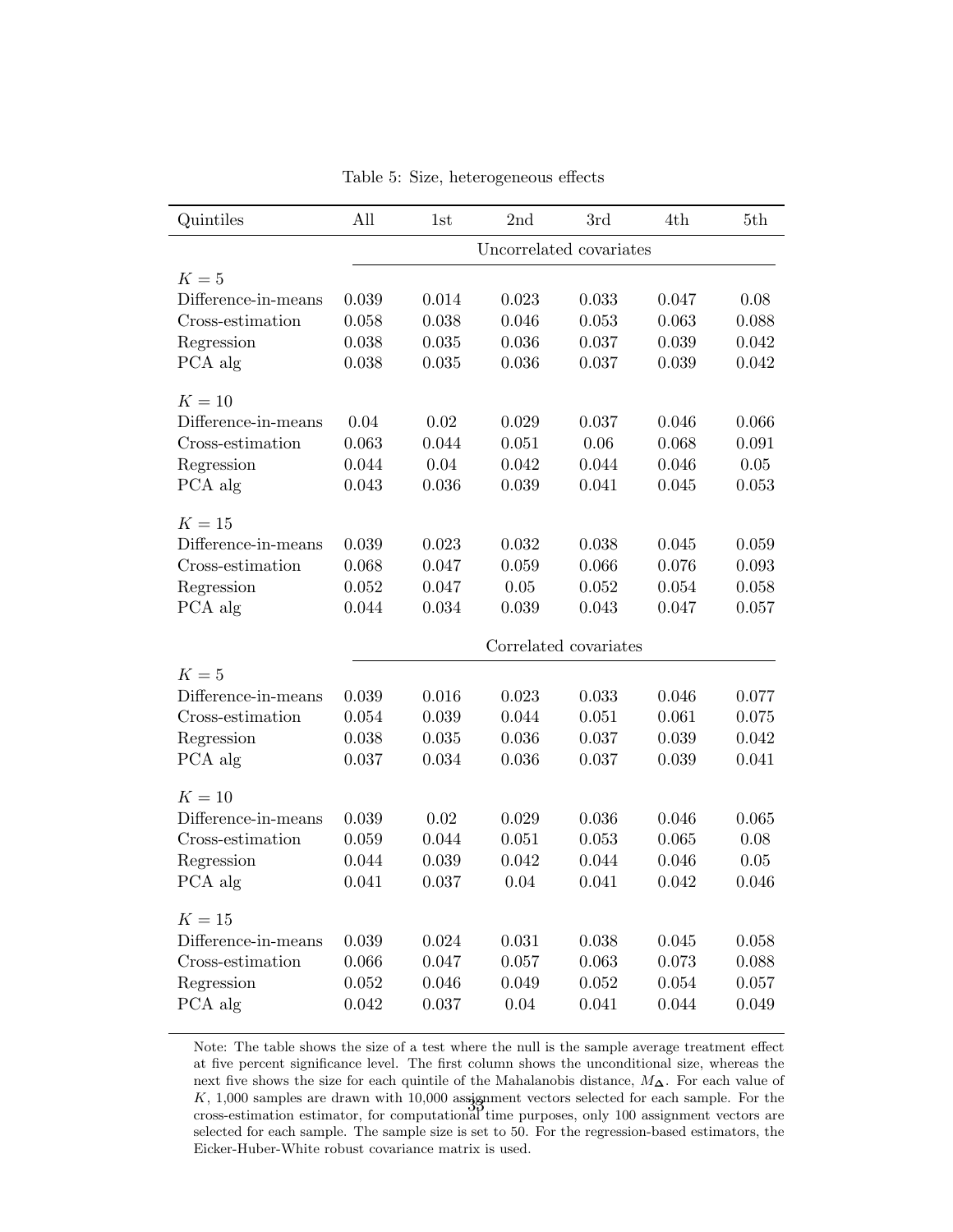<span id="page-33-0"></span>

| Quintiles           | All                     | 1st   | 2nd   | 3rd                   | 4th   | 5th   |  |
|---------------------|-------------------------|-------|-------|-----------------------|-------|-------|--|
|                     | Uncorrelated covariates |       |       |                       |       |       |  |
| $K=5$               |                         |       |       |                       |       |       |  |
| Difference-in-means | 0.588                   | 0.599 | 0.594 | 0.589                 | 0.583 | 0.575 |  |
| Cross-estimation    | 0.711                   | 0.722 | 0.718 | 0.716                 | 0.707 | 0.695 |  |
| Regression          | 0.748                   | 0.782 | 0.768 | 0.754                 | 0.737 | 0.698 |  |
| PCA alg             | 0.748                   | 0.782 | 0.768 | 0.754                 | 0.737 | 0.698 |  |
| $K=10$              |                         |       |       |                       |       |       |  |
| Difference-in-means | 0.589                   | 0.597 | 0.592 | 0.589                 | 0.585 | 0.58  |  |
| Cross-estimation    | 0.674                   | 0.683 | 0.681 | 0.68                  | 0.666 | 0.659 |  |
| Regression          | 0.667                   | 0.733 | 0.7   | 0.674                 | 0.644 | 0.587 |  |
| PCA alg             | 0.68                    | 0.729 | 0.702 | 0.682                 | 0.661 | 0.625 |  |
| $K=15$              |                         |       |       |                       |       |       |  |
| Difference-in-means | 0.588                   | 0.594 | 0.59  | 0.588                 | 0.585 | 0.582 |  |
| Cross-estimation    | 0.65                    | 0.66  | 0.652 | 0.647                 | 0.65  | 0.639 |  |
| Regression          | 0.537                   | 0.631 | 0.577 | 0.541                 | 0.501 | 0.435 |  |
| PCA alg             | 0.64                    | 0.678 | 0.655 | 0.64                  | 0.624 | 0.601 |  |
|                     |                         |       |       | Correlated covariates |       |       |  |
| $K=5$               |                         |       |       |                       |       |       |  |
| Difference-in-means | 0.592                   | 0.6   | 0.596 | 0.593                 | 0.589 | 0.583 |  |
| Cross-estimation    | 0.742                   | 0.755 | 0.75  | 0.745                 | 0.738 | 0.723 |  |
| Regression          | 0.753                   | 0.787 | 0.772 | 0.76                  | 0.742 | 0.703 |  |
| PCA alg             | 0.757                   | 0.788 | 0.774 | 0.763                 | 0.747 | 0.712 |  |
| $K=10$              |                         |       |       |                       |       |       |  |
| Difference-in-means | 0.601                   | 0.608 | 0.604 | 0.602                 | 0.599 | 0.594 |  |
| Cross-estimation    | 0.703                   | 0.716 | 0.708 | 0.705                 | 0.698 | 0.688 |  |
| Regression          | 0.673                   | 0.737 | 0.706 | 0.68                  | 0.65  | 0.593 |  |
| PCA alg             | 0.716                   | 0.754 | 0.734 | 0.719                 | 0.702 | 0.672 |  |
| $K=15$              |                         |       |       |                       |       |       |  |
| Difference-in-means | 0.597                   | 0.603 | 0.6   | $0.597\,$             | 0.595 | 0.591 |  |
| Cross-estimation    | 0.683                   | 0.691 | 0.69  | 0.68                  | 0.677 | 0.675 |  |
| Regression          | 0.537                   | 0.632 | 0.578 | 0.541                 | 0.501 | 0.434 |  |
| PCA alg             | 0.691                   |       |       |                       |       | 0.654 |  |

Table 6: Power, heterogeneous effects

Note: The table shows the power from of a test of  $\tau = 0$  at five percent significance level, with  $\gamma = 1$ . The first column shows the unconditional power, whereas the next five shows the power for each quintile of the Mahalanobis distance, M∆. For each value of K, 1,000 samples are drawn with 10,000 assignment vectors selected for each sample. For the cross-estimation are drawn with 10,000 assignment vectors selected for each sample. For the cross-estimation<br>estimator, for computational time purposes, only 100 assignment vectors are selected for each sample. The sample size is set to 50. For the regression-based estimators, the Eicker-Huber-White robust covariance matrix is used.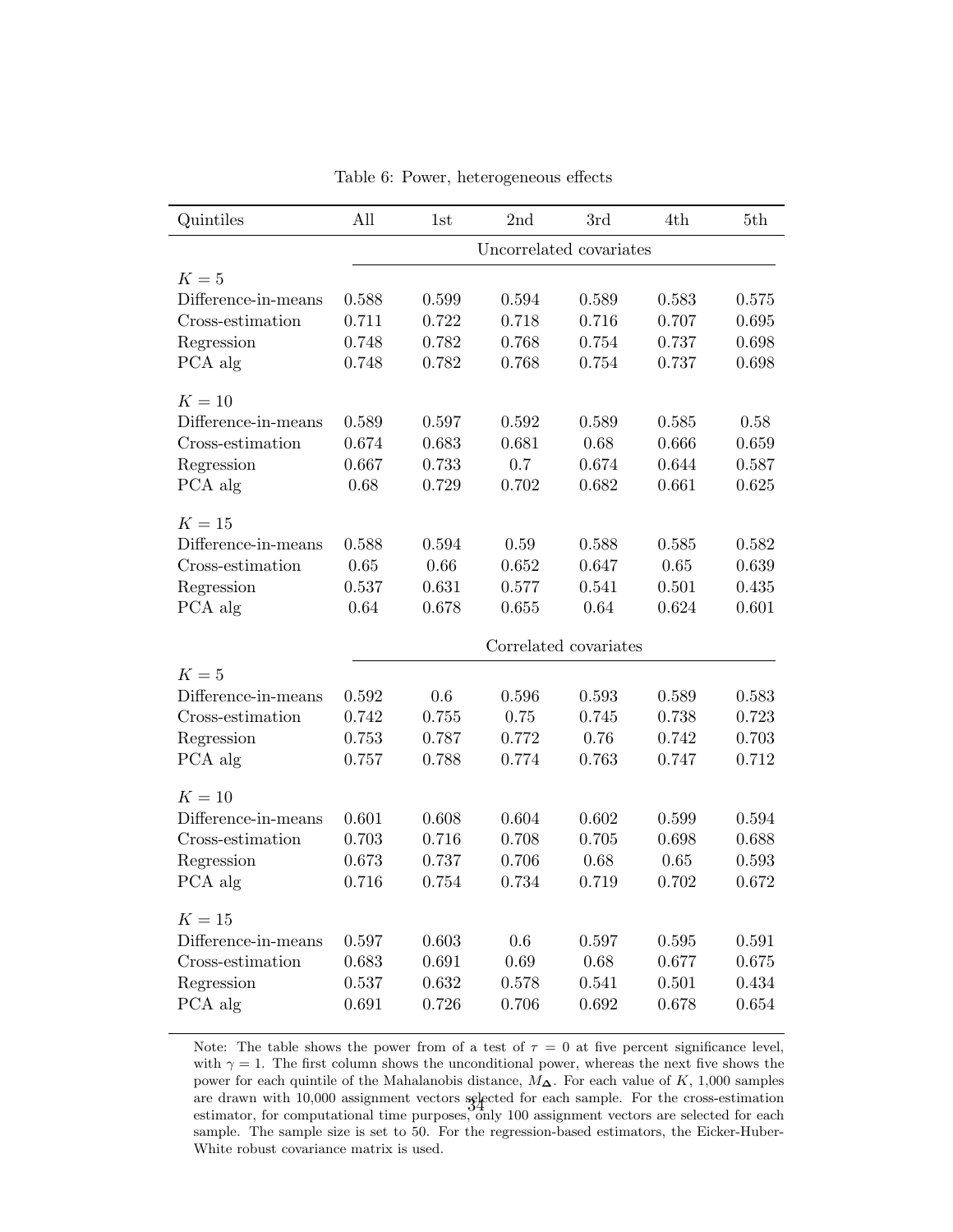Table [3\)](#page-23-0).

## 6 Concluding discussion

Randomized controlled trials are considered the gold standard for causal inferences as randomization of treatment guarantees that the difference-in-means estimator is an unbiased estimator of the average treatment effect under no model assumption. However, this unbiasedness only holds under randomization over all possible assignment vectors.

Indeed, in this paper we show that conditional on observed imbalances in covariates, the difference-in-means estimator is in general biased, with associated statistical tests having incorrect size. As researchers are generally encouraged to investigate whether covariates are balanced, this fact puts the practitioner in an awkward position: on the one hand, the estimator is unbiased over all possible randomizations; on the other hand, conditional on the differences actually observed, the estimator is most likely biased.

A solution to this problem is to condition on observed covariates in a regression model, and we show that the OLS estimator is approximately conditionally unbiased. On the other hand, [Athey and Imbens](#page-36-6) [\(2017\)](#page-36-6) cautions against the use of the OLS estimator in analyzing randomized experiments as the OLS estimator was not developed with randomization inference in mind, resulting in a disconnect between the assumptions needed for regression and for randomized controlled trials. Specifically, they write that "it is easy for the researcher using regression methods to go beyond analyses that are justified by randomization, and end up with analyses that rely on a difficult-to-assess mix of randomization assumptions, modeling assumptions, and large sample approximations". Similarly, [Freedman](#page-36-0) [\(2008\)](#page-36-0) writes that "Regression adjustments are often made to experimental data. Since randomization does not justify the models, almost anything can happen".

Furthermore—and as discussed in [Mutz et al.](#page-37-0) [\(2019\)](#page-37-0)—if practitioners adjust for covariates only when they are imbalanced between treatment and control groups, the inference will be compromised. A further problem also discussed in [Mutz et al.](#page-37-0) [\(2019\)](#page-37-0) is that with many covariates, many different regression estimators are possible raising the concern of "p-hacking". With these objections in mind—and with the need to avoid adding all covariates in the regression model to avoid a high MSE we develop an algorithm based on the principal components of the covariates and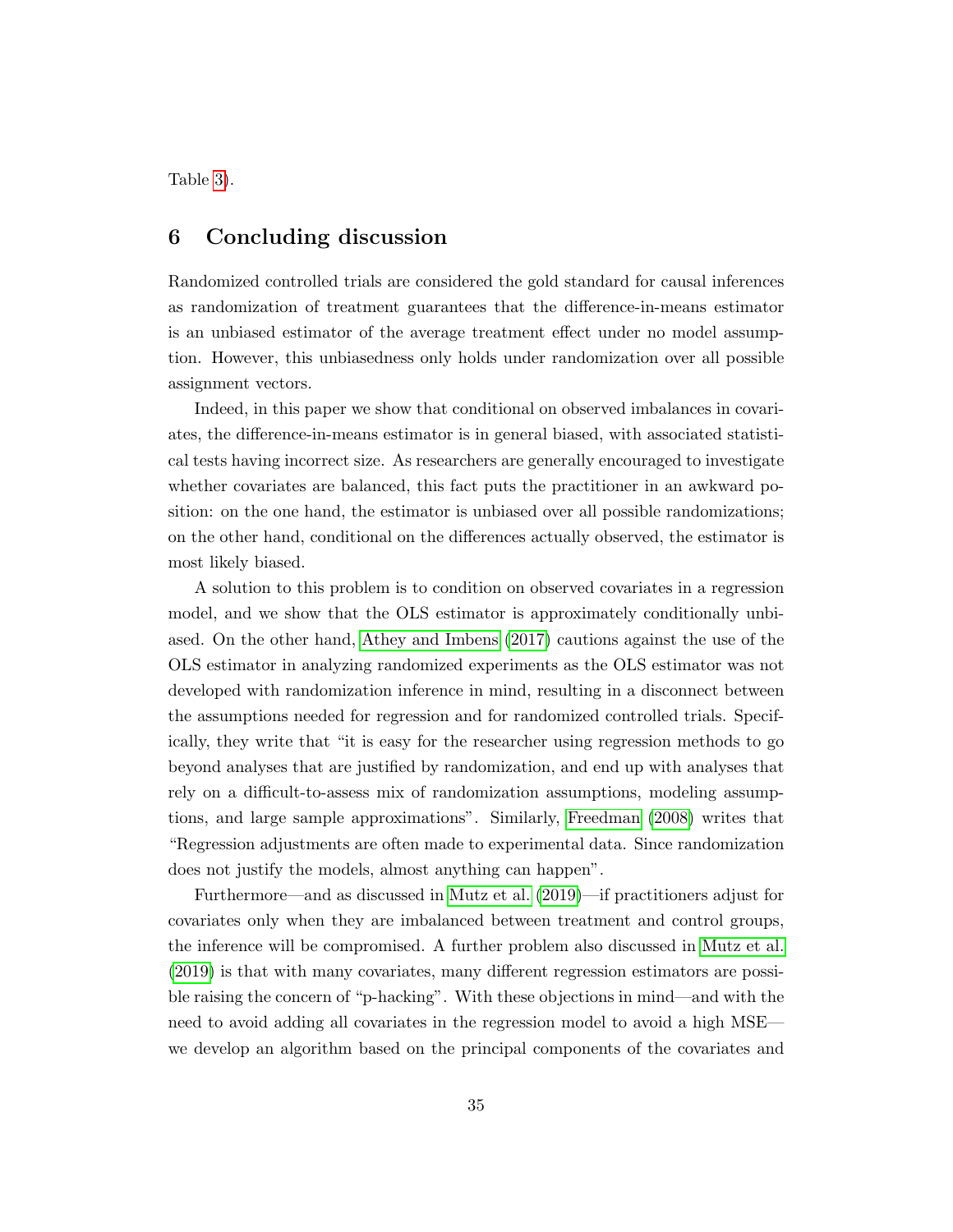<span id="page-35-0"></span>

| Quintiles               | All                     | 1st   | 2nd   | 3rd                   | 4th   | 5th   |  |  |
|-------------------------|-------------------------|-------|-------|-----------------------|-------|-------|--|--|
|                         | Uncorrelated covariates |       |       |                       |       |       |  |  |
| $K=5$                   |                         |       |       |                       |       |       |  |  |
| Approx. Fisher (PCA)    | 0.666                   | 0.724 | 0.684 | 0.665                 | 0.644 | 0.615 |  |  |
| Fisher-regression (All) | 0.744                   | 0.75  | 0.744 | 0.747                 | 0.742 | 0.738 |  |  |
| Fisher-regression (PCA) | 0.744                   | 0.749 | 0.746 | 0.745                 | 0.741 | 0.736 |  |  |
| Fisher                  | 0.572                   | 0.584 | 0.578 | 0.574                 | 0.564 | 0.561 |  |  |
| $K=10$                  |                         |       |       |                       |       |       |  |  |
| Approx. Fisher (PCA)    | 0.635                   | 0.669 | 0.648 | 0.637                 | 0.622 | 0.599 |  |  |
| Fisher-regression (All) | 0.701                   | 0.708 | 0.701 | 0.699                 | 0.698 | 0.697 |  |  |
| Fisher-regression (PCA) | 0.669                   | 0.679 | 0.67  | 0.668                 | 0.668 | 0.659 |  |  |
| Fisher                  | 0.586                   | 0.592 | 0.59  | 0.588                 | 0.582 | 0.577 |  |  |
| $K=15$                  |                         |       |       |                       |       |       |  |  |
| Approx. Fisher (PCA)    | 0.608                   | 0.629 | 0.614 | 0.605                 | 0.605 | 0.584 |  |  |
| Fisher-regression (All) | 0.614                   | 0.614 | 0.611 | 0.62                  | 0.611 | 0.615 |  |  |
| Fisher-regression (PCA) | 0.625                   | 0.629 | 0.627 | 0.623                 | 0.626 | 0.619 |  |  |
| Fisher                  | 0.573                   | 0.581 | 0.569 | 0.573                 | 0.574 | 0.568 |  |  |
|                         |                         |       |       | Correlated covariates |       |       |  |  |
| $K=5$                   |                         |       |       |                       |       |       |  |  |
| Approx. Fisher (PCA)    | 0.663                   | 0.718 | 0.68  | 0.66                  | 0.641 | 0.618 |  |  |
| Fisher-regression (All) | 0.736                   | 0.742 | 0.738 | 0.736                 | 0.731 | 0.731 |  |  |
| Fisher-regression (PCA) | 0.739                   | 0.746 | 0.739 | 0.739                 | 0.736 | 0.734 |  |  |
| Fisher                  | 0.577                   | 0.584 | 0.576 | 0.578                 | 0.575 | 0.572 |  |  |
| $K=10$                  |                         |       |       |                       |       |       |  |  |
| Approx. Fisher (PCA)    | 0.654                   | 0.688 | 0.67  | 0.648                 | 0.642 | 0.622 |  |  |
| Fisher-regression (All) | 0.684                   | 0.693 | 0.689 | 0.68                  | 0.68  | 0.679 |  |  |
| Fisher-regression (PCA) | 0.709                   | 0.716 | 0.712 | 0.706                 | 0.707 | 0.705 |  |  |
| Fisher                  | 0.585                   | 0.59  | 0.588 | 0.582                 | 0.59  | 0.575 |  |  |
| $K=15$                  |                         |       |       |                       |       |       |  |  |
| Approx. Fisher (PCA)    | 0.634                   | 0.666 | 0.645 | 0.626                 | 0.623 | 0.611 |  |  |
| Fisher-regression (All) | 0.614                   | 0.612 | 0.615 | 0.617                 | 0.612 | 0.616 |  |  |
| Fisher-regression (PCA) | 0.674                   | 0.679 | 0.673 | 0.673                 | 0.673 | 0.672 |  |  |
| Fisher                  | 0.574                   | 0.582 | 0.571 | 0.567                 | 0.573 | 0.576 |  |  |
|                         |                         |       |       |                       |       |       |  |  |

Table 7: Power, heterogeneous effects, Fisher tests

Note: The table shows the power from of a test of  $\tau = 0$  at five percent significance level, with  $\gamma=1.$  The first column shows the unconditional power, whereas the next five shows the power for each quintile of the Mahalanobis distance,  $M\Delta$ . For each value of K, 1,000 samples are drawn with 100 assignment vectors selected for each sample. The sample size is set to 50 and the following parameters are used:  $n_s = 1000$ ,  $n_f = 20$  and  $\bar{\delta} = 0.01$ .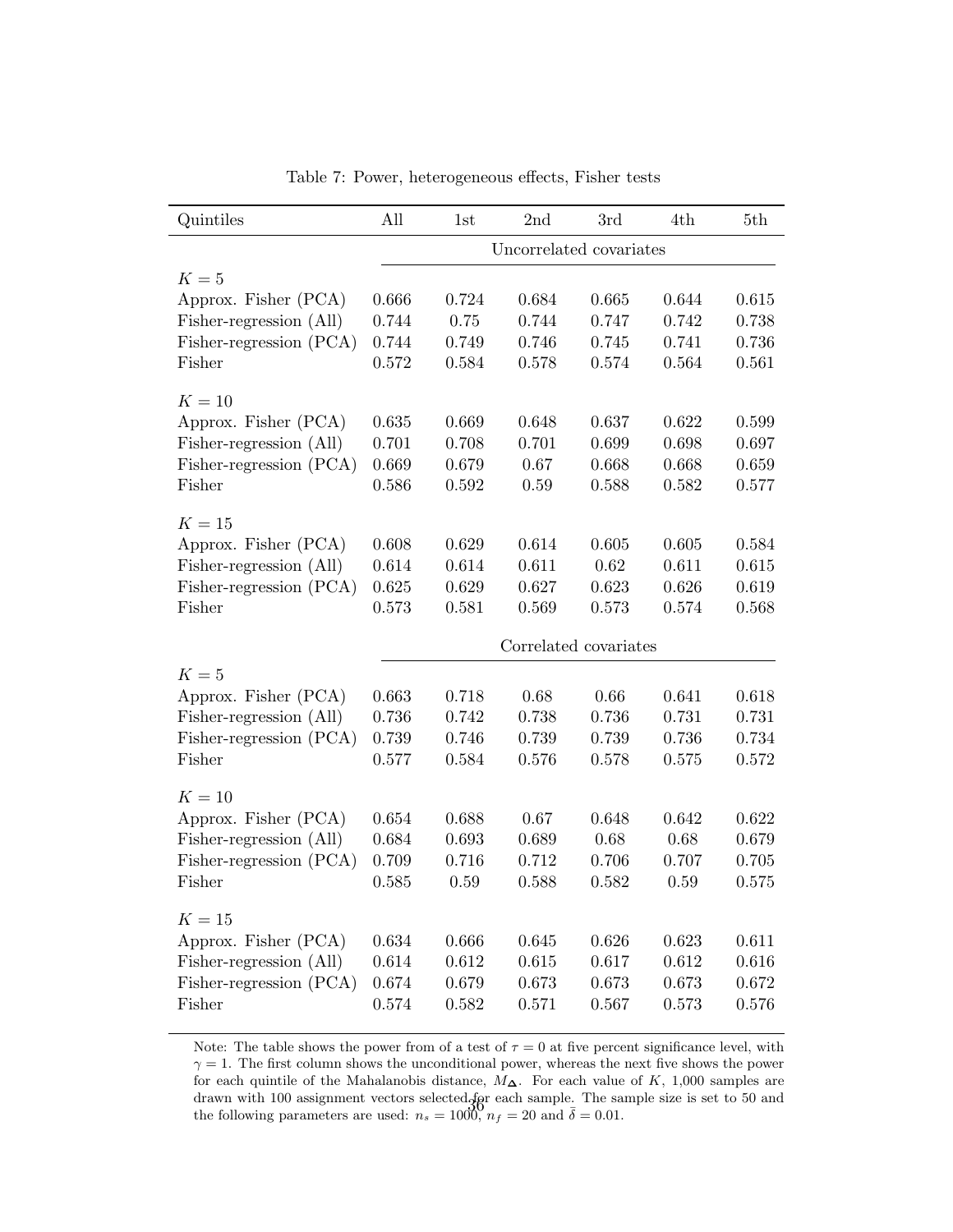select only so many principal components that can be justified based on randomization inference, thereby alleviating the concerns raised by [Athey and Imbens](#page-36-6) [\(2017\)](#page-36-6), [Freedman](#page-36-0) [\(2008\)](#page-36-0) and [Mutz et al.](#page-37-0) [\(2019\)](#page-37-0).

In addition, we also develop a version of Fisher's exact test where, instead of comparing the treatment effect estimate from the assignment vector actually chosen with all other assignment vectors, we only select a small subset of assignment vectors very similar to the chosen assignment vector to perform the test. With this approach, the test will have approximately correct size even conditional on observed covariate imbalances.

## References

- <span id="page-36-6"></span>Athey, S. and Imbens, G. W. (2017). The Econometrics of Randomized Experiments. In Banerjee, A. V. and Duflo, E., editors, Handbook of Economic Field Experiments, volume 1 of Handbook of Field Experiments, pages 73–140. North-Holland.
- <span id="page-36-2"></span>Banerjee, A. V., Chassangx, S., and Snowberg, E. (2017). Decision theoretic approaches to experiment design and external validity. In Handbook of Economic Field Experiments. Chapter 4 Volume 1.
- <span id="page-36-3"></span>Cox, D. R. (2009). Randomization in the Design of Experiments. International Statistical Review, 77(3):415–429.
- <span id="page-36-1"></span>Deaton, A. and Cartwright, N. (2018). Understanding and misunderstanding randomized controlled trials. Social Science & Medicine, 210:2–21.
- <span id="page-36-4"></span>Eicker, F. (1967). Limit theorems for regressions with unequal and dependent errors. In Proceedings of the Fifth Berkeley Symposium on Mathematical Statistics and Probability, volume I, pages 59–82. University California Press, Berkeley, CA.
- <span id="page-36-0"></span>Freedman, D. (2008). On regression adjustments to experimental data. Advances in Applied Mathematics, 40(2):180–193.
- <span id="page-36-5"></span>Huber, P. J. (1967). The behavior of maximum likelihood estimates under nonstandard conditions. In Proceedings of the Fifth Berkeley Symposium on Mathematical Statistics and Probability, volume I, pages 221–233. University California Press, Berkeley, CA.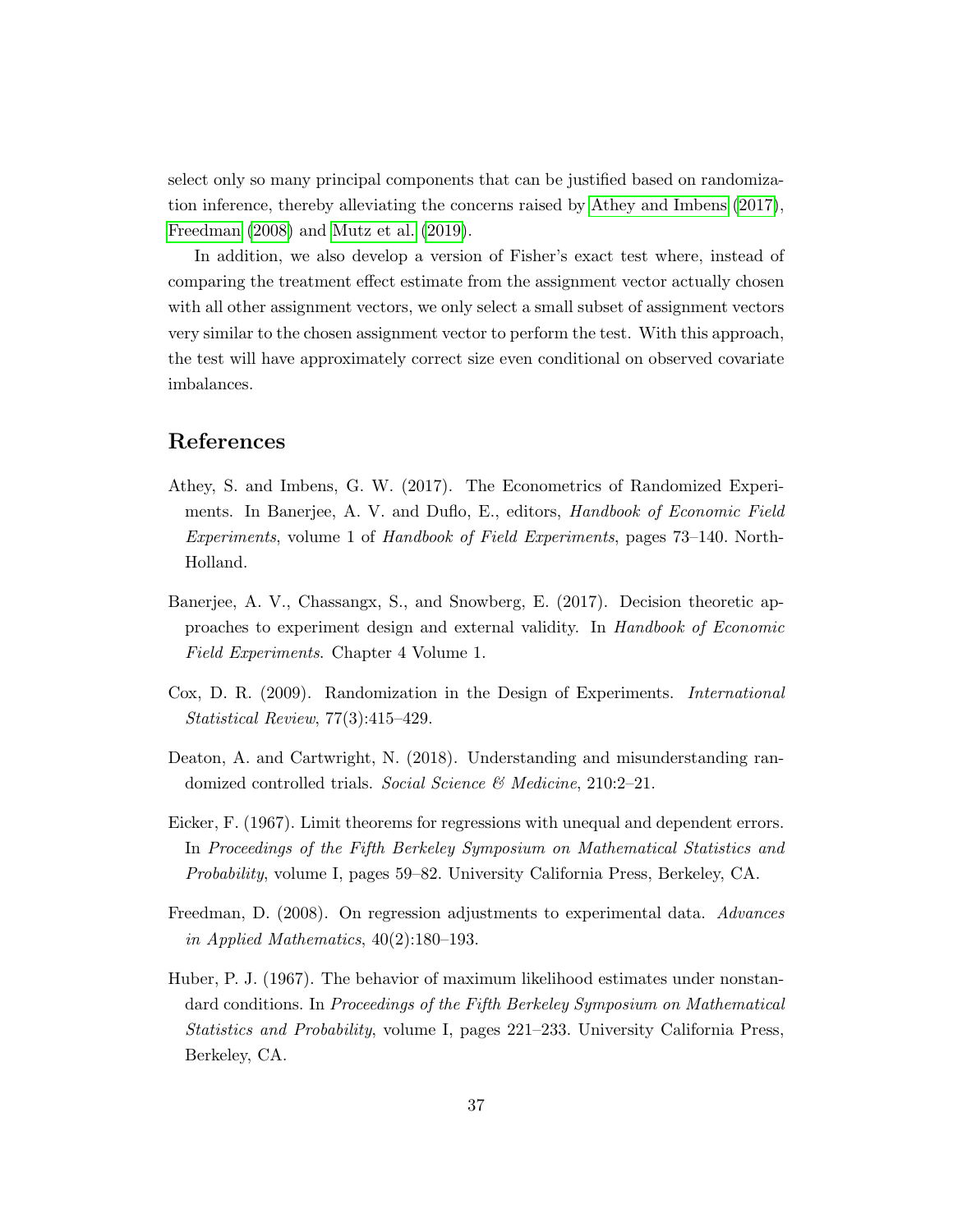- <span id="page-37-7"></span>Krieger, A. M., Azriel, D., and Kapelner, A. (2019). Nearly random designs with greatly improved balance. Biometrika, 106(3):695–701.
- <span id="page-37-4"></span>Lewandowski, D., Kurowicka, D., and Joe, H. (2009). Generating random correlation matrices based on vines and extended onion method. Journal of Multivariate Analysis, 100(9):1989–2001.
- <span id="page-37-2"></span>Lin, W. (2013). Agnostic notes on regression adjustments to experimental data: Reexamining Freedman's critique. The Annals of Applied Statistics, 7(1):295– 318.
- <span id="page-37-3"></span>Miratrix, L. W., Sekhon, J. S., and Yu, B. (2013). Adjusting treatment effect estimates by post-stratification in randomized experiments. Journal of the Royal Statistical Society: Series B (Statistical Methodology), 75(2):369–396.
- <span id="page-37-6"></span>Morgan, K. L. and Rubin, D. B. (2012). Rerandomization to improve covariate balance in experiments. The Annals of Statistics, 40(2):1263–1282.
- <span id="page-37-0"></span>Mutz, D. C., Pemantle, R., and Pham, P. (2019). The Perils of Balance Testing in Experimental Design: Messy Analyses of Clean Data. The American Statistician, 73(1):32–42.
- <span id="page-37-8"></span>Splawa-Neyman, J., Dabrowska, D. M., and Speed, T. P. (1990). On the Application of Probability Theory to Agricultural Experiments. Essay on Principles. Section 9. Statistical Science, 5(4):465–472.
- <span id="page-37-1"></span>Student (Gosset, W. S.) (1938). Comparison between balanced and random arrangements of field plots. Biometrika, 29(3/4):363–378.
- <span id="page-37-5"></span>Wager, S., Du, W., Taylor, J., and Tibshirani, R. J. (2016). High-dimensional regression adjustments in randomized experiments. Proceedings of the National Academy of Sciences, 113(45):12673–12678. Publisher: National Academy of Sciences Section: Physical Sciences.
- <span id="page-37-9"></span>White, H. (1980). Using least squares to approximate unknown regression functions. International Economic Revi, 21(1):149–170.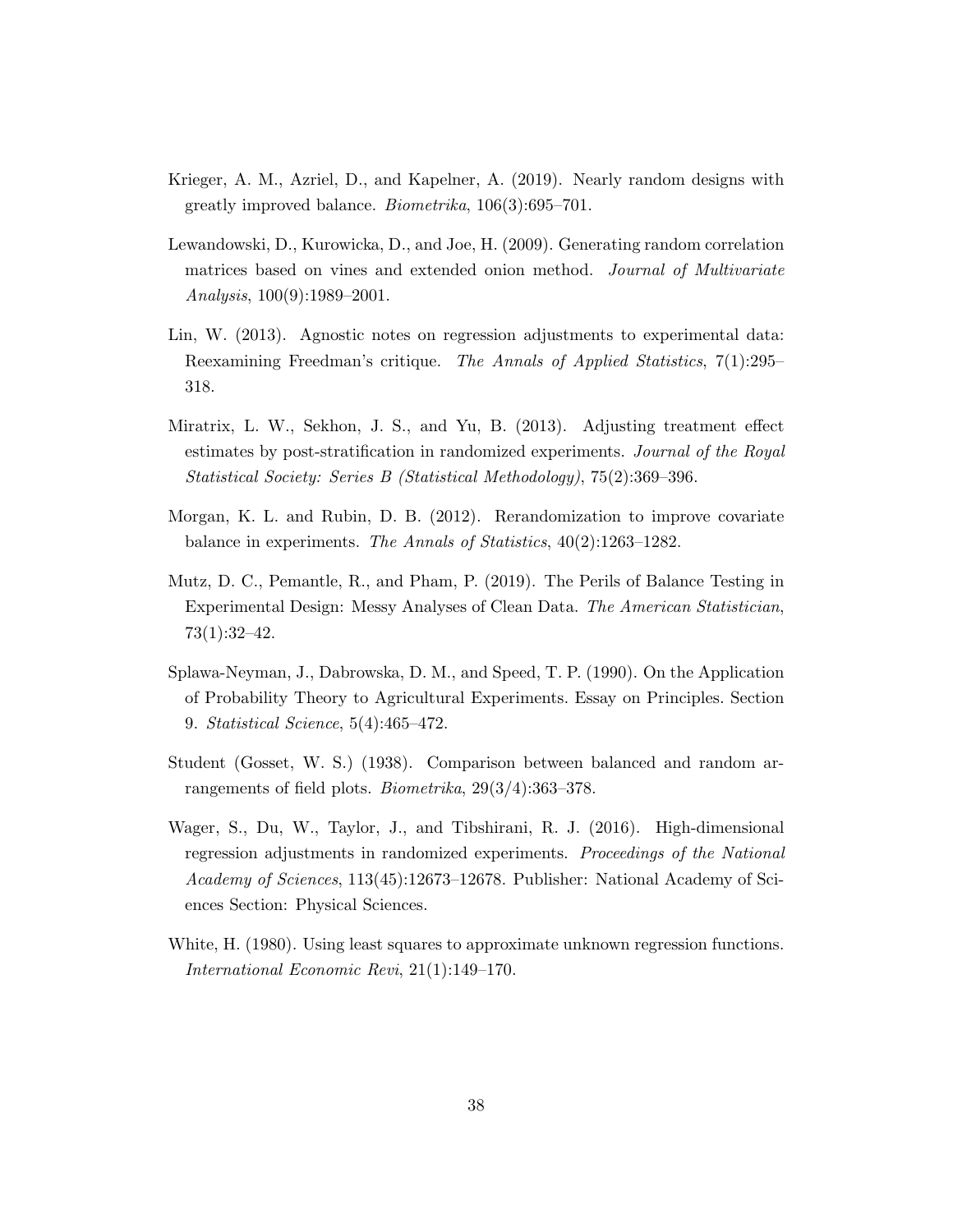## Appendix

### Explicit formulas with a single dummy variable as covariate

To derive explicit formulas for  $E_{W_{\Delta}}(\overline{\varepsilon}_1-\overline{\varepsilon}_0)$  and  $V_{W_{\Delta}}(\overline{\varepsilon}_1-\overline{\varepsilon}_0)$ , we consider the case with a single covariate, **z**, that can take the value 0 or 1, where  $n_Z = \sum_{i=1}^n Z_i$ . Let Z be the set of indexes for when  $Z = 1$  and let  $\mathcal{Z}^c = \{1, \ldots, n\} \setminus \mathcal{Z}$  be the set of indexes for when  $Z = 0$ .

<span id="page-38-0"></span>**Corollary 1.** For  $W_{\Delta} \subseteq W$ ,  $w, w' \in \{0, 1\}$  and  $z, z' \in \{0, 1\}$ , it is the case that

- (i) over all assignment vectors in  $W_{\Delta}$ , the number of times treatment status w occur is the same for all units i with  $Z_i = z$ .
- (ii) over all assignment vectors in  $W_{\Delta}$ , the number of times treatment status w, w' occur is the same for all units i, j with  $Z_i = z$  and  $Z_j = z'$ .

*Proof.* An assignment vector with a given  $\Delta = \overline{z}_1 - \overline{z}_0$  implies that there is a given number of treated and control units with  $z = 1$  and  $z = 0$ . Because the set  $W_{\Delta}$ contains all possible such assignment vectors, a unit i with  $Z_i = z$  has to have treatment status  $w$  the same number of times over all assignment vectors in the set  $W_{\Delta}$  as any other unit i' with  $Z_{i'} = z$ . Similarly, two units i, j with  $Z_i = z$  and  $Z_j = z'$  must have treatment status w, w' the same number of times as any other two units  $i', j'$  with  $Z_{i'} = z$  and  $Z_{j'} = z'$ .  $\Box$ 

By Corollary  $1(i)$ , we can write the relative frequency at which unit i is treated over all assignments in  $\mathcal{W}_{\Delta}$  with two different constants:

$$
f_{1\mathbf{\Delta}} := |\{\mathbf{W} \in \mathcal{W}_{\mathbf{\Delta}} : W_i = 1\}| / |\mathcal{W}_{\mathbf{\Delta}}|, \quad \forall i \in \mathcal{Z}, \tag{47}
$$

$$
f_{2\mathbf{\Delta}} := |\{\mathbf{W} \in \mathcal{W}_{\mathbf{\Delta}} : W_i = 1\}| / |\mathcal{W}_{\mathbf{\Delta}}|, \quad \forall i \in \mathcal{Z}^c. \tag{48}
$$

We have

$$
E_{\mathcal{W}_{\Delta}}(\overline{\varepsilon}_{1}-\overline{\varepsilon}_{0})=\frac{1}{n_{1}}\left(f_{1\Delta}\sum_{i\in\mathcal{Z}}\varepsilon_{i}+f_{2\Delta}\sum_{i\in\mathcal{Z}^{c}}\varepsilon_{i}\right)-\frac{1}{n_{0}}\left((1-f_{1\Delta})\sum_{i\in\mathcal{Z}}\varepsilon_{i}+(1-f_{2\Delta})\sum_{i\in\mathcal{Z}^{c}}\varepsilon_{i}\right).
$$
\n(49)

Because z is included in the linear projection, it is the case that

<span id="page-38-1"></span>
$$
\sum_{i \in \mathcal{Z}} \varepsilon_i = \sum_{i \in \mathcal{Z}^c} \varepsilon_i = 0 \Rightarrow E_{\mathcal{W}_{\Delta}}(\overline{\varepsilon}_1 - \overline{\varepsilon}_0) = 0. \tag{50}
$$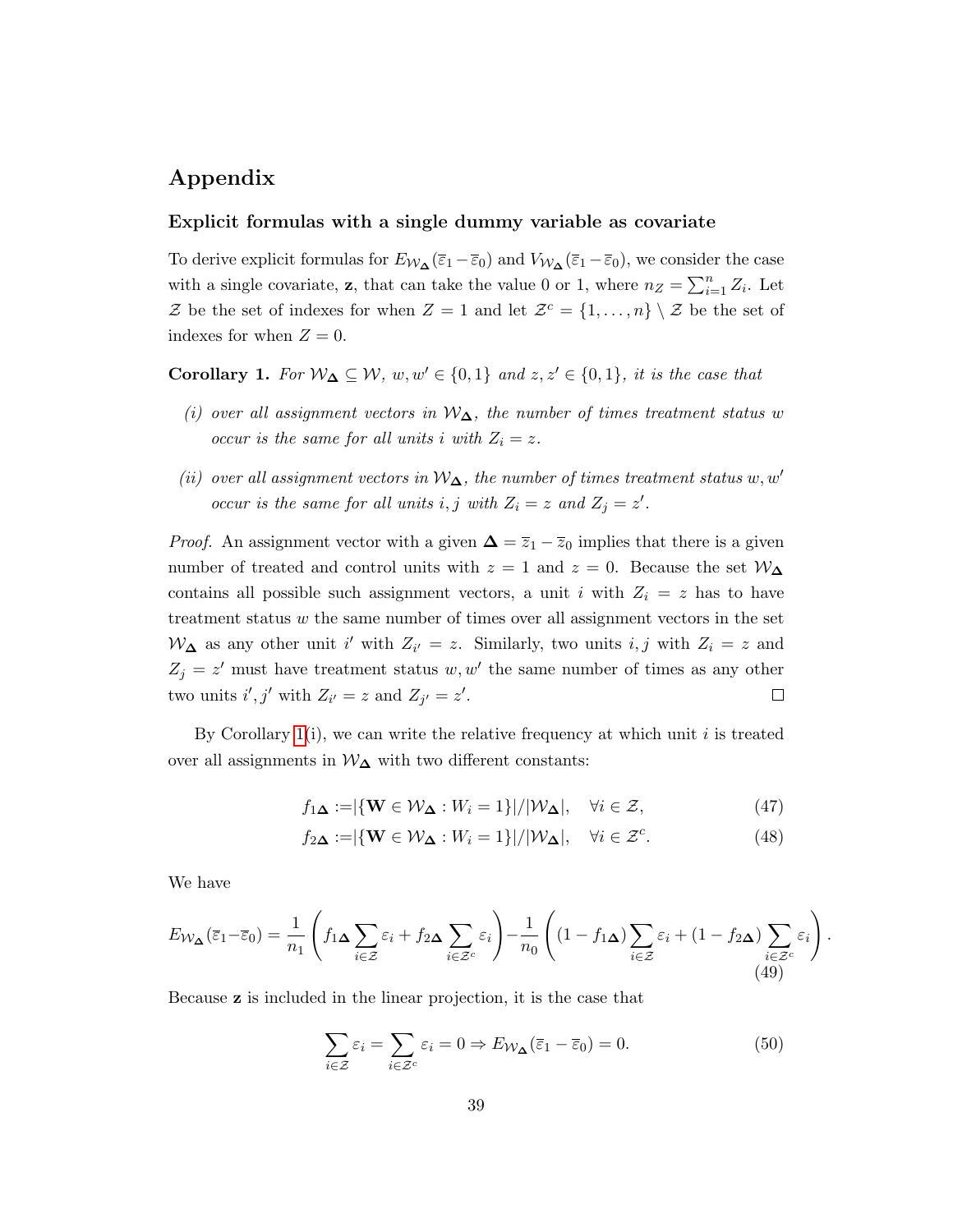We can therefore write the conditional variance as

$$
V_{\mathcal{W}_{\Delta}}(\overline{\varepsilon}_1 - \overline{\varepsilon}_0) = E_{\mathcal{W}_{\Delta}}\left((\overline{\varepsilon}_1 - \overline{\varepsilon}_0)^2\right) = E_{\mathcal{W}_{\Delta}}\left(\overline{\varepsilon}_1^2\right) + E_{\mathcal{W}_{\Delta}}\left(\overline{\varepsilon}_0^2\right) - 2E_{\mathcal{W}_{\Delta}}\left(\overline{\varepsilon}_1\overline{\varepsilon}_0\right). \tag{51}
$$

By Corollary [1\(](#page-38-0)ii), we can define the following constants:

$$
f_{3\Delta} := |\{\mathbf{W} \in \mathcal{W}_{\Delta} : W_i = 1 \land W_j = 1\}| / |\mathcal{W}_{\Delta}|, \quad \forall i, j \in \mathcal{Z}, i \neq j,
$$
(52)  

$$
f_{4\Delta} := |\{\mathbf{W} \in \mathcal{W}_{\Delta} : W_i = 1 \land W_j = 1\}| / |\mathcal{W}_{\Delta}|, \quad \forall i, j \in \mathcal{Z}^c, i \neq j,
$$
(53)

$$
f_{5\Delta} := |\{\mathbf{W} \in \mathcal{W}_{\Delta} : W_i = 1 \land W_j = 1\}| / |\mathcal{W}_{\Delta}|, \quad \forall i \in \mathcal{Z}, \forall j \in \mathcal{Z}^c,
$$
 (54)

$$
f_{6\Delta} := |\{ \mathbf{W} \in \mathcal{W}_{\Delta} : W_i = 1 \land W_j = 0 \}| / |\mathcal{W}_{\Delta}|, \quad \forall i, j \in \mathcal{Z}, i \neq j,
$$
 (55)

$$
f_{7\mathbf{\Delta}} := |\{\mathbf{W} \in \mathcal{W}_{\mathbf{\Delta}} : W_i = 1 \land W_j = 0\}| / |\mathcal{W}_{\mathbf{\Delta}}|, \quad \forall i, j \in \mathcal{Z}^c, i \neq j,
$$
 (56)

$$
f_{8\Delta} := |\{\mathbf{W} \in \mathcal{W}_{\Delta} : W_i = 1 \land W_j = 0\}| / |\mathcal{W}_{\Delta}|, \quad \forall i \in \mathcal{Z}, \forall j \in \mathcal{Z}^c,
$$
 (57)

$$
f_{9\mathbf{\Delta}} := |\{\mathbf{W} \in \mathcal{W}_{\mathbf{\Delta}} : W_i = 1 \land W_j = 0\}| / |\mathcal{W}_{\mathbf{\Delta}}|, \quad \forall i \in \mathcal{Z}^c, \forall j \in \mathcal{Z}.
$$
 (58)

We can write  $E_{\mathcal{W}_{\mathbf{\Delta}}}(\overline{\varepsilon}_1^2)$  as

$$
E_{\mathcal{W}_{\Delta}}(\bar{\varepsilon}_{1}^{2}) = \frac{1}{n_{1}^{2}} \left( f_{1\Delta} \sum_{i \in \mathcal{Z}} \varepsilon_{i}^{2} + f_{2\Delta} \sum_{i \in \mathcal{Z}^{c}} \varepsilon_{i}^{2} + f_{3\Delta} \sum_{i \in \mathcal{Z}} \sum_{j \in \mathcal{Z} \setminus \{i\}} \varepsilon_{i} \varepsilon_{j} + f_{4\Delta} \sum_{i \in \mathcal{Z}^{c}} \sum_{j \in \mathcal{Z}^{c} \setminus \{i\}} \varepsilon_{i} \varepsilon_{j} + f_{5\Delta} \sum_{i \in \mathcal{Z}} \sum_{j \in \mathcal{Z}^{c}} \varepsilon_{i} \varepsilon_{j} \right). (59)
$$

Equation [\(50\)](#page-38-1) implies that

<span id="page-39-0"></span>
$$
\sum_{i \in \mathcal{Z}} \sum_{j \in \mathcal{Z}^c} \varepsilon_i \varepsilon_j = \sum_{i \in \mathcal{Z}} \sum_{j \in \mathcal{Z}} \varepsilon_i \varepsilon_j = \sum_{i \in \mathcal{Z}^c} \sum_{j \in \mathcal{Z}^c} \varepsilon_i \varepsilon_j = 0.
$$
 (60)

Furthermore, the latter two sums can be broken down as sums of the "diagonal" and "off-diagonal" residuals which means that

$$
\sum_{i \in \mathcal{Z}} \varepsilon_i^2 = -\sum_{i \in \mathcal{Z}} \sum_{j \in \mathcal{Z} \setminus \{i\}} \varepsilon_i \varepsilon_j, \quad \sum_{i \in \mathcal{Z}^c} \varepsilon_i^2 = -\sum_{i \in \mathcal{Z}^c} \sum_{j \in \mathcal{Z}^c \setminus \{i\}} \varepsilon_i \varepsilon_j.
$$
 (61)

Equation [\(59\)](#page-39-0) can therefore be written as

<span id="page-39-1"></span>
$$
E_{\mathcal{W}_{\mathbf{\Delta}}}(\bar{\varepsilon}_1^2) = \frac{1}{n_1^2} \left( (f_{1\mathbf{\Delta}} - f_{3\mathbf{\Delta}}) \sum_{i \in \mathcal{Z}} \varepsilon_i^2 + (f_{2\mathbf{\Delta}} - f_{4\mathbf{\Delta}}) \sum_{i \in \mathcal{Z}^c} \varepsilon_i^2 \right). \tag{62}
$$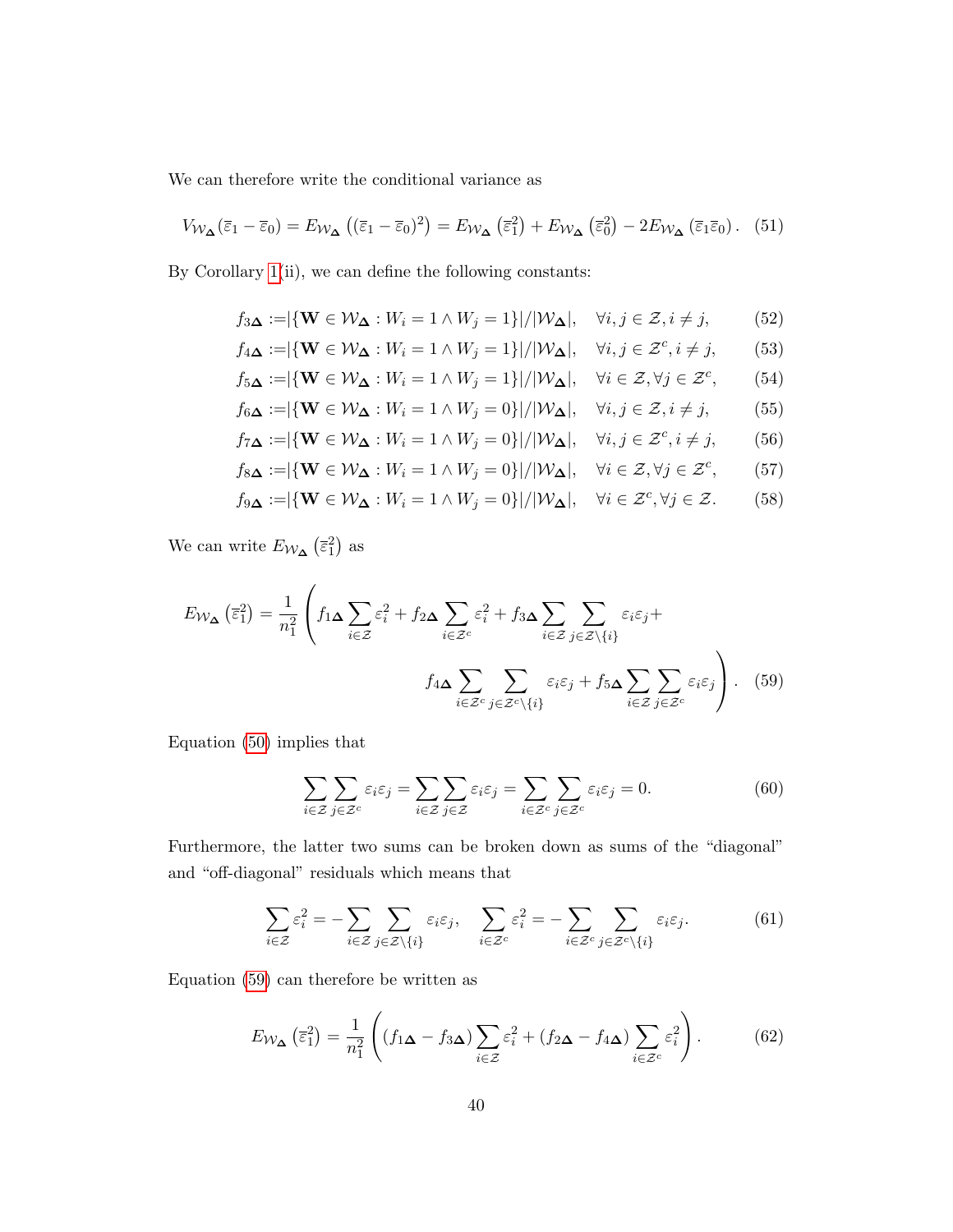In the equation above,  $f_{1\mathbf{\Delta}} = \Pr(W = 1|Z = 1, \mathbf{\Delta})$  and  $f_{3\mathbf{\Delta}} = \Pr(W_i = 1 \cap W_j =$ 1|∆) for  $i, j \in \mathcal{Z}, i \neq j$ . To get an expression for  $E_{\mathcal{W}_{\Delta}}(\bar{\varepsilon}_0^2)$ , we can use the fact that  $Pr(W_i = 0 \cap W_j = 0 | \Delta) = Pr(W_i = 0 | \Delta) + Pr(W_j = 0 | \Delta) - Pr(W_i = 0 \cup W_j = 0 | \Delta)$  $0|\Delta\rangle = 2(1-f_1\Delta)-(1-f_3\Delta)$ , with the corresponding expression for  $i, j \in \mathcal{Z}^c$  being  $2(1 - f_{2\mathbf{\Delta}}) - (1 - f_{4\mathbf{\Delta}}).$  We get

<span id="page-40-0"></span>
$$
E_{\mathcal{W}_{\Delta}}\left(\overline{\varepsilon}_{0}^{2}\right) = \frac{1}{n_{0}^{2}}\left((1-f_{1\Delta}-2(1-f_{1\Delta})+(1-f_{3\Delta})\sum_{i\in\mathcal{Z}}\varepsilon_{i}^{2}+(1-f_{2\Delta}-2(1-f_{2\Delta})+(1-f_{4\Delta})\sum_{i\in\mathcal{Z}^{c}}\varepsilon_{i}^{2}\right)
$$

$$
=\frac{1}{n_{0}^{2}}\left((f_{1\Delta}-f_{3\Delta})\sum_{i\in\mathcal{Z}}\varepsilon_{i}^{2}+(f_{2\Delta}-f_{4\Delta})\sum_{i\in\mathcal{Z}^{c}}\varepsilon_{i}^{2}\right).
$$
(63)

Finally, we have

$$
E_{\mathcal{W}_{\Delta}}\left(\overline{\varepsilon}_{0}\overline{\varepsilon}_{1}\right) = \frac{1}{n_{0}n_{1}} \left( f_{6\Delta} \sum_{i \in \mathcal{Z}} \sum_{j \in \mathcal{Z} \setminus \{i\}} \varepsilon_{i}\varepsilon_{j} + f_{7\Delta} \sum_{i \in \mathcal{Z}^{c}} \sum_{j \in \mathcal{Z}^{c} \setminus \{i\}} \varepsilon_{i}\varepsilon_{j} + (f_{8\Delta} + f_{9\Delta}) \sum_{i \in \mathcal{Z}} \sum_{j \in \mathcal{Z}^{c}} \varepsilon_{i}\varepsilon_{j} \right)
$$

$$
= \frac{1}{n_{0}n_{1}} \left( -f_{6\Delta} \sum_{i \in \mathcal{Z}} \varepsilon_{i}^{2} - f_{7\Delta} \sum_{i \in \mathcal{Z}^{c}} \varepsilon_{i}^{2} \right). \tag{64}
$$

Combining equations [\(62\)](#page-39-1), [\(63\)](#page-40-0) and [\(64\)](#page-40-1), we get

$$
V_{\mathcal{W}_{\Delta}}(\overline{\varepsilon}_{1} - \overline{\varepsilon}_{0}) = \left(\frac{f_{1\Delta} - f_{3\Delta}}{n_{1}^{2}} + \frac{f_{1\Delta} - f_{3\Delta}}{n_{0}^{2}} + 2\frac{f_{6\Delta}}{n_{0}n_{1}}\right) \sum_{i \in \mathcal{Z}} \varepsilon_{i}^{2} + \left(\frac{f_{2\Delta} - f_{4\Delta}}{n_{1}^{2}} + \frac{f_{2\Delta} - f_{4\Delta}}{n_{0}^{2}} + 2\frac{f_{7\Delta}}{n_{0}n_{1}}\right) \sum_{i \in \mathcal{Z}^{c}} \varepsilon_{i}^{2} \quad (65)
$$

Using  $Pr(Z = 1) = n_Z/n$ ,  $Pr(W = 1) = n_1/n$  and  $Pr(Z = 1|W = 1, \Delta) = \overline{z}_1 =$  $\Delta + \overline{z}_0$  together with Bayes' rule and  $\overline{z}_0 = (n_Z - n_1\overline{z}_1)/n_0$ , we get

<span id="page-40-2"></span><span id="page-40-1"></span>
$$
f_{1\mathbf{\Delta}} = \frac{n_1}{n} + \frac{n_0 n_1}{n n_Z} \mathbf{\Delta}.
$$
 (66)

As  $f_1\Delta$  is the probability that a unit with  $Z=1$  is treated,  $f_3\Delta$  is the probability that two units with  $Z = 1$  both are treated. There are  $n_Z(n_Z - 1)$  combinations of units (twice that of  $\binom{n_Z}{2}$  due to symmetry) with  $Z = 1$  out of which  $n_Z f_1 \Delta (n_Z f_1 \Delta - 1)$ are the case when both are treated. Therefore the probability of both being treated is

$$
f_{3\Delta} = \frac{f_{1\Delta}(n_Z f_{1\Delta} - 1)}{n_Z - 1}.
$$
 (67)